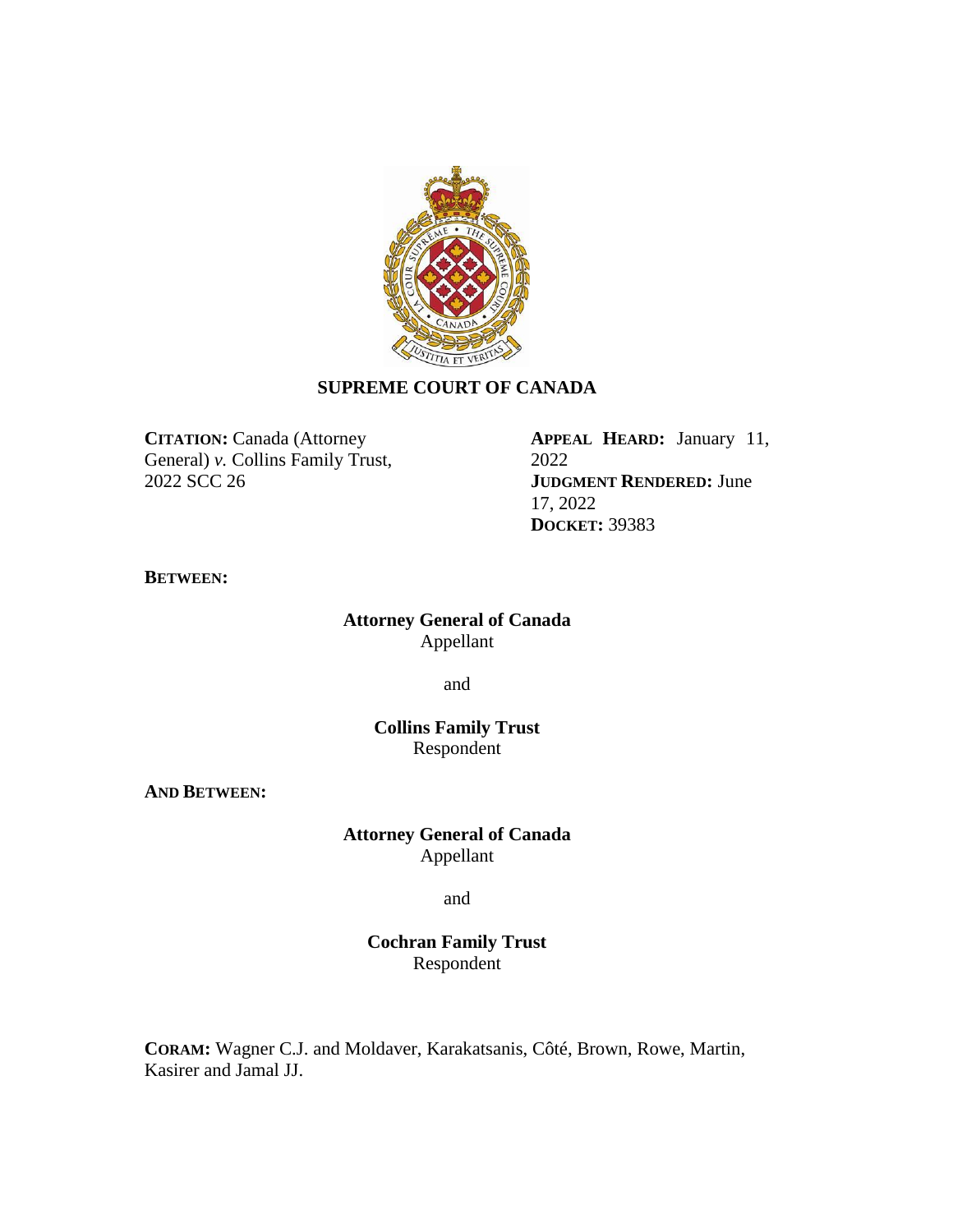**REASONS FOR JUDGMENT:** (paras. 1 to 28) Brown J. (Wagner C.J. and Moldaver, Karakatsanis, Rowe, Martin, Kasirer and Jamal JJ. concurring)

**DISSENTING REASONS:** (paras. 29 to 100) Côté J.

**NOTE:** This document is subject to editorial revision before its reproduction in final form in the *Canada Supreme Court Reports*.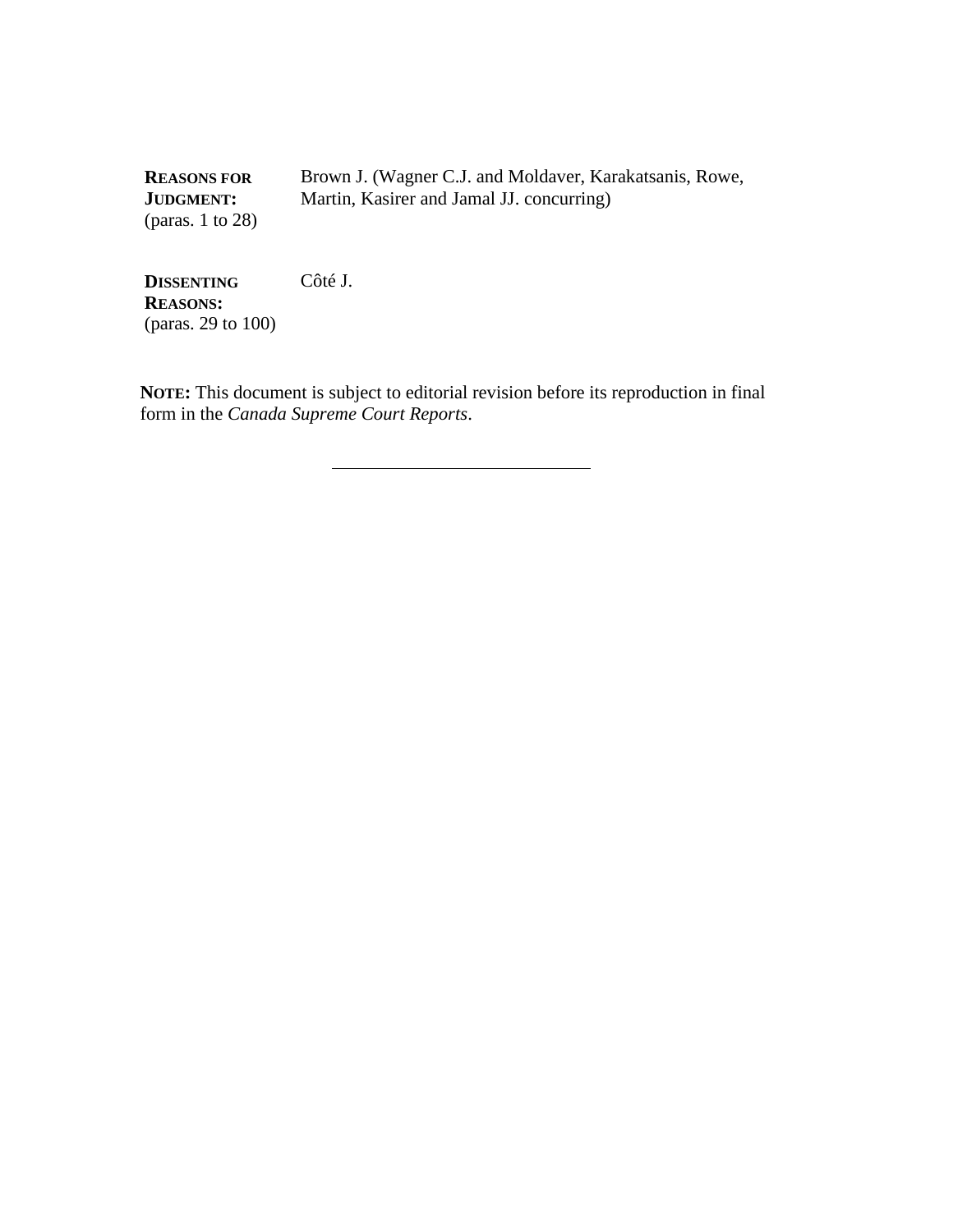| <b>Attorney General of Canada</b> | Appellant  |
|-----------------------------------|------------|
| ν.                                |            |
| <b>Collins Family Trust</b>       | Respondent |
| $-$ and $-$                       |            |
| <b>Attorney General of Canada</b> | Appellant  |

*v.*

**Cochran Family Trust** *Respondent*

# **Indexed as: Canada (Attorney General)** *v.* **Collins Family Trust**

**2022 SCC 26**

File No.: 39383.

2022: January 11; 2022: June 17.

Present: Wagner C.J. and Moldaver, Karakatsanis, Côté, Brown, Rowe, Martin, Kasirer and Jamal JJ.

ON APPEAL FROM THE COURT OF APPEAL FOR BRITISH COLUMBIA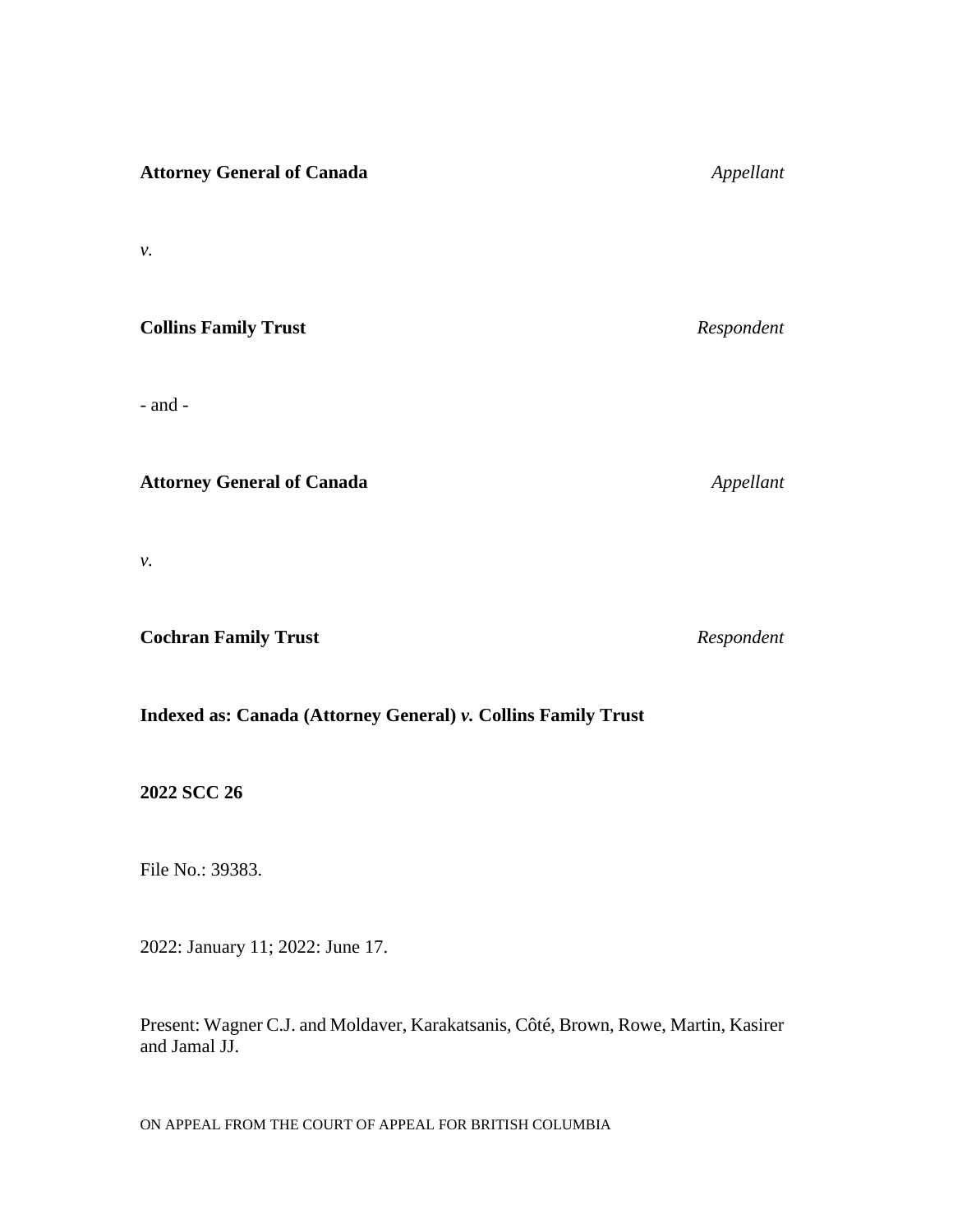*Taxation — Income tax — Equity — Remedies — Rescission — Taxpayers mistaken about income tax consequences of transactions freely agreed upon — Taxpayers petitioning for rescission of transactions — Whether equitable remedy of rescission available.*

Two companies implemented a plan to protect corporate assets from creditors without incurring income tax liability. The plan was based in part on interpretations published by the Canada Revenue Agency ("CRA") of the attribution rules in s. 75(2) and the inter-corporate dividend deduction in s. 112(1) of the *Income Tax Act*. It involved the creation of family trusts, to which dividends were paid. After the plans were implemented, the Tax Court of Canada, in another matter, interpreted s. 75(2) differently than was commonly accepted by tax professionals and CRA. CRA reassessed the trusts' returns and imposed unanticipated tax liability. The trusts petitioned for the equitable remedy of rescission of the transactions leading to and including the payment of dividends. The chambers judge considered himself bound to follow the Court of Appeal for British Columbia's decision in *Re Pallen Trust*, 2015 BCCA 222, 385 D.L.R. (4th) 499, which had applied the test for equitable rescission stated in *Pitt v. Holt*, [2013] UKSC 26, [2013] 2 A.C. 108, to similar transactions, and he allowed the petitions. The Court of Appeal dismissed the Attorney General's appeals.

*Held* (Côté J. dissenting): The appeal should be allowed, the judgments of the Court of Appeal and of the chambers judge set aside and the petitions dismissed.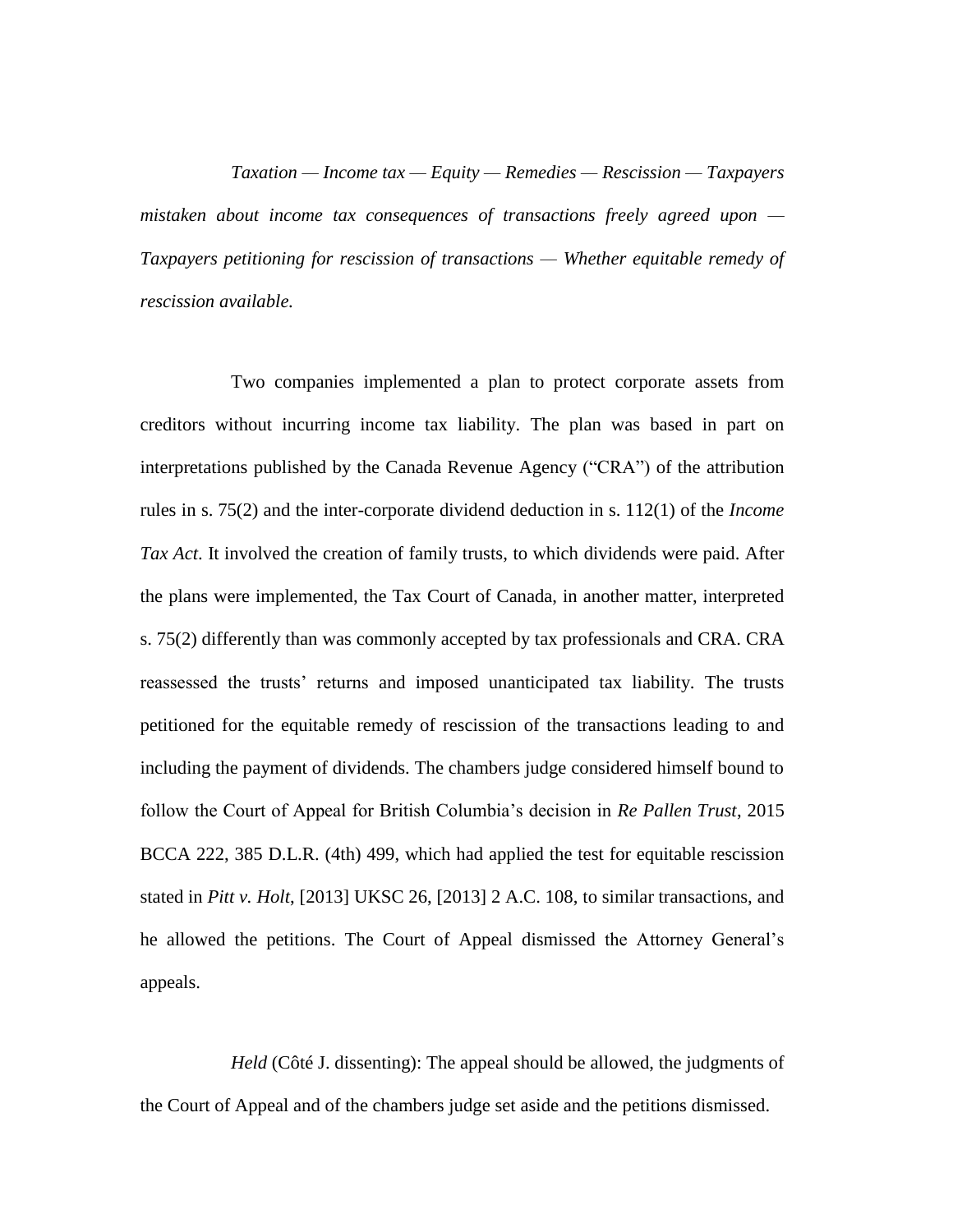*Per* Wagner C.J. and Moldaver, Karakatsanis, **Brown**, Rowe, Martin, Kasirer and Jamal JJ.: Taxpayers should be taxed based on what they actually agreed to do and did, and not on what they could have done or later wished they had done. A determination that equity can relieve a tax mistake is barred by a limiting principle of equity and by principles of tax law stated in *Canada (Attorney General) v. Fairmont Hotels Inc.*, 2016 SCC 56, [2016] 2 S.C.R. 720, and *Jean Coutu Group (PJC) Inc. v. Canada (Attorney General)*, 2016 SCC 55, [2016] 2 S.C.R. 670. Accordingly, the trusts are barred from obtaining rescission of the transactions.

A court of equity may grant relief where it would be unconscionable or unfair to allow the common law to operate in favour of the party seeking enforcement of the transaction. However, it is a limiting principle and a fundamental premise of equity that it developed to alleviate results under the common law that call for relief as a matter of conscience and greater fairness. Transactions that do not call for relief as a matter of conscience or fairness are properly outside equity's domain. There is nothing unconscionable or unfair in the ordinary operation of tax statutes to transactions freely agreed upon. If there is to be a remedy, it lies with Parliament, not a court of equity.

Furthermore, the principles of tax law and the prohibition against retroactive tax planning stated in *Fairmont Hotels* and *Jean Coutu* preclude any equitable remedy. Unless a statute says otherwise, taxpayers are to be taxed in accordance with the applicable tax statute's ordinary operation. Taxpayers may structure their affairs so as to reduce their tax liability but may also be taken as having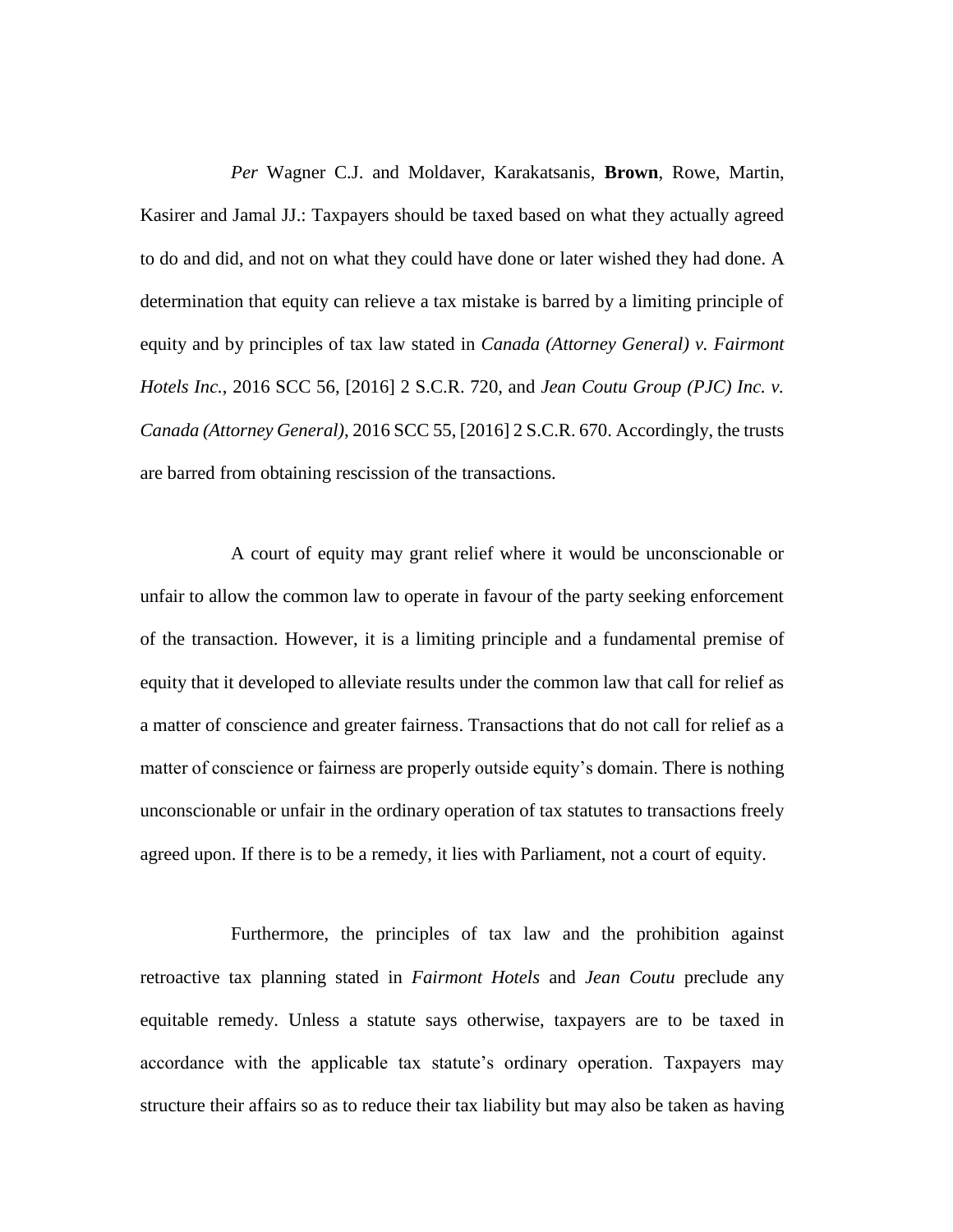structured their affairs in such a way that increased their tax liability. Tax consequences do not flow from parties' motivations or objectives. Rather, they flow from their freely chosen legal relationships, as established by their transactions. A taxpayer should neither be denied nor judicially accorded a benefit based solely on what they would have done had they known better. The proper inquiry is into what the taxpayer agreed to do and not into whether there is a windfall for the public treasury or a taxpayer. A court may not modify an instrument merely because a party discovered that its operation generates an adverse and unplanned tax liability. These principles are of general application and are not confined to cases where rectification is sought. There is no room for distinguishing *Fairmont Hotels* or *Jean Coutu* based upon the particular remedy sought. A taxpayer is barred from resorting to equity in order to undo or alter or in any way modify a concluded transaction or its documentation to avoid a tax liability arising from the ordinary operation of a tax statute.

The principles stated in *Fairmont Hotels* and *Jean Coutu* are irreconcilable with the conclusion in *Pitt v. Holt* that equity can relieve a tax mistake. This conclusion contradicts these principles by maintaining that tax consequences are relevant to deciding whether a party to a voluntary disposition can satisfy the test for rescission. The lower courts therefore erred in relying upon *Pitt v. Holt*. Further, the constraint imposed by Parliament upon the Minister to assess a taxpayer in accordance with the facts and the law required CRA to reassess the trusts in light of the Tax Court's decision. The Minister was bound to apply Parliament's direction in the *Income Tax Act*, as interpreted by a court of law, unless and until that interpretation is judged to be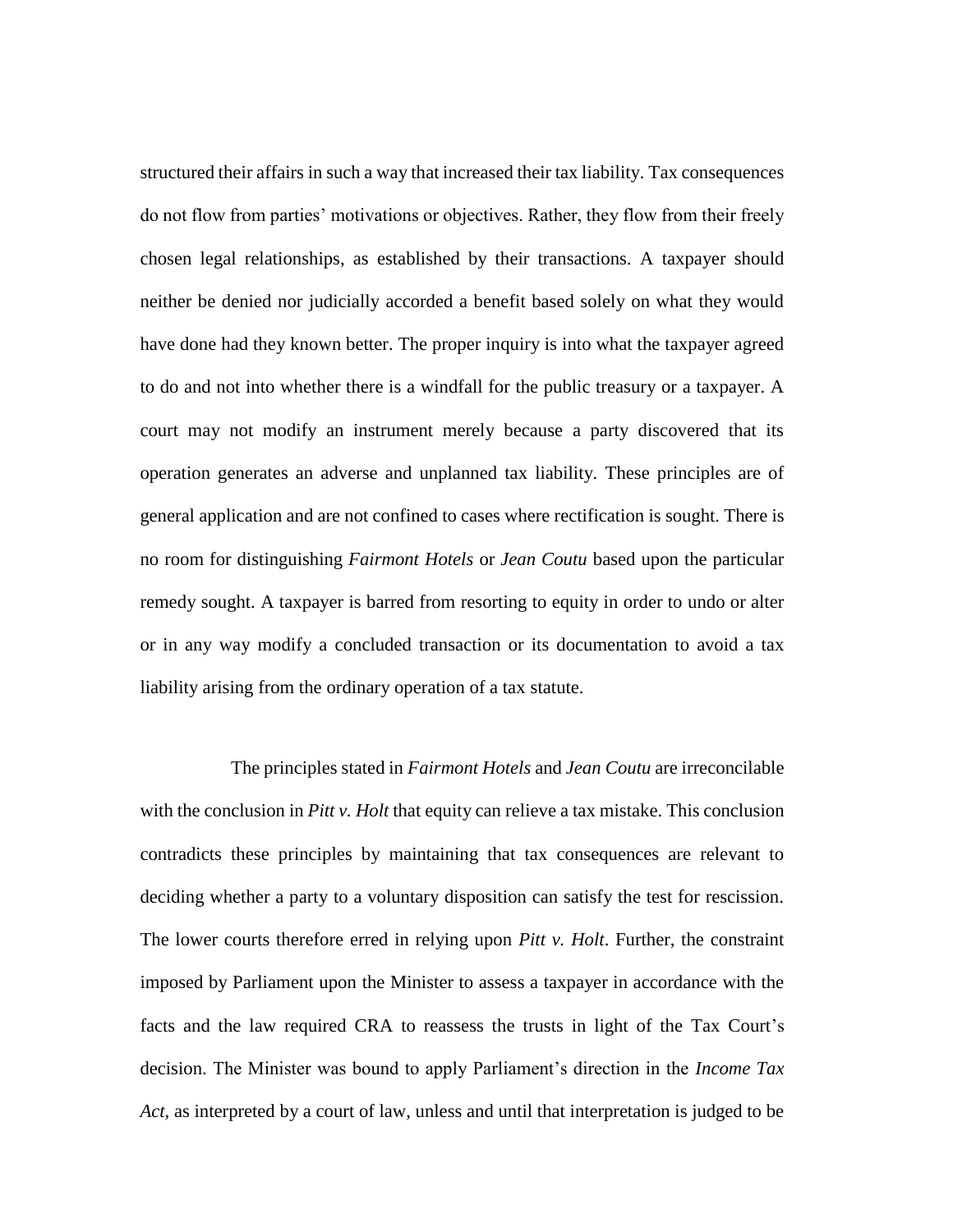incorrect by a higher court. No unfairness lies in holding the trusts to the consequent tax liabilities of the ordinary operation of the *Income Tax Act* respecting transactions freely undertaken.

*Per* **Côté** J. (dissenting): The appeal should be dismissed. Rescission is, in strictly limited circumstances, an available remedy that can be used to unwind transactions that were undertaken on the basis of a mistaken assumption, even if permitting it would effectively relieve the taxpayer from payment of unexpected taxes. There is disagreement with the majority that *Fairmont Hotels* and *Jean Coutu* are dispositive of the case at bar. Although those cases affirmed certain principles of tax law, such as the principle that taxpayers should be taxed based on what they did, not what they wish they had done, and the principle that retroactive tax planning is impermissible, they are not determinative of the availability of rescission in the tax context. Neither *Fairmont Hotels* nor *Jean Coutu* generally precludes the availability of equitable remedies in a tax context. Both clarified the test for rectification. *Fairmont Hotels* and *Jean Coutu* stand for the following propositions: if a taxpayer does not meet the test for an equitable remedy, then a court has no discretion to grant that remedy, even if the taxpayer may have to pay taxes unexpectedly; if, however, a taxpayer meets the test for an equitable remedy, then the court may grant it, even if doing so would effectively relieve the taxpayer from payment of the unexpected taxes; and a common intention to limit or avoid tax liability is insufficiently precise to evince an existing prior agreement with definite and ascertainable terms.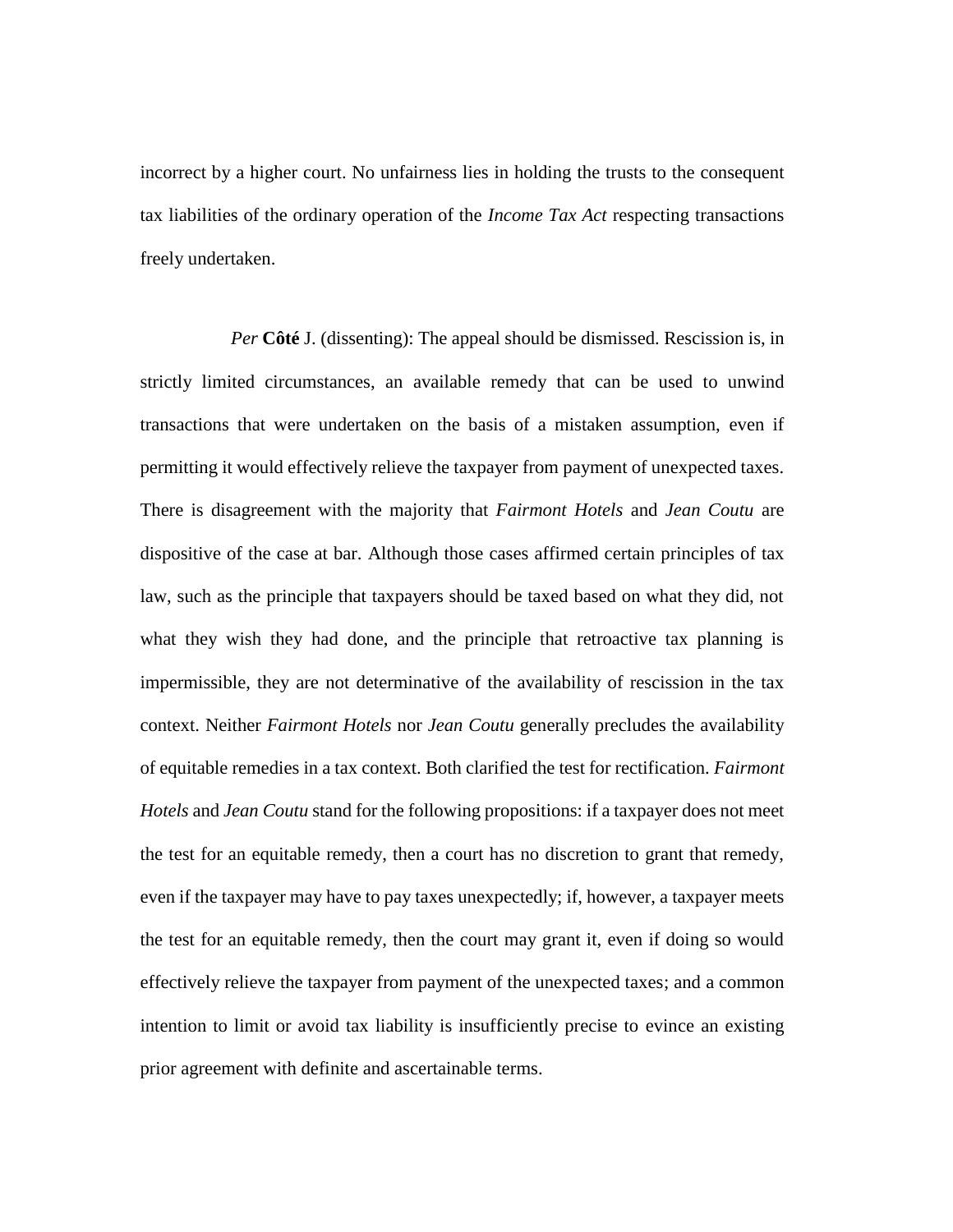Rescission and rectification are different remedies with different objectives and, depending on the nature of the case, one may justify a relief where the other cannot. Rectification requires a valid antecedent decision that was incorrectly transcribed on paper and it ensures that the written instrument accurately reflects the parties' agreement. Rescission requires a transaction that was entered into based on a mistaken assumption about the facts or the law. It enables a court to retroactively cancel the transaction, thereby restoring the parties to their original position.

Rescission on the ground of mistake is available in a tax context, but should be granted only in rare circumstances. The test developed in *Pitt v. Holt*, the leading case on equitable rescission of unilateral transactions for mistake, is compatible with Canadian law and should be endorsed. A court may rescind a voluntary disposition when there is a clear causative mistake of sufficient gravity that demands the intervention of equity. Only a mistake can warrant rescission, as opposed to mere ignorance or misprediction. The test for rescission is fact-specific and objectively assessed. Still, some types of mistake should not attract relief, for example when the taxpayer accepted the risk that a scheme might be ineffective, or when it would be against public policy to grant relief. Equity will not intervene to relieve a taxpayer from the consequences of a risk that was knowingly or recklessly accepted. Additionally, the fact that a transaction would have constituted abusive tax avoidance but for the mistake might preclude rescission because when a tax plan is aggressive, the taxpayer accepts the risk that it may not operate as intended. However, the purported morality of a plan remains irrelevant and what constitutes an aggressive tax plan akin to abusive tax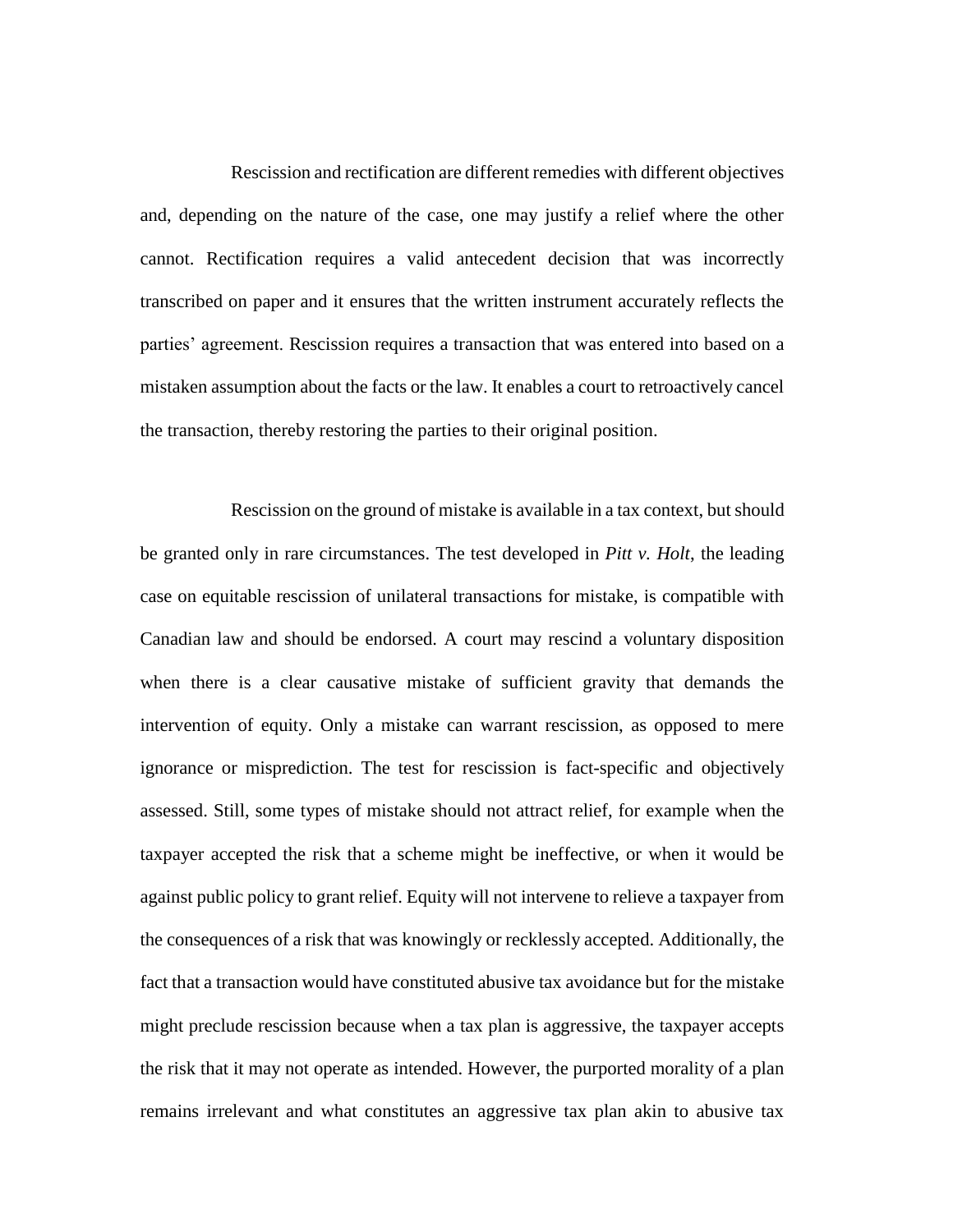avoidance should be strictly interpreted. Taxpayers should not engage in bold tax planning on the assumption that it will be possible to rescind their transactions should that planning fail.

Rescission is a discretionary remedy. Appellate intervention is only warranted if a decision to grant rescission is manifestly unjust. There is no basis to intervene in the instant case. The taxpayers' erroneous belief about s. 75(2) was a mistake of law, not a misprediction in relation to a change in the law. Rescission relieves against mistakes concerning the situation that existed at the time of the transaction. Injustice stemmed from the CRA's change of position on the interpretation of s. 75(2) after the Tax Court rendered its decision, but while it was still arguing in the Federal Court of Appeal that the Tax Court had erred in law. CRA's discretionary decision to reassess the trusts in these circumstances takes this case into the zone of unfairness that allows equity to intervene, and neither policy reasons nor assumption of risk bars rescission in this case.

The taxpayers' plan did not constitute abusive tax avoidance. The primary goal of the plan was not to avoid payment of any tax. The purpose of the plan was to shield assets from creditors and to do so in a manner that did not attract tax liability, with both aspects having equal importance. The plan was also not aggressive at the time it was undertaken, because CRA was unlikely to have contested the taxpayers' position prior to the Tax Court's decision. Deference is also owed to the chambers judge's conclusion that the trusts never assumed the risk that CRA would reverse its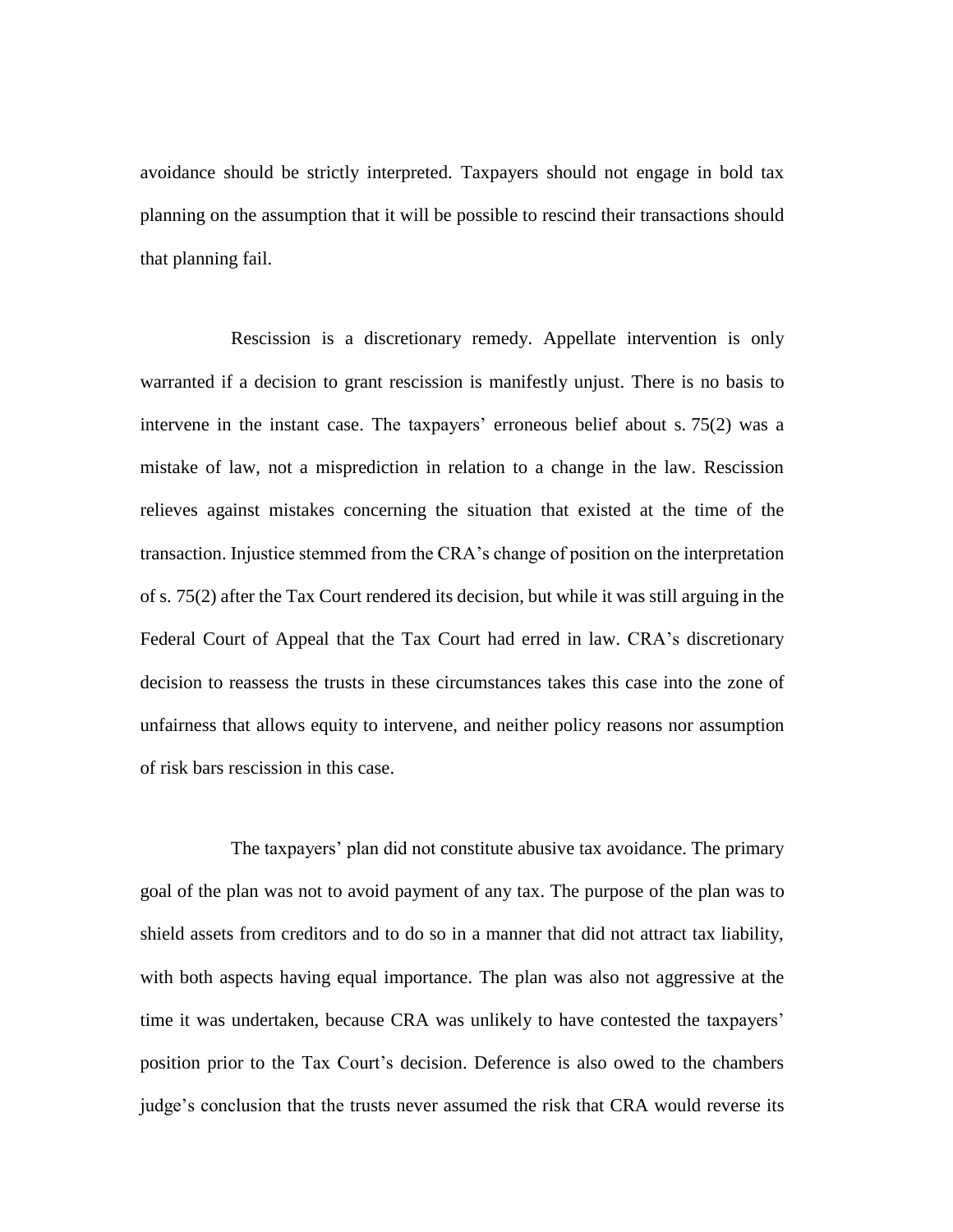interpretation of the attribution rules. The only risk they assumed was that the general anti-avoidance rule might apply.

Because rescission is a remedy of last resort, it can only be granted if no alternative remedies are available. It is not sufficient for an alternative remedy to merely exist, the alternative remedy must be practical and adequate. No alternative remedies preclude rescission in this case. Applying to the Minister for a remission of tax is an extraordinary remedy granted in rare circumstances and it is highly unlikely that the Minister would recommend it in the instant case. A claim by the trusts against their tax advisers would also not be an adequate remedy because the tax advice was correct at the time it was given and so it is unlikely that a negligence claim would have any chance of success.

### **Cases Cited**

#### By Brown J.

**Applied:** *Canada (Attorney General) v. Fairmont Hotels Inc.*, 2016 SCC 56, [2016] 2 S.C.R. 720; *Jean Coutu Group (PJC) Inc. v. Canada (Attorney General)*, 2016 SCC 55, [2016] 2 S.C.R. 670; *Canada Life Insurance Co. of Canada v. Canada (Attorney General)*, 2018 ONCA 562, 141 O.R. (3d) 321; **not followed:** *Re Pallen Trust*, 2015 BCCA 222, 385 D.L.R. (4th) 499; *Pitt v. Holt*, [2013] UKSC 26, [2013] 2 A.C. 108; **considered:** *Shell Canada Ltd. v. Canada*, [1999] 3 S.C.R. 622; *Sommerer v. The Queen*, 2011 TCC 212, 2011 D.T.C. 1162, aff'd 2012 FCA 207, [2014] 1 F.C.R.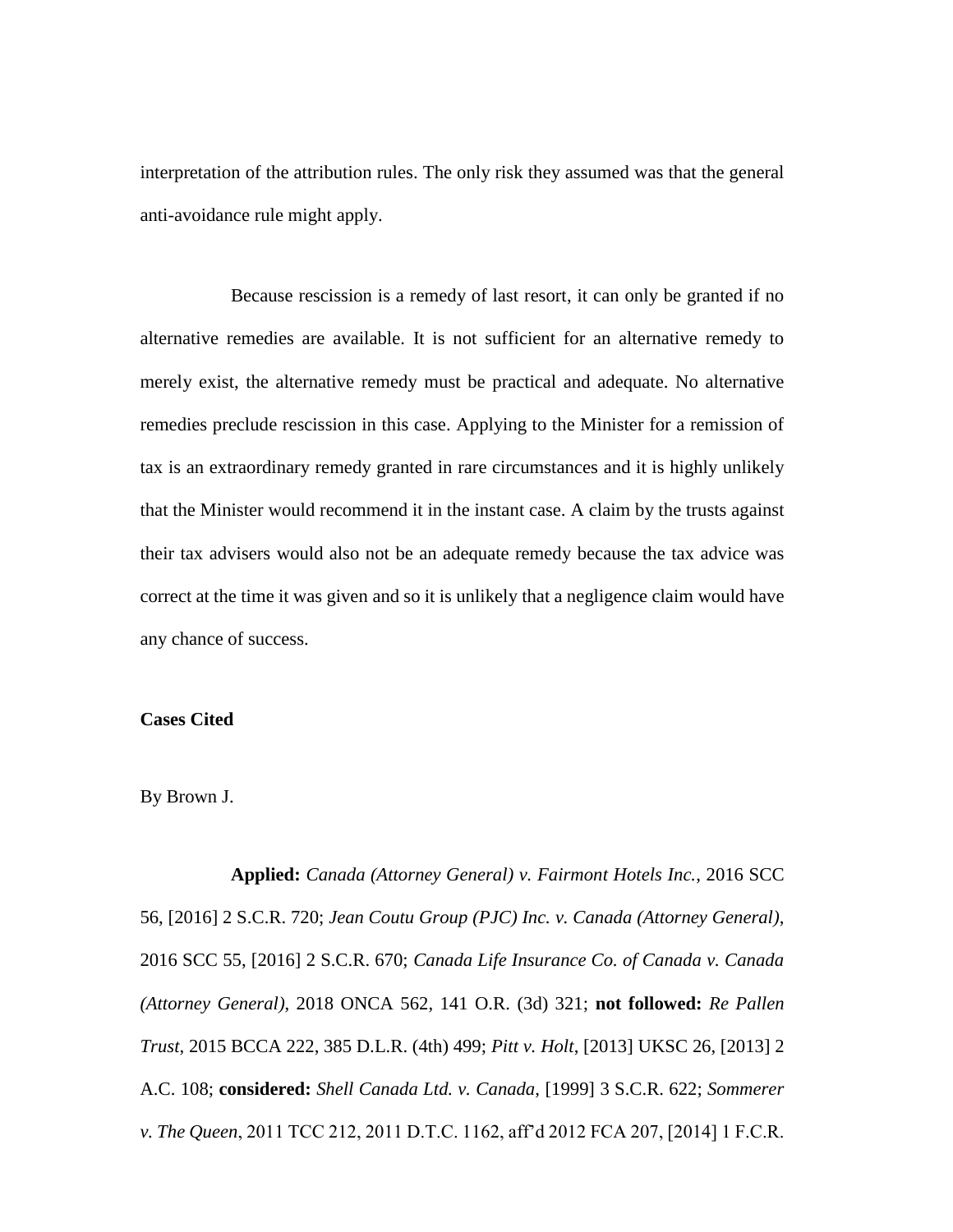379; *Harvest Operations Corp. v. Attorney General of Canada*, 2017 ABCA 393, 61 Alta. L.R. (6th) 1; *771225 Ontario Inc. v. Bramco Holdings Co.* (1995), 21 O.R. (3d) 739; **referred to:** *Canada Trustco Mortgage Co. v. Canada*, 2005 SCC 54, [2005] 2 S.C.R. 601; *Commissioners of Inland Revenue v. Duke of Westminster*, [1936] A.C. 1; *Canada v. Alta Energy Luxembourg S.A.R.L.*, 2021 SCC 49; *Duha Printers (Western) Ltd. v. Canada*, [1998] 1 S.C.R. 795; *Neuman v. M.N.R.*, [1998] 1 S.C.R. 770; *Re Slocock's Will Trusts*, [1979] 1 All E.R. 358; *Harris v. Canada*, [2000] 4 F.C. 37; *Ludmer v. Canada*, [1995] 2 F.C. 3; *Longley v. Minister of National Revenue* (1992), 66 B.C.L.R. (2d) 238; *CIBC World Markets Inc. v. Minister of National Revenue*, 2012 FCA 3, 426 N.R. 182; *Galway v. Minister of National Revenue*, [1974] 1 F.C. 600; *Canada v. 984274 Alberta Inc.*, 2020 FCA 125, [2020] 4 F.C.R. 384.

By Côté J. (dissenting)

*Canada (Attorney General) v. Fairmont Hotels Inc.*, 2016 SCC 56, [2016] 2 S.C.R. 720; *Jean Coutu Group (PJC) Inc. v. Canada (Attorney General)*, 2016 SCC 55, [2016] 2 S.C.R. 670; *Pitt v. Holt*, [2013] UKSC 26, [2013] 2 A.C. 108; *Canada (Attorney General) v. Juliar* (2000), 50 O.R. (3d) 728; *Re Slocock's Will Trusts*, [1979] 1 All E.R. 358; *Guarantee Co. of North America v. Gordon Capital Corp.*, [1999] 3 S.C.R. 423; *Abram Steamship Co. v. Westville Shipping Co.*, [1923] A.C. 773; *Neville v. National Foundation for Christian Leadership*, 2013 BCSC 183, aff'd 2014 BCCA 38, 350 B.C.A.C. 7; *Canada v. Alta Energy Luxembourg S.A.R.L.*, 2021 SCC 49; *Quebec (Agence du revenu) v. Services Environnementaux AES inc.*, 2013 SCC 65,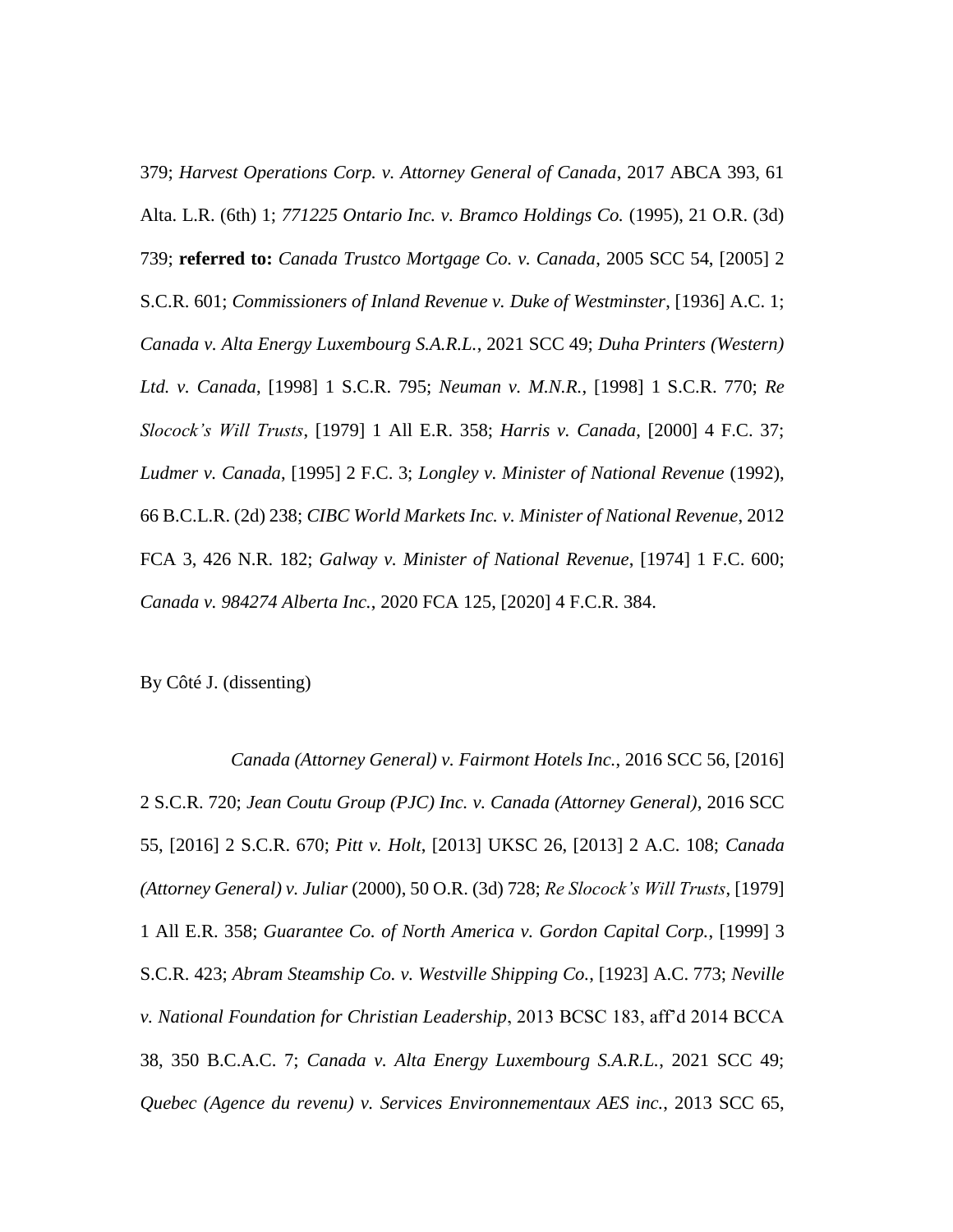[2013] 3 S.C.R. 838; *Shell Canada Ltd. v. Canada*, [1999] 3 S.C.R. 622; *Canada Life Insurance Co. of Canada v. Canada (Attorney General)*, 2018 ONCA 562, 141 O.R. (3d) 321; *5551928 Manitoba Ltd. v. Canada (Attorney General)*, 2019 BCCA 376, 439 D.L.R. (4th) 483, aff'g 2018 BCSC 1482, [2018] 6 C.T.C. 186; *Wilson v. Alharayeri*, 2017 SCC 39, [2017] 1 S.C.R. 1037; *Canada (Attorney General) v. Fontaine*, 2017 SCC 47, [2017] 2 S.C.R. 205; *Sommerer v. The Queen*, 2011 TCC 212, 2011 D.T.C. 1162; *Sommerer v. Canada*, 2012 FCA 207, [2014] 1 F.C.R. 379; *Re Pallen Trust*, 2015 BCCA 222, 385 D.L.R. (4th) 499; *771225 Ontario Inc. v. Bramco Holdings Co.* (1995), 21 O.R. (3d) 739; *Mattabi Mines Ltd. v. Ontario (Minister of Revenue)*, [1988] 2 S.C.R. 175; *Fiducie Financière Satoma v. The Queen*, 2018 FCA 74, 2018 D.T.C. 5052; *Fiducie Financière Satoma v. The Queen*, 2017 TCC 84, 2018 D.T.C. 1031; *Re Pallen Trust*, 2014 BCSC 305, [2014] 4 C.T.C. 129; *Fink v. Canada (Attorney General)*, 2019 FCA 276, 2019 D.T.C. 5127; *Escape Trailer Industries Inc. v. Canada (Attorney General)*, 2020 FCA 54, 86 Admin. L.R. (6th) 1; *Meleca v. Canada (Attorney General)*, 2020 FC 1159, 2021 D.T.C. 5012.

#### **Statutes and Regulations Cited**

*Financial Administration Act*, R.S.C. 1985, c. F-11, s. 23. *Income Tax Act*, R.S.C. 1985, c. 1 (5th Supp.), ss. 12(1)(j), 75(2), 112(1), 220(1).

### **Authors Cited**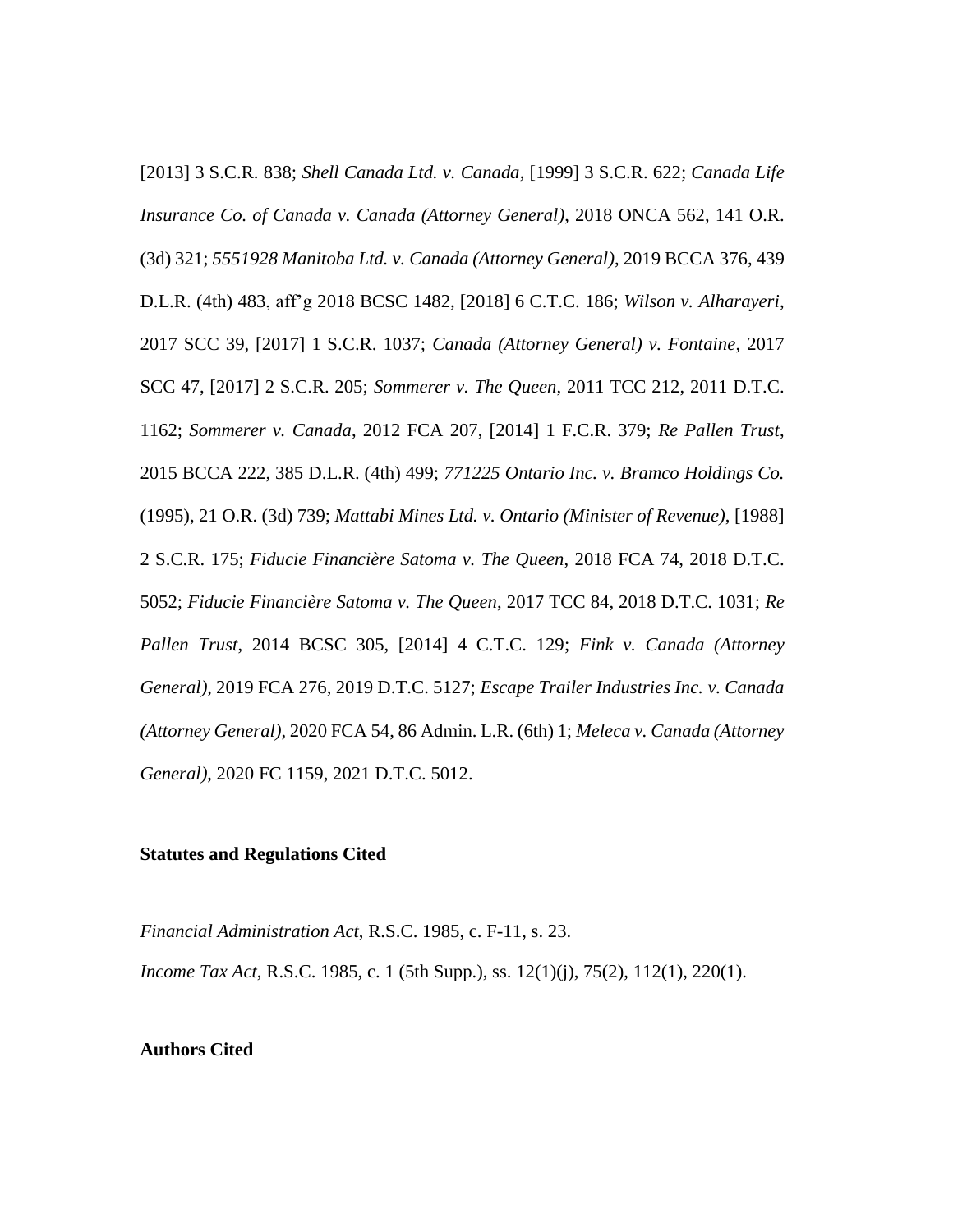Agioritis, T. John. "Is Rectification Still a Remedy? A Practical Overview", in Canadian Tax Foundation, *2017 Prairie Provinces Tax Conference & Live Webcast*. Toronto: Canadian Tax Foundation, 2017.

Berryman, Jeffrey. *The Law of Equitable Remedies*, 2nd ed. Toronto: Irwin Law, 2013.

- Canada Revenue Agency. *CRA Remission Guide — A Guide for the Remission of Income Tax, GST/HST, Excise Tax, Excise Duties or FST under the Financial Administration Act*, October 2014 (online: https://v3.taxnetpro.com/).
- Canada Revenue Agency. Interpretation Bulletin IT-369R(SR), "Attribution of Trust Income to Settlor", June 24, 1994.
- Davies, Paul S., and Simon Douglas. "Tax Mistakes Post-Pitt v Holt" (2018), 32 *T.L.I.* 3.
- Fitzsimmons, Timothy, and Elie S. Roth. "Rectification, Rescission, and Other Equitable Remedies After Fairmont Hotels Inc.", in Canadian Tax Foundation, *Report of Proceedings of the Sixty-Ninth Tax Conference*. Toronto: Canadian Tax Foundation, 2018, 30:1.
- Fridman, G. H. L. *The Law of Contract in Canada*, 6th ed. Toronto: Carswell, 2011.
- McInnes, Mitchell. *The Canadian Law of Unjust Enrichment and Restitution*. Markham, Ont.: LexisNexis, 2014.
- Oosterhoff, Albert H. "Causative Mistake of Sufficient Gravity, or Retroactive Tax Planning? A Comment on *Re Pallen Trust*" (2016), 35 *E.T.P.J.* 135.
- Pandher, Rami, and Britta Graversen. "Does Fairmont Hotels Eliminate *All* Equitable Remedies in the Tax Context?" (2018), 66 *Can. Tax J.* 931.
- Seah, Weeliem. "Mispredictions, Mistakes and the Law of Unjust Enrichment" (2007), 15 *R.L.R.* 93.
- *Snell's Equity*, 34th ed., by John McGhee and Steven Elliott. London: Sweet & Maxwell, 2020.
- Sorensen, John, and Anita Yuk. "Equitable Rescission for Tax Mistakes: It's Not Over (Until it's Over)" (2020), 68 *Can. Tax J.* 1149.
- Spry, I. C. F. *The Principles of Equitable Remedies: Specific Performance, Injunctions, Rectification and Equitable Damages*, 9th ed. Pyrmont, N.S.W.: Lawbook Co., 2014.
- Swan, Angela, Jakub Adamski and Annie Y. Na. *Canadian Contract Law*, 4th ed. Toronto: LexisNexis, 2018.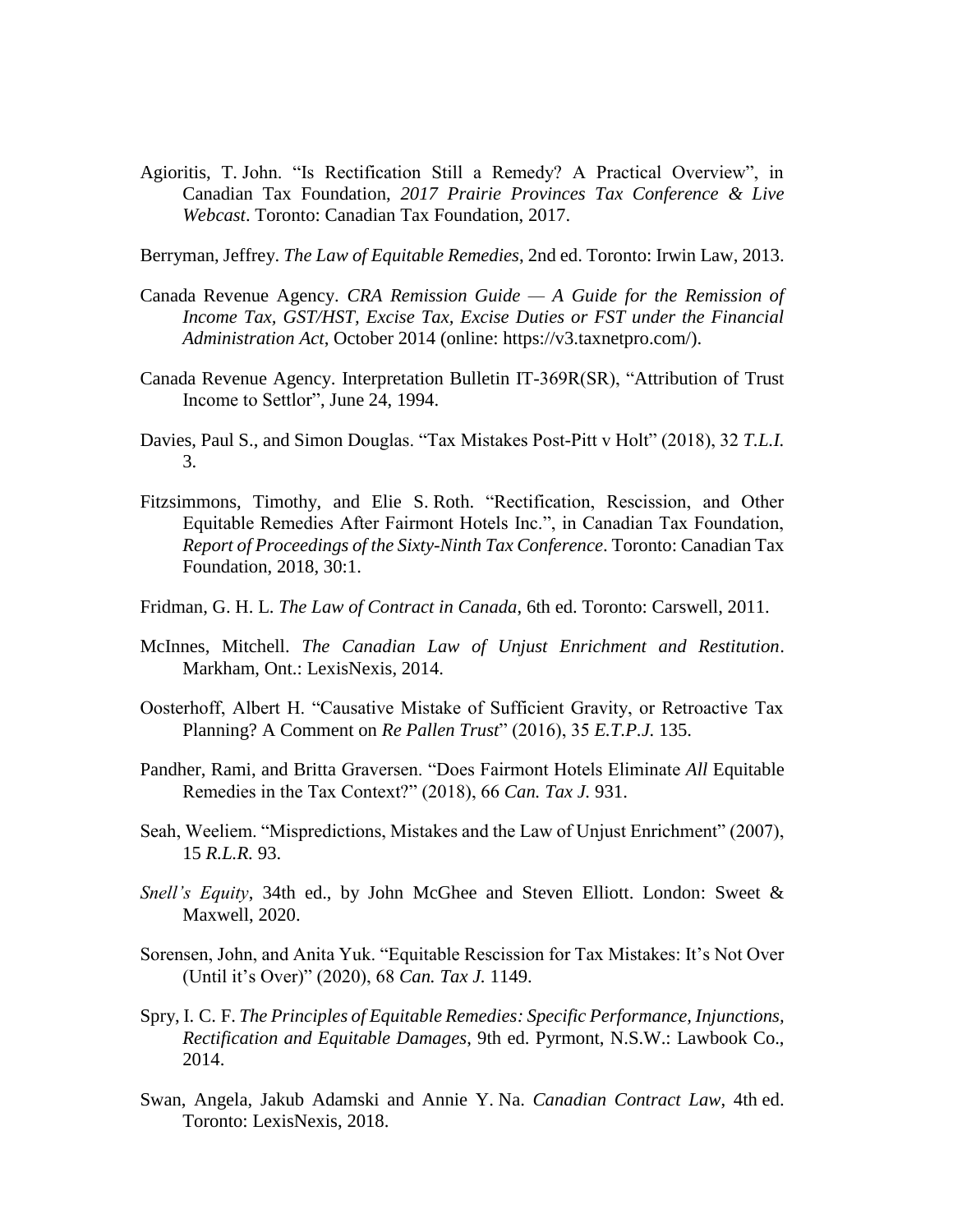Templeton, Saul. "A Defence of the Principled Approach to Tax Settlements" (2015), 38 *Dal. L.J.* 29.

APPEAL from judgment of the British Columbia Court of Appeal (Fisher, Griffin and DeWitt-Van Oosten JJ.A.), [2020 BCCA 196,](https://www.bccourts.ca/jdb-txt/ca/20/01/2020BCCA0196.htm) [2021] 1 C.T.C. 153, 6 B.L.R. (6th) 170, 2020 D.T.C. 5062, 59 E.T.R. (4th) 1, 38 B.C.L.R. (6th) 1, 450 D.L.R. (4th) 447, [2021] 3 W.W.R. 377, [2020] B.C.J. No. 1110 (QL), 2020 CarswellBC 1700 (WL), affirming a decision of Giaschi J., 2019 BCSC 1030, [2020] 1 C.T.C. 26, 94 B.L.R. (5th) 303, 2019 D.T.C. 5085, 48 E.T.R. (4th) 101, [2019] B.C.J. No. 1185 (QL), 2019 CarswellBC 1826 (WL). Appeal allowed.

*Michael Taylor* and *Dayna Anderson*, for the appellant.

*Joel A. Nitikman*, *Q.C.*, and *Jessica Fabbro*, for the respondents.

The judgment of Wagner C.J. and Moldaver, Karakatsanis, Brown, Rowe, Martin, Kasirer and Jamal JJ. was delivered by

BROWN J. —

#### I. Introduction and Background

[1] This Court has barred access to rectification where sought to achieve retroactive tax planning (*Canada (Attorney General) v. Fairmont Hotels Inc.*, 2016 SCC 56, [2016] 2 S.C.R. 720, at para. 3). Taxpayers should be taxed based on what they actually agreed to do and did, and not on what they could have done or later wished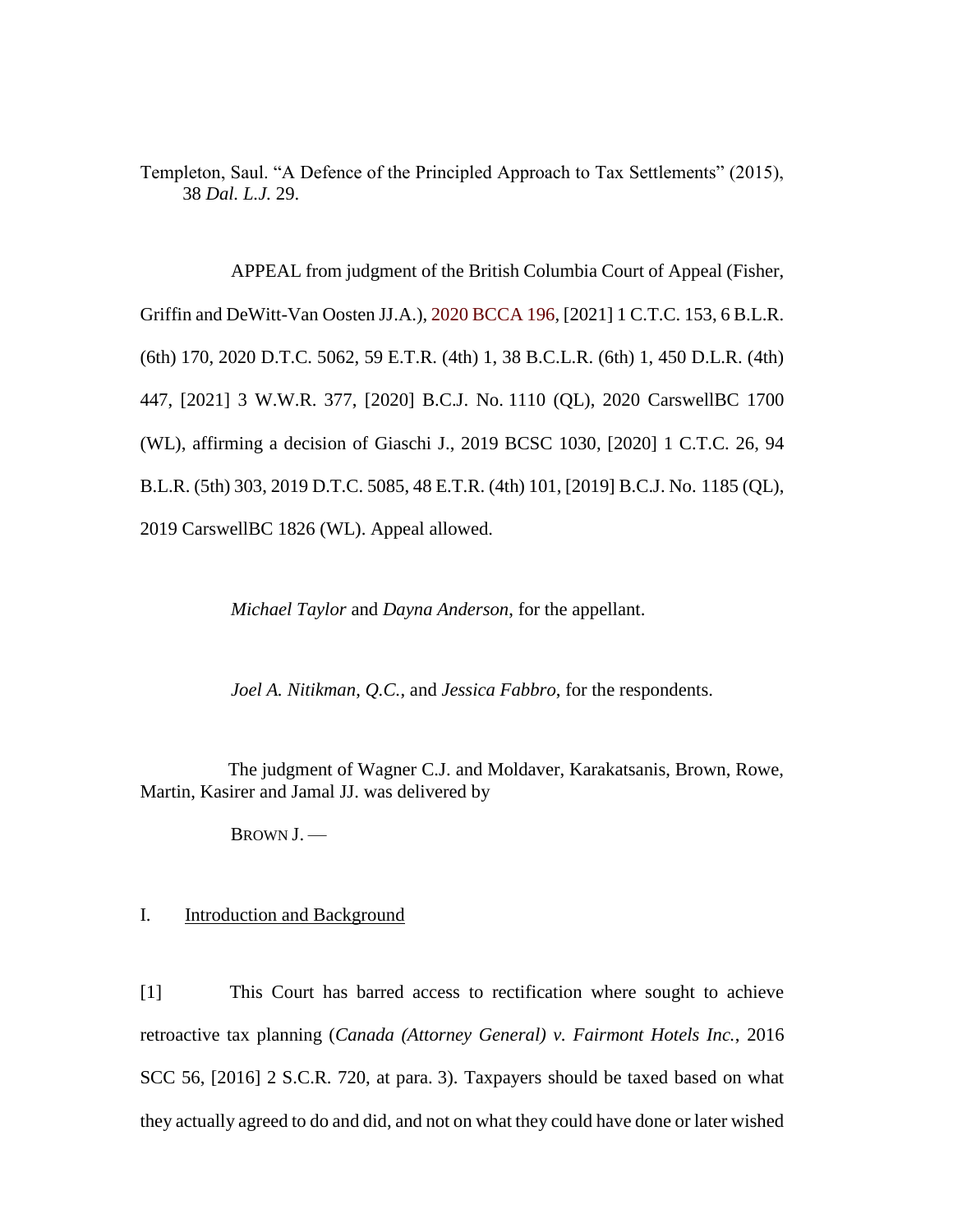they had done (*Fairmont Hotels*, at paras. 23-24, citing *Shell Canada Ltd. v. Canada*, [1999] 3 S.C.R. 622, at para. 45). At issue in this appeal is whether taxpayers are also barred from obtaining other equitable relief ⸺ here, rescission of a series of transactions ⸺ sought to avoid unanticipated adverse tax consequences arising from the ordinary operation thereon of the *Income Tax Act*, R.S.C. 1985, c. 1 (5th Supp.). As I explain below, they are.

[2] In 2008, Todd Collins, principal of Rite-Way Metals Ltd., and Floyd Cochran, principal of Harvard Industries Ltd., each retained the same tax advisor to propose a plan to protect corporate assets from creditors without incurring income tax liability. The resulting plans took advantage of the attribution rules in s. 75(2) and the inter-corporate dividend deduction in s. 112(1) of the *Act*. In each case, a holding company was incorporated to purchase shares in an operating company, a family trust was created with the holding company as a beneficiary, and funds were loaned to the trust to purchase shares in the operating company. The operating companies paid dividends to the trusts, which were attributed to the holding companies under s. 75(2). They, in turn, claimed a deduction in respect of those dividends under s. 112(1). The effect was to move \$510,000 from Rite-Way to the Collins family trust, and \$2,085,000 from Harvard to the Cochran family trust, without income tax being paid.

[3] The proposals were based in part on the interpretation of the provisions published by the Canada Revenue Agency ("CRA") at the time.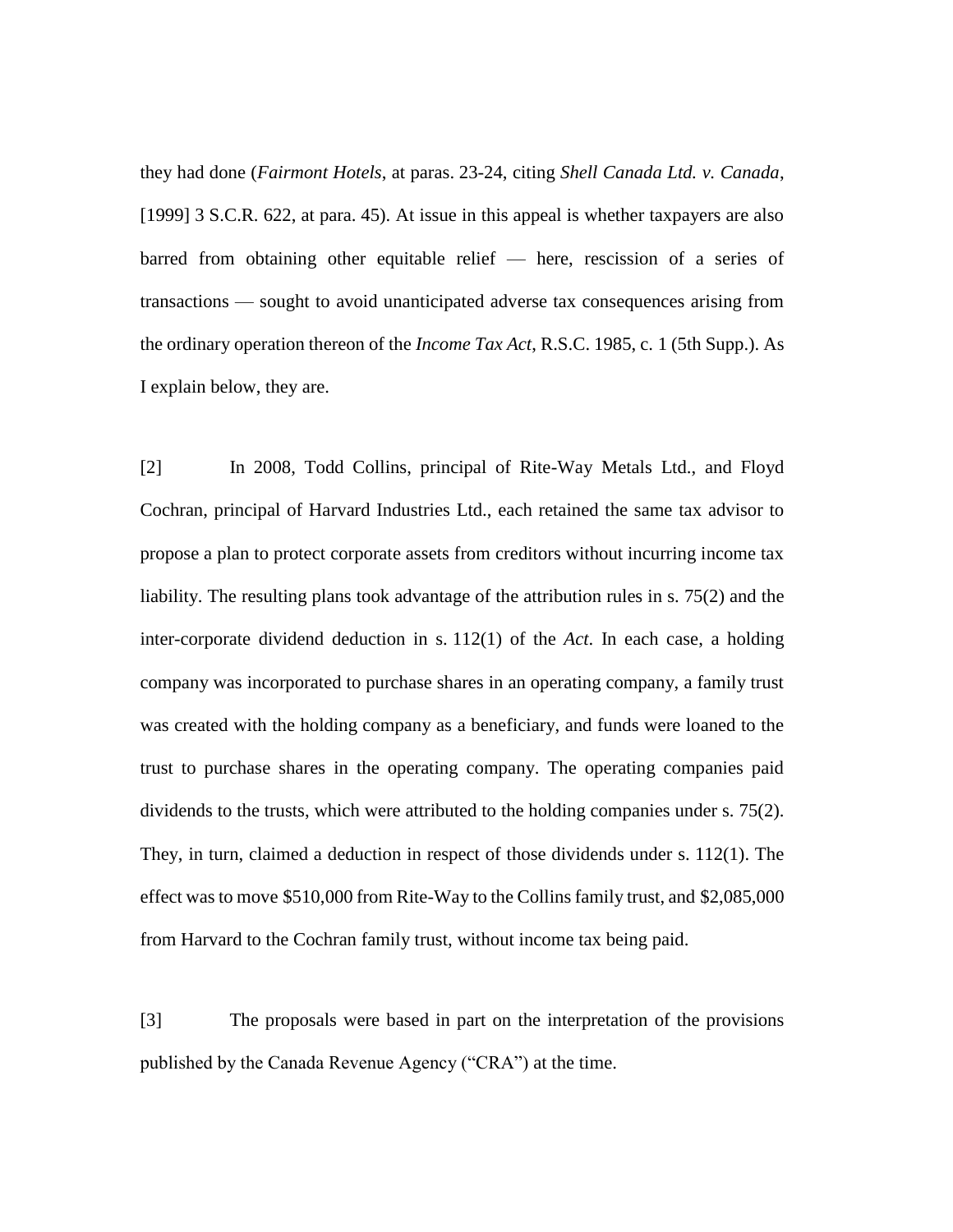[4] In 2011, however, in *Sommerer v. The Queen*, 2011 TCC 212, 2011 D.T.C. 1162, aff'd 2012 FCA 207, [2014] 1 F.C.R. 379, the Tax Court of Canada held that the attribution rules in s. 75(2) are inapplicable where the property in question was sold to a trust, as opposed to gifted or settled. Subsequently, the CRA reassessed the respondents' returns, leading in turn to the issuance of notices of reassessment imposing tax liability upon the respondents in respect of the dividends. The respondents objected, were unsuccessful, then sued for rescission of the transactions leading to and including the payment of dividends.

[5] The chambers judge granted rescission, relying on *Re Pallen Trust*, 2015 BCCA 222, 385 D.L.R. (4th) 499, wherein the Court of Appeal for British Columbia, applying the English test for equitable rescission stated in *Pitt v. Holt*, [2013] UKSC 26, [2013] 2 A.C. 108, upheld an order rescinding the same types of transactions on the basis of a mistake about their tax consequences (2019 BCSC 1030, [2020] 1 C.T.C. 26). While expressing concern that *Re Pallen Trust* had been significantly undermined by the decisions of this Court in *Fairmont Hotels* and its companion case, *Jean Coutu Group (PJC) Inc. v. Canada (Attorney General)*, 2016 SCC 55, [2016] 2 S.C.R. 670, the chambers judge considered himself bound by it. The Court of Appeal affirmed, holding that the chambers judge did not err in applying *Re Pallen Trust* or in exercising his equitable discretion (2020 BCCA 196, [2021] 1 C.T.C. 153). *Fairmont Hotels* and *Jean Coutu*, it said, applied narrowly to preclude rectification; neither stands for the broad preclusion of *any* equitable remedy in these circumstances, or undermines the authority of *Pitt v. Holt*.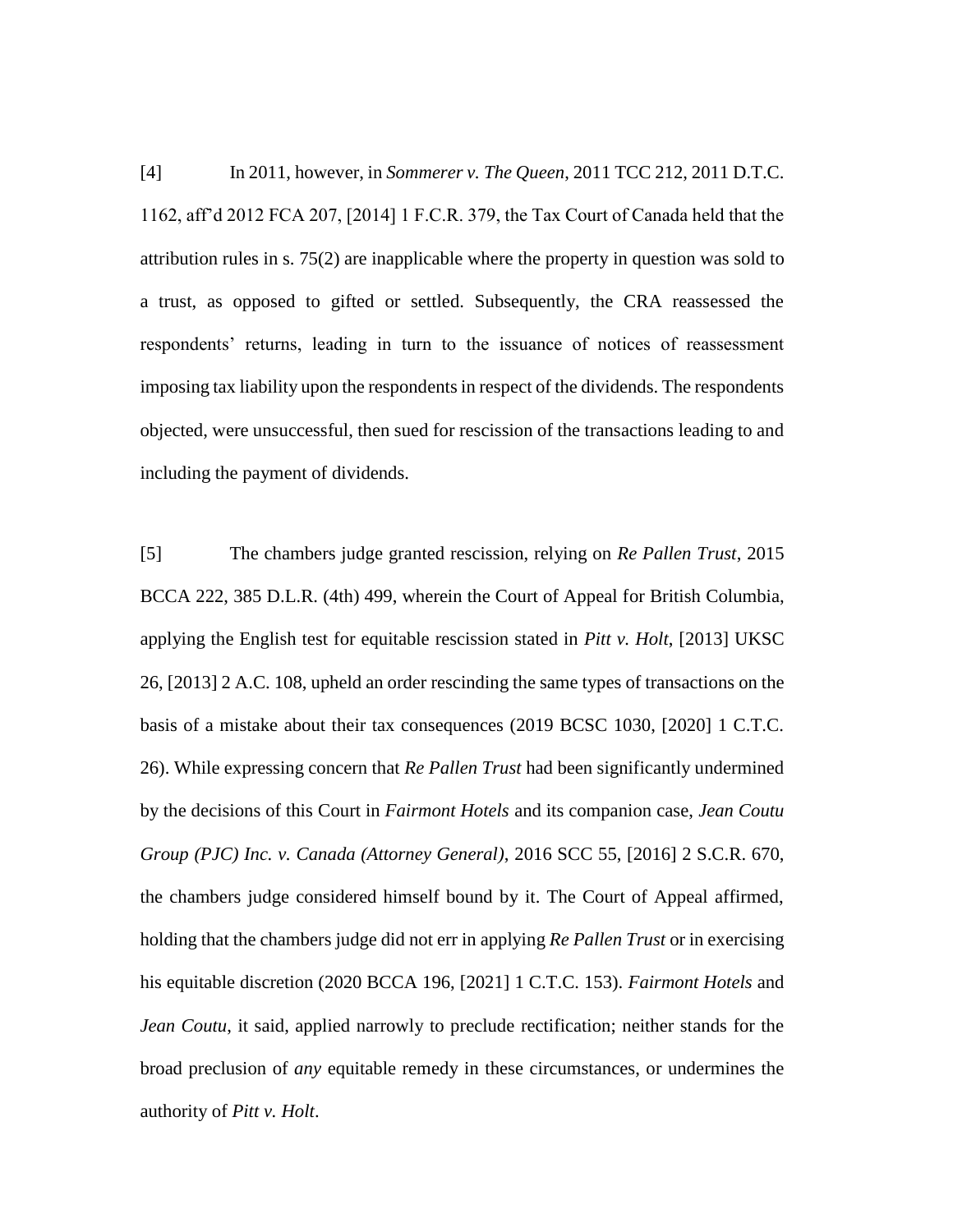[6] The Attorney General of Canada raises two principal grounds of appeal: first, that the courts below erred in adopting the test for equitable rescission stated in *Pitt v. Holt*; and secondly (and alternatively), if *Pitt v. Holt* governs, then they erred in applying it.

[7] It suffices to dispose of this matter by allowing the appeal on the first ground. For the reasons that follow, a limiting principle of equity and, relatedly, principles of tax law stated in *Fairmont Hotels* and *Jean Coutu* are irreconcilable with the conclusion in *Pitt v. Holt*. Equity has no place here, there being nothing unconscionable or otherwise unfair about the operation of a tax statute on transactions freely undertaken. It follows that the prohibition against retroactive tax planning, as stated in *Fairmont Hotels* and *Jean Coutu*, should be understood broadly, precluding *any* equitable remedy by which it might be achieved, including rescission.

### II. Analysis

#### A. *Rescission*

[8] Respectfully, the Court of Appeal erred by importing reasoning from *Pitt v. Holt*. Its determination that equity can relieve a tax mistake is incompatible with domestic law, being barred by a limiting principle of equity and by principles of tax law.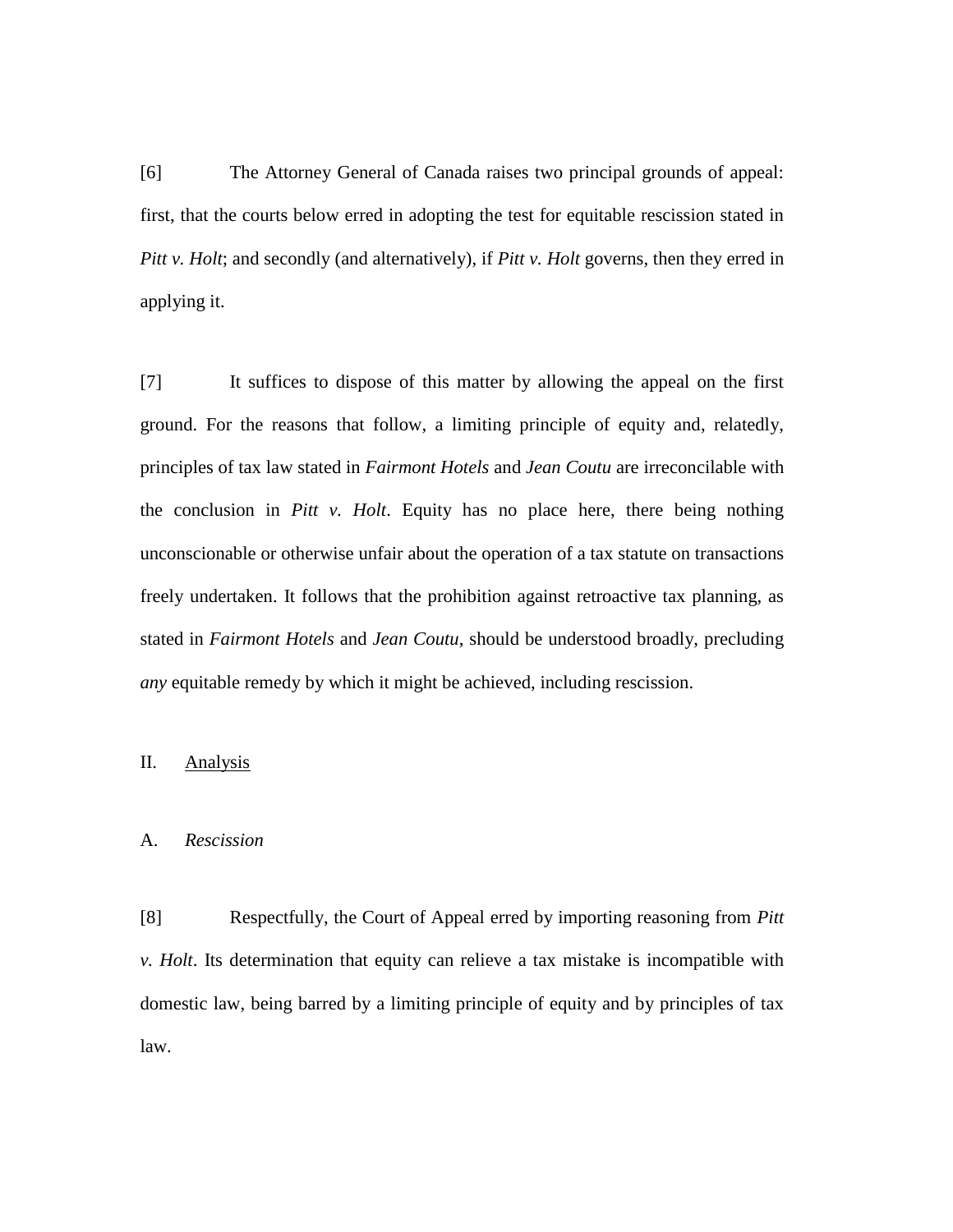[9] I turn first to a limiting principle of equity ⸺ indeed, the most fundamental premise of that domain, found in its origins. Equity developed to alleviate results under "an unyielding common law" that called for the relief as a matter of "conscience" and "greater fairness" (J. Berryman, *The Law of Equitable Remedies* (2nd ed. 2013), at p. 2). Equitable principles "have above all a distinctive ethical quality, reflecting as they do the prevention of unconscionable conduct" (I. C. F. Spry, *The Principles of Equitable Remedies: Specific Performance, Injunctions, Rectification and Equitable Damages* (9th ed. 2014), at p. 1).

[10] This broad scope for courts of equity to give relief also defines its own limits (hence a "limiting" principle): transactions that *do not* call for relief as a matter of conscience or fairness are properly outside equity's domain. This is reflected in some of equity's maxims, including that a person who comes to equity must come with "clean hands" and "he who seeks equity must do equity" (Spry, at pp. 5-6; Berryman, at pp. 16 and 18; *Snell's Equity* (34th ed. 2020), by J. McGhee and S. Elliott, at paras. 5-009 to 5-010).

[11] The jurisdiction of equity to protect against fraud, undue influence, and unconscionable transactions is well settled (McGhee and Elliott, at para. 8-001; see also G. H. L. Fridman, *The Law of Contract in Canada* (6th ed. 2011), at p. 762; M. McInnes, *The Canadian Law of Unjust Enrichment and Restitution* (2014), at p. 1402). Generally speaking, a court of equity may grant relief where it would be unconscionable or unfair to allow the common law to operate in favour of the party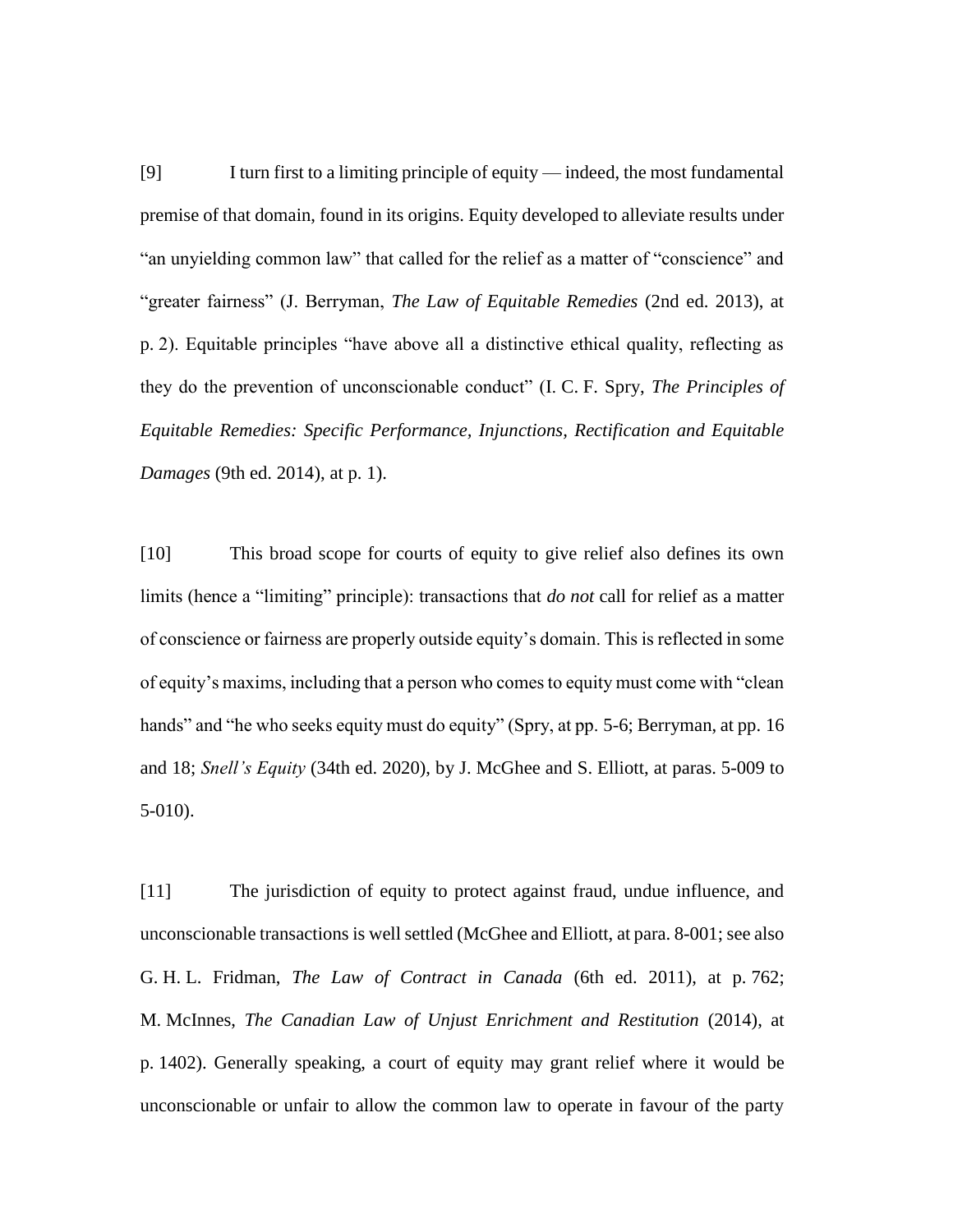seeking enforcement of the transaction. But there is nothing unconscionable or unfair in the ordinary operation of tax statutes to transactions freely agreed upon. As the Court of Appeal for Ontario recognized in *Canada Life Insurance Co. of Canada v. Canada (Attorney General)*, 2018 ONCA 562, 141 O.R. (3d) 321, at para. 93, "[t]here is nothing inequitable about [Canada Life] being taxed on 'what it did' rather than on what it intended to achieve." If there is to be a remedy, it lies with Parliament, not a court of equity. On this ground alone, *Pitt v. Holt* and *Re Pallen Trust* cannot, in my respectful view, be taken as stating the law of British Columbia.

[12] Turning to principles of tax law, the Canadian tax system is based on the *Duke of Westminster* principle that "taxpayers are entitled to arrange their affairs to minimize the amount of tax payable" (*Canada Trustco Mortgage Co. v. Canada*, 2005 SCC 54, [2005] 2 S.C.R. 601, at para. 11, citing *Commissioners of Inland Revenue v. Duke of Westminster*, [1936] A.C. 1 (H.L.), quoted in *Canada v. Alta Energy Luxembourg S.A.R.L.*, 2021 SCC 49, at para. 29; see also *Shell Canada*, at para. 46). In *Shell Canada*, McLachlin J. (as she then was) explained that a court's role is "to apply an unambiguous provision of the Act to a taxpayer's transaction" and not to "recharacterize a taxpayer's *bona fide* legal relationships" (paras. 39-40). Courts "do not have the constitutional legitimacy and resources to be tax policy makers" (*Alta Energy Luxembourg*, at para. 96, citing *Canada Trustco*, at para. 41). Unless, therefore, a statute says otherwise, taxpayers are to be taxed, in accordance with the applicable tax statute's ordinary operation, based on what they actually agreed to do, and not on what they could have done (*Shell Canada*, at para. 45, citing *Duha Printers (Western)*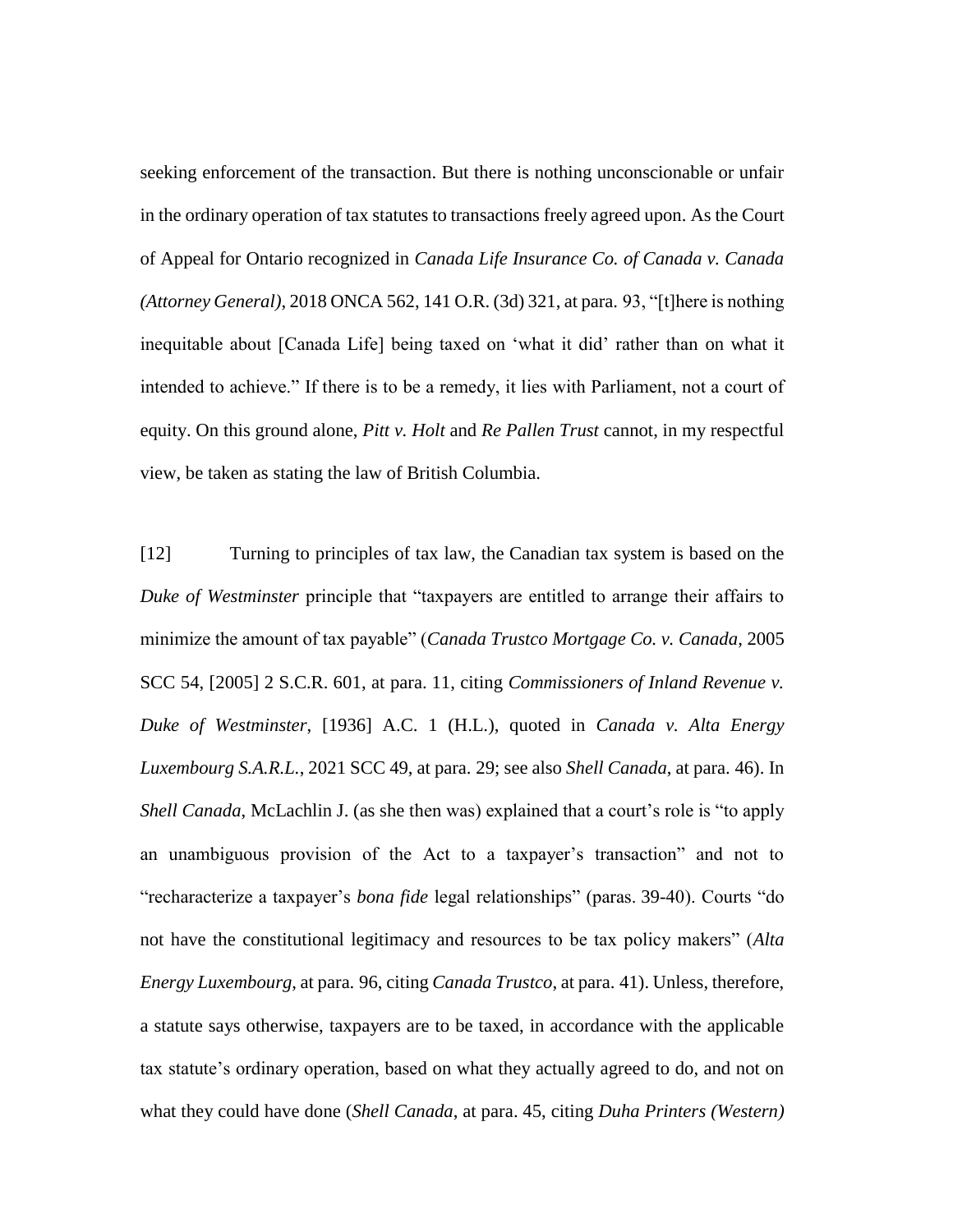*Ltd. v. Canada*, [1998] 1 S.C.R. 795, at para. 88; *Neuman v. M.N.R.*, [1998] 1 S.C.R. 770, at para. 63).

[13] This principle operated in *Shell Canada* to *the taxpayer's favour*, by allowing it to deduct from its taxable income interest at the rate that it had actually paid for borrowing New Zealand dollars under debenture agreements, rather than at the lower rate it would have paid had it instead borrowed US dollars. Absent a "sham" arrangement, "the taxpayer's legal relationships must be respected in tax cases" (*Shell Canada*, at para. 39). But the principle operates the other way, too. And so, this Court applied the principle from *Shell Canada* in *Fairmont Hotels* and *Jean Coutu* in concluding that the instruments at issue in those cases could *not* be rectified (in *Fairmont Hotels*) or interpreted or retroactively amended (in *Jean Coutu*) in order to avoid an unanticipated, *adverse* tax consequence. Again, legal relationships were to be respected even if they appear ill-considered in hindsight. If, after all, taxpayers may structure their affairs so as to reduce their tax liability, they may also be taken as having structured their affairs in such a way that increased their tax liability.

[14] This Court made precisely that point in *Fairmont Hotels*. "Tax consequences", it held, "flow from freely chosen legal arrangements, not from the intended or unintended effects of those arrangements, whether upon the taxpayer or upon the public treasury" (para. 24). The inquiry, the Court added, is into *what the taxpayer agreed to do*, and *not* into whether the taxpayer or the CRA has obtained a "windfall".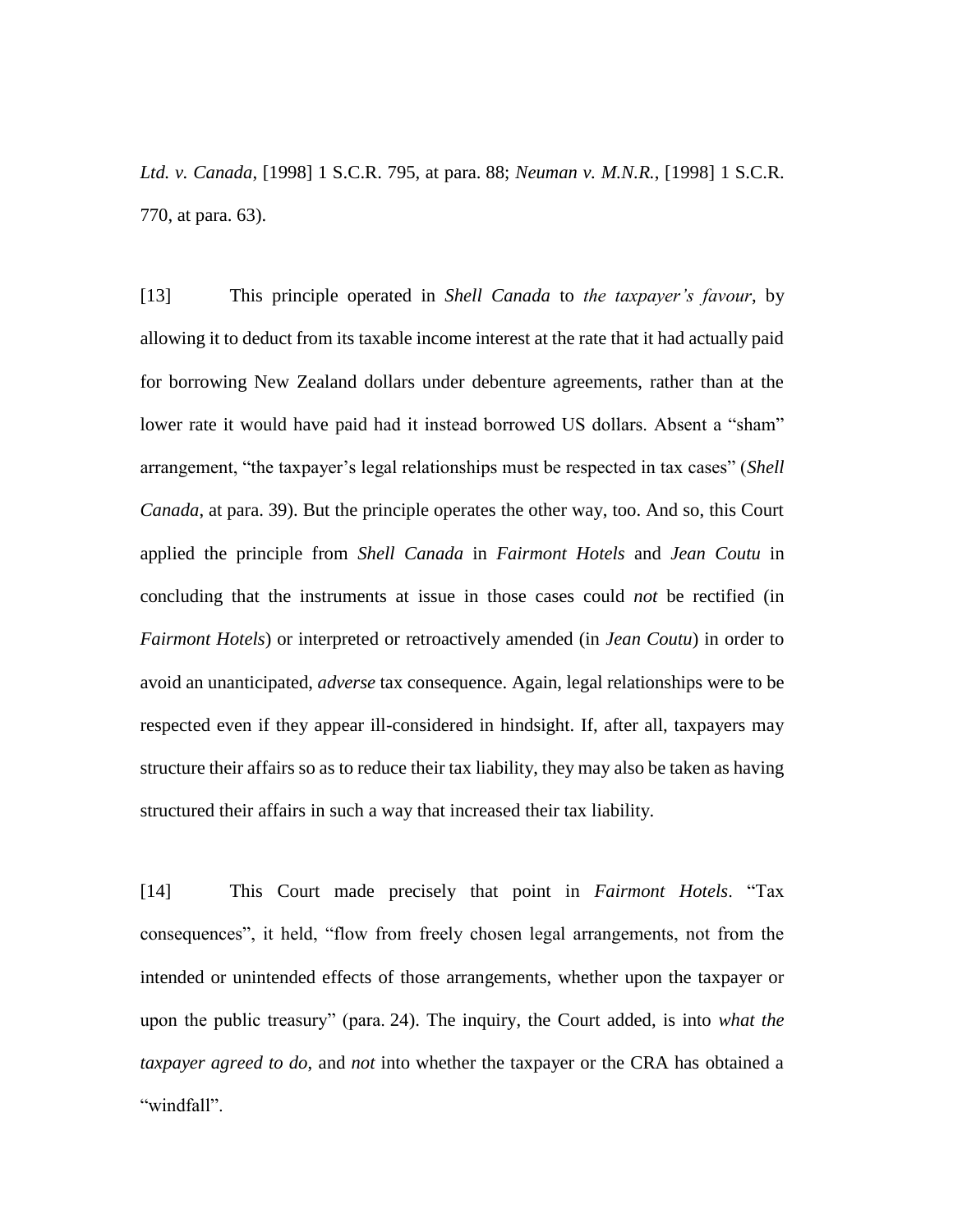[15] The point was made with even greater force in *Jean Coutu*. While that appeal was decided under art. 1425 of the *Civil Code of Québec*, the reasons for decision were broadly expressed, stating generally applicable tax law principles that militate against retroactive amendment of agreements when unforeseen tax consequences result:

> First, accepting PJC Canada's position would require this Court to ignore the legal relationships that it and PJC USA originally agreed to create, and actually created, in favour of the tax consequences they sought to achieve. It would thus undermine one of the fundamental principles of our tax system: that tax consequences flow from the legal relationships or transactions established by taxpayers. . . . For instance, in *Shell Canada*, this Court unanimously stated the following, at para. 45:

Unless the Act provides otherwise, a taxpayer is entitled to be taxed based on what it actually did, not based on what it could have done, and certainly not based on what a less sophisticated taxpayer might have done. [Emphasis in Wagner J.'s reasons.]

Equally, if taxpayers agree to and execute an agreement that produce unintended tax consequences, they must still be taxed on the basis of that agreement and not on the basis of what they "could have done" to achieve their intended tax consequences, had they been better informed. Tax consequences do not flow from contracting parties' motivations or tax objectives.

Second, I believe that allowing the amendment of the written documents in the instant appeal would amount to retroactive tax planning. [Emphasis added; paras. 41-42.]

[16] From *Fairmont Hotels* and *Jean Coutu*, taken together, I draw the following interrelated principles relevant to deciding this appeal: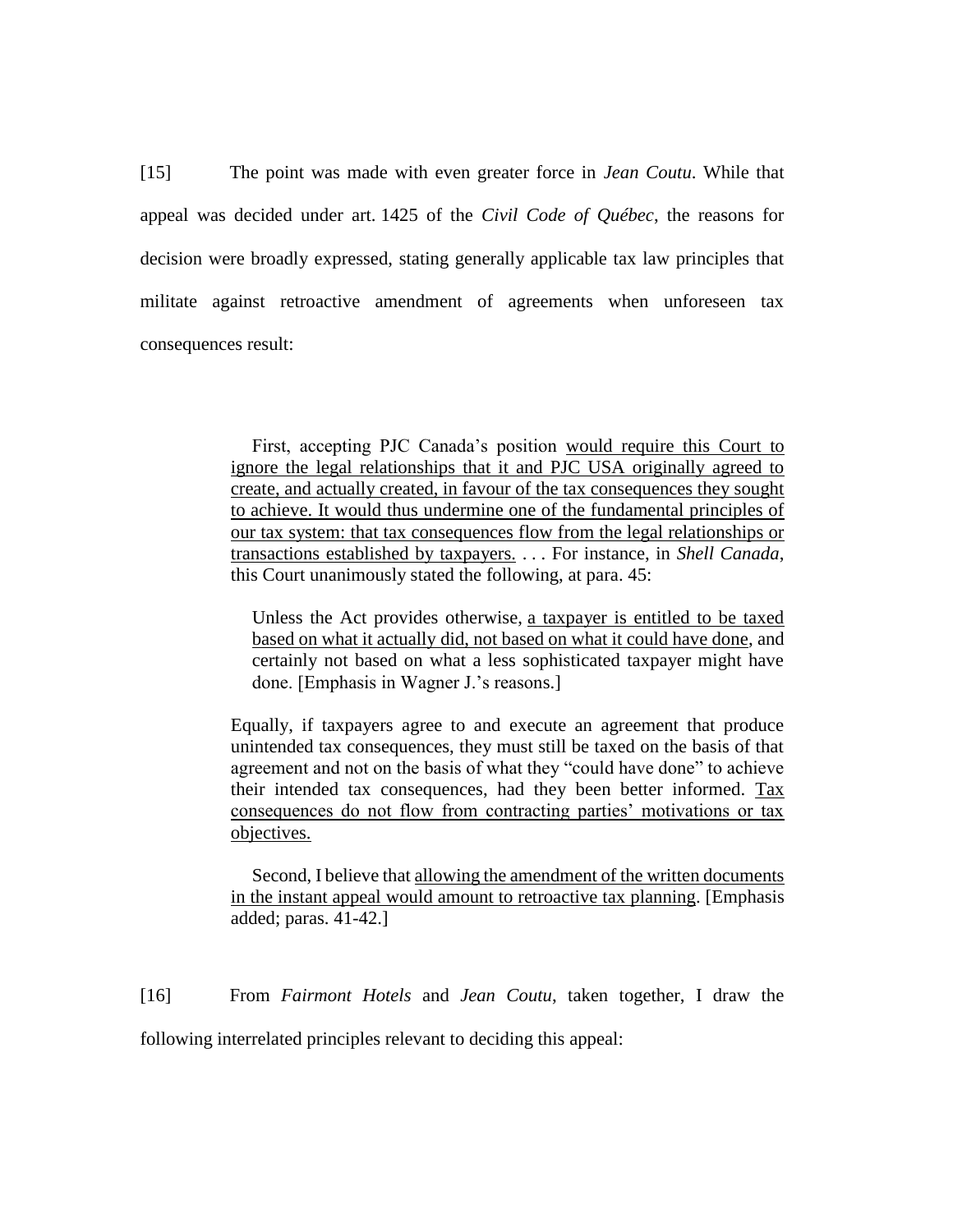- (a) Tax consequences do not flow from contracting parties' motivations or objectives. Rather, they flow from the freely chosen legal relationships, as established by their transactions (*Jean Coutu*, at para. 41; *Fairmont Hotels*, at para. 24).
- (b) While a taxpayer should not be denied a sought-after fiscal objective which they should achieve on the ordinary operation of a tax statute, this proposition also cuts the other way: taxpayers should not be judicially accorded a benefit denied by that same ordinary statutory operation, based solely on what they would have done had they known better (*Fairmont Hotels*, at para. 23, citing *Shell Canada*, at para. 45; *Jean Coutu*, at para. 41).
- (c) The proper inquiry is no more into the "windfall" for the public treasury when a taxpayer loses a benefit than it is into the "windfall" for a taxpayer when it secures a benefit. The inquiry, rather, is into what the taxpayer agreed to do (Fairmont Hotels, at para. 24).
- (d) A court may not modify an instrument merely because a party discovered that its operation generates an adverse and unplanned tax liability (Fairmont Hotels, at para. 3; Jean Coutu, at para. 41).

[17] At issue here is whether these principles are of *general* application, or whether they are confined to denying pleas of *rectification*. While the Court of Appeal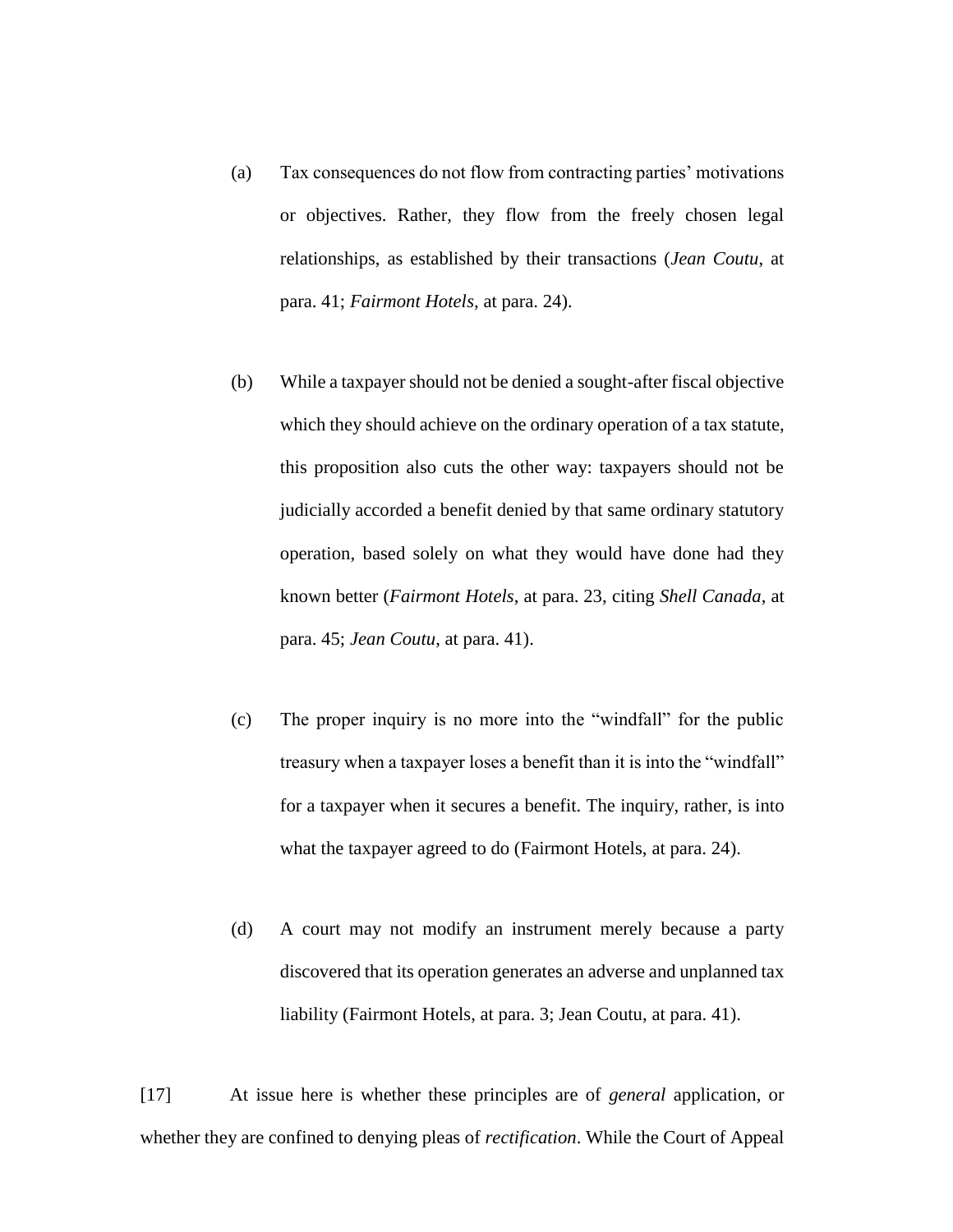confined them to cases where rectification was sought, appellate judgments in Ontario and Alberta have viewed them as more broadly applicable.

[18] In *Canada Life*, the respondent Canada Life and its affiliates undertook a series of transactions to realize a tax loss, so as to offset unrealized foreign exchange gains accrued in the same year. The CRA disallowed the claimed loss, and Canada Life sought rectification (or, in the alternative, an exercise of "inherent jurisdiction to relieve parties retroactively from the effects of their mistakes") to undo the transactions (para. 16). The application judge granted rectification. On appeal, the parties agreed that the order could not stand following the decision in *Fairmont Hotels*, which was released after the application judge's ruling. Canada Life cross-appealed to seek rescission, relying on *Pitt v. Holt* and *Re Pallen Trust* as "authority that the remedy of equitable rescission of voluntary dispositions is available, even when the objective is to avoid unintended adverse tax consequences" (para. 36).

[19] "What [Canada Life] is seeking", said the Court of Appeal in allowing the appeal and dismissing the cross-appeal, "is the same type of intervention, by a different name, that the Supreme Court considered in *Fairmont Hotels* and *Jean Coutu*" (para. 43), and rejected (para. 7). *Fairmont Hotels*, it said, "was concerned not only with the availability of rectification", but with "impermissible retroactive tax planning" (para. 67) in the form of a "'rewriting of history' . . . to correct an error leading to an unforeseen tax liability" (para. 75). Nothing, therefore, turns on whether the relief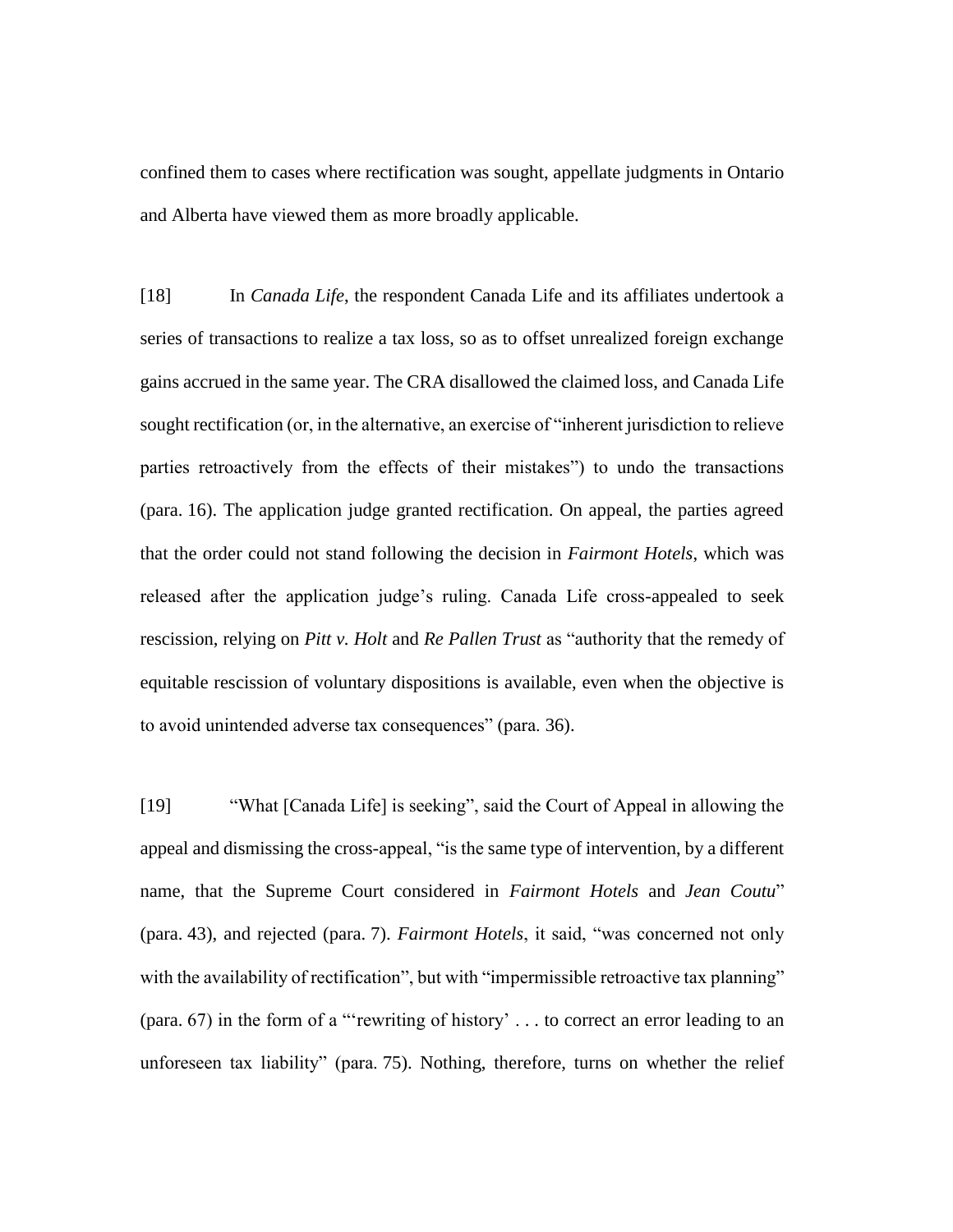sought involved the alteration of the agreements themselves, or to undo a "'mistake' . . . in the structure of the transaction" (*Canada Life*, at paras. 74-75).

[20] *Canada Life* relied upon two appellate judgments in support, the first being that of the Court of Appeal of Alberta in *Harvest Operations Corp. v. Attorney General of Canada*, 2017 ABCA 393, 61 Alta. L.R. (6th) 1 (paras. 80-82). There, the Court of Appeal, citing *Fairmont Hotels*, first affirmed the application judge's decision to deny rectification of documents recording share acquisition and reorganization transactions that had led to an unanticipated tax liability. The appellant had also pleaded in the alternative that "superior courts have equitable jurisdiction to relieve persons from the effect of their mistakes" (para. 73). This the Court of Appeal rejected as also having been caught by the precedent of *Fairmont Hotels* (paras. 74-75).

[21] *Canada Life* also relied on *771225 Ontario Inc. v. Bramco Holdings Co.*  (1995), 21 O.R. (3d) 739, where the Ontario Court of Appeal had declined to relieve a taxpayer of a mistake that left her company liable for a land transfer tax, saying: ". . . courts do not look with favour upon attempts to rewrite history in order to obtain more favourable tax treatment" (p. 742). This conclusion flowed from the principle that tax liability is based on what was actually agreed upon and done, not on what, in retrospect, a taxpayer should have done or wished it had done.

[22] I agree with the conclusion in *Canada Life* that *Fairmont Hotels* and *Jean Coutu* bar a taxpayer from resorting to equity in order to undo or alter or in any way modify a concluded transaction or its documentation to avoid a tax liability arising from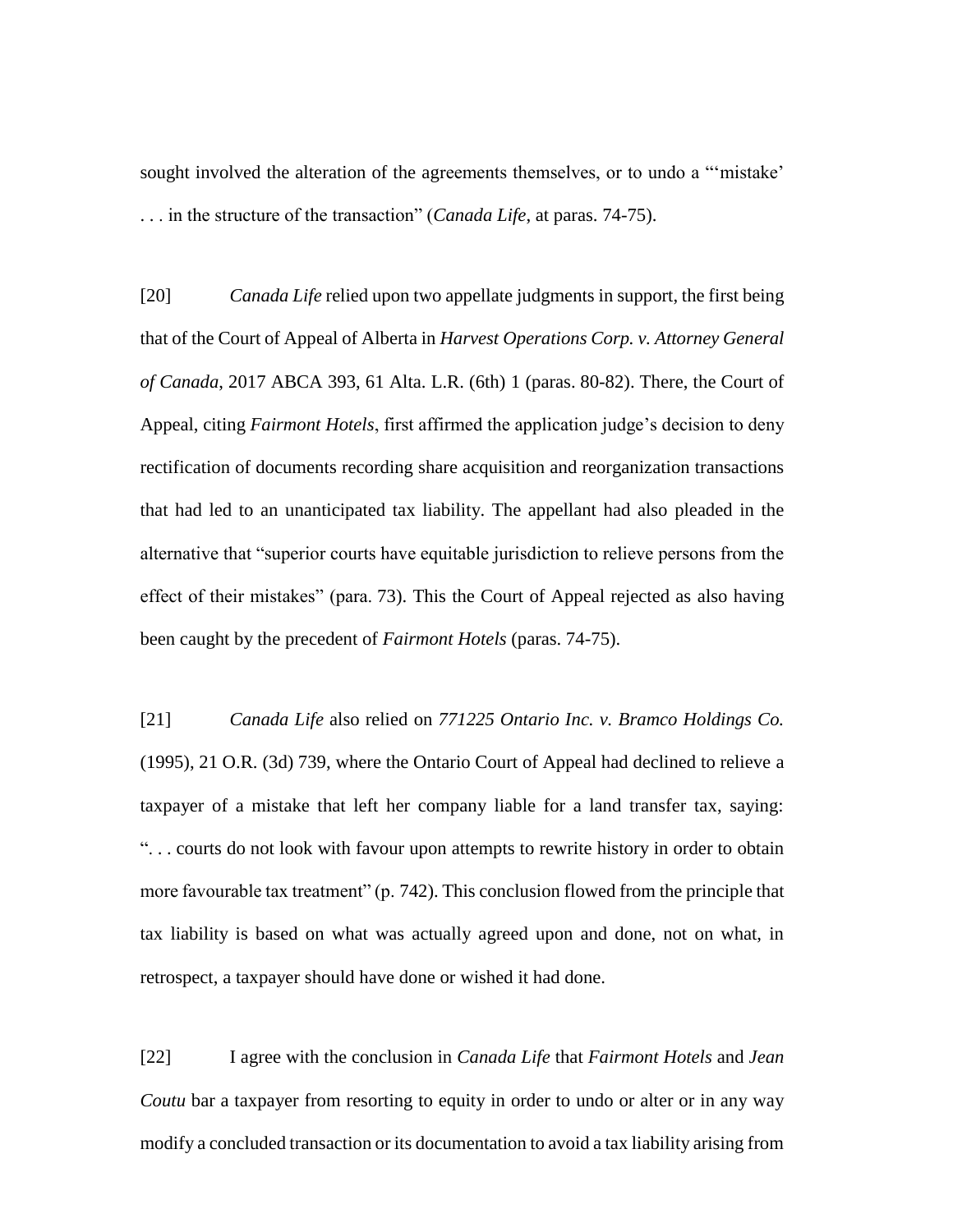the ordinary operation of a tax statute. The statements of principle in those judgments ⸺ that tax consequences flow from legal relationships, that taxpayers' liabilities should be governed by the ordinary operation of tax statutes and on what the taxpayer agreed to do, and that legal instruments cannot be modified merely because they generated an adverse tax liability ⸺ are categorical, and not restricted to cases where rectification is sought. To be clear: they are of general application, precluding equitable relief altogether when sought to avoid an unintended tax liability that has arisen by the ordinary application of tax statutes to freely agreed upon transactions. There is no room for distinguishing *Fairmont Hotels* or *Jean Coutu* based upon the particular remedy sought. While a court may exercise its equitable jurisdiction to grant relief against mistakes in appropriate cases, it simply cannot do so to achieve the objective of avoiding an unintended tax liability.

[23] The foregoing — and, in particular, the statement that legal instruments cannot be undone or otherwise modified to avoid a tax liability arising from the ordinary operation of a tax statute ⸺ answers my colleague Côté J.'s objection at paras. 35-39 of her reasons. She says that *Fairmont Hotels*' endorsement of the result in *Re Slocock's Will Trusts*, [1979] 1 All E.R. 358 (Ch. D.), "generally [confirms] the availability of equitable remedies in a tax context" (para. 39). As this Court explained in *Fairmont Hotels*, however, rectification in *Re Slocock's Will Trusts* was granted *not* to avoid a tax liability, but because "the deed as recorded . . . fail[ed] to record fully the terms of the parties' original agreement" (para. 21). As a result, the plaintiff in *Re*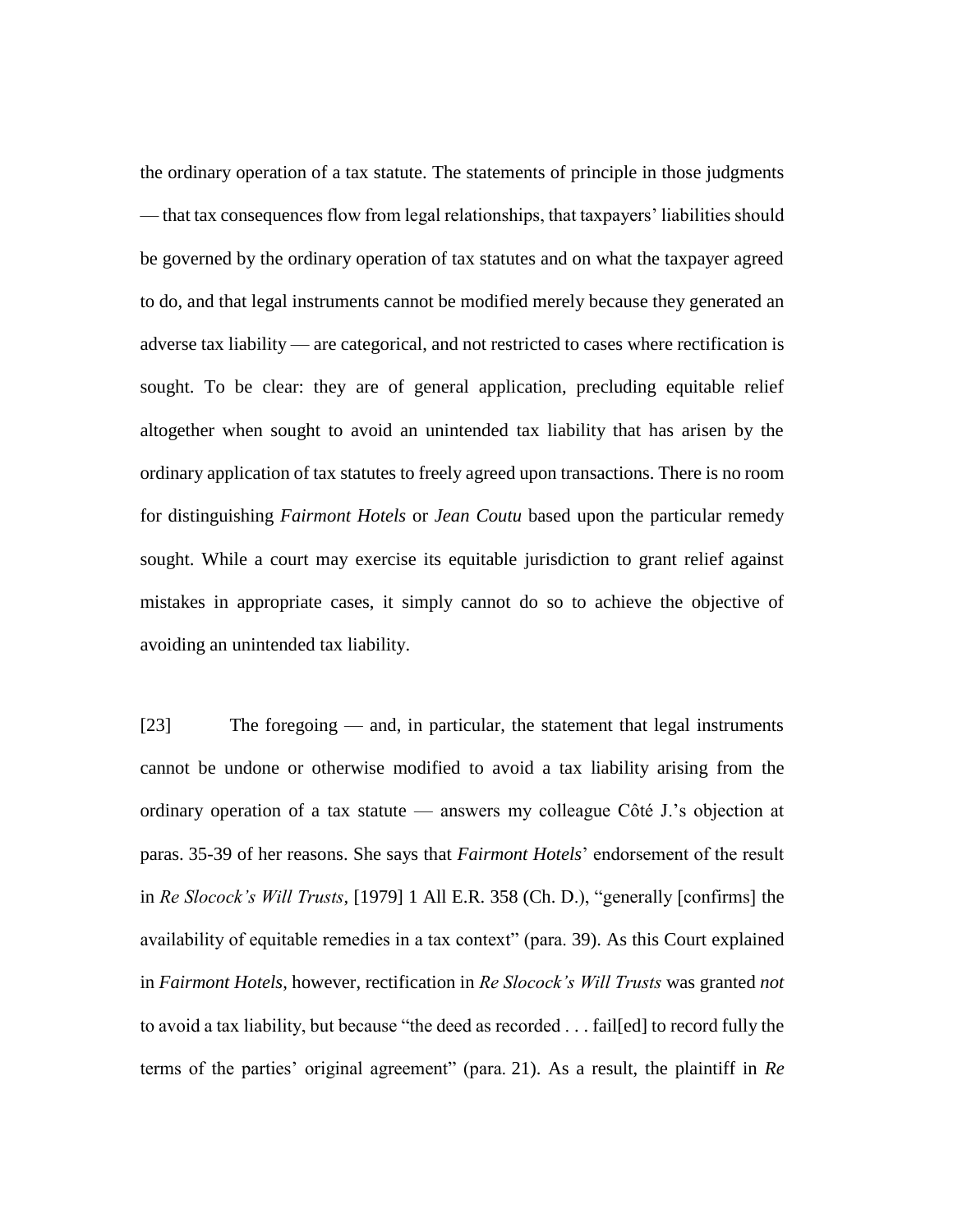*Slocock's Will Trusts* was taxed on the basis of what she had freely agreed to do — the selfsame basis on which I say the respondents ought also to be taxed.

#### B. *Pitt v. Holt*

[24] From the foregoing, it follows that the Court of Appeal erred in relying upon the conclusion in *Pitt v. Holt* that equity can relieve a tax mistake. That contradicts the principles outlined above, by maintaining that tax consequences are relevant to deciding whether a party to a voluntary disposition can satisfy the test for rescission ⸺ which in turn requires "a causative mistake of sufficient gravity . . . either as to the legal character or nature of a transaction, or as to some matter of fact or law which is basic to the transaction" (para. 122; see also para. 132). This divergence is unsurprising, given that English law lacks the prohibition against retroactive tax planning stated in *Fairmont Hotels* and *Jean Coutu*, and operates under a different legislative framework.

[25] Nor does *Pitt v. Holt*'s conclusion on this point account for our law that, in this case, *required* the Minister of National Revenue to apply the *Act* to the transactions. By s. 220(1) of the *Act*, Parliament has imposed upon the Minister a *duty* ("[t]he Minister shall") to "administer and enforce" the *Act*. No discretion is afforded the Minister or the Minister's agents: "They are required to follow [the *Act*] absolutely, just as taxpayers are also required to obey it as it stands" (*Harris v. Canada (C.A.)*, [2000] 4 F.C. 37 (C.A.), at para. 36, citing *Ludmer v. Canada*, [1995] 2 F.C. 3 (C.A.); see also *Longley v. Minister of National Revenue* (1992), 66 B.C.L.R. (2d) 238 (C.A.), at para. 19). Quite apart from undermining Parliament's direction, inconsistent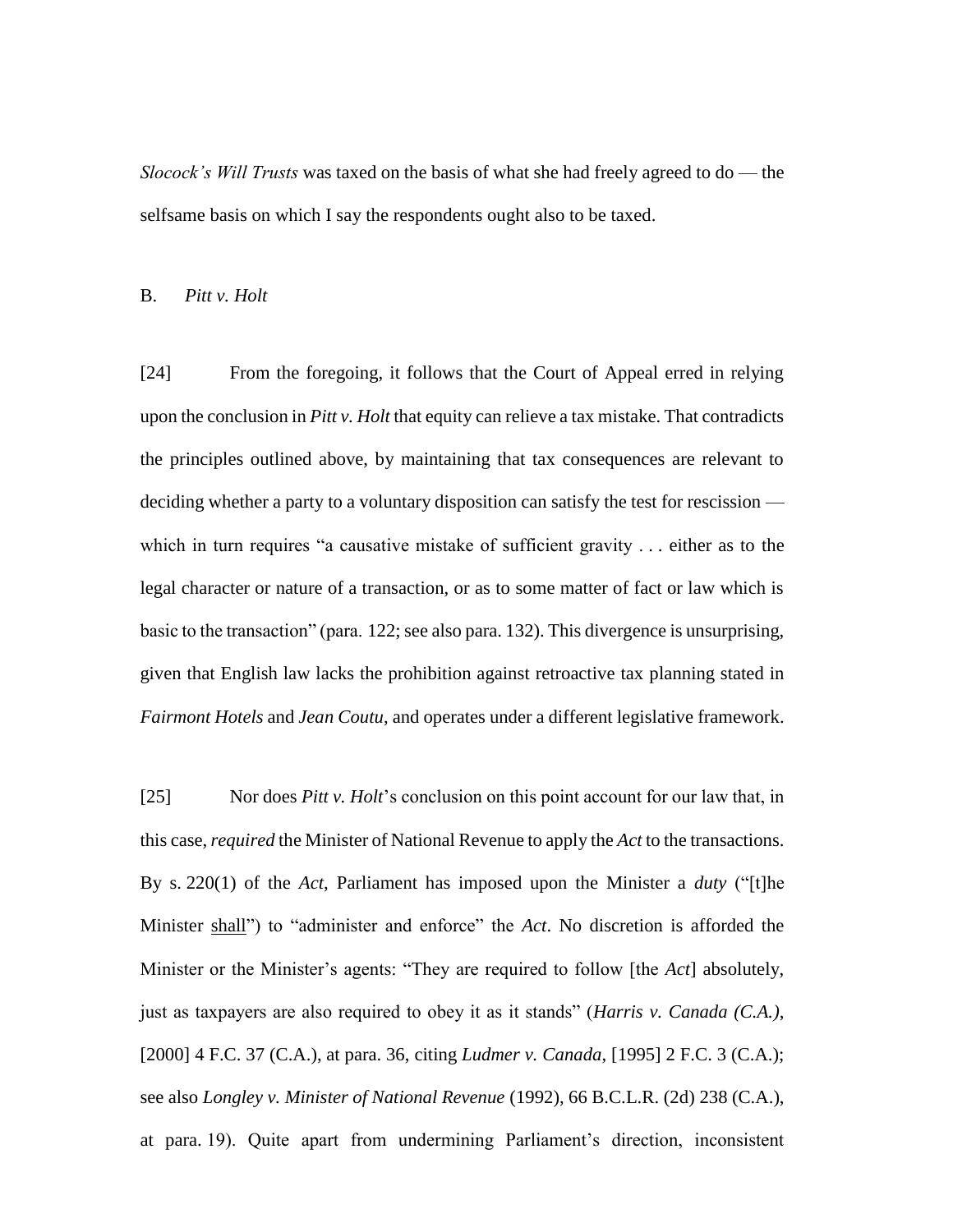exercises of discretion by the Minister or the Minister's agents create inequity among taxpayers (S. Templeton, "A Defence of the Principled Approach to Tax Settlements" (2015), 38 *Dal. L.J.* 29, at p. 32). In a self-assessing tax system such as that provided for in the *Act*, taxpayers should have confidence that the Minister is administering and enforcing the same tax laws in the same way for everyone (pp. 33-34 and 68).

[26] Practically, this constrains the Minister to assess a taxpayer in accordance with the facts of the matter — here, the transactions — and the law (*CIBC World Markets Inc. v. Minister of National Revenue*, 2012 FCA 3, 426 N.R. 182, at paras. 16 and 20-21, per Stratas J.A.; *Galway v. Minister of National Revenue*, [1974] 1 F.C. 600 (C.A.), at p. 602; *Canada v. 984274 Alberta Inc.*, 2020 FCA 125, [2020] 4 F.C.R. 384, at para. 52). This goes to the respondents' submission and my colleague's conclusion that what brought this case into a "zone of unfairness" was the CRA changing its interpretation of the provisions and reassessing the respondents retroactively in light of the Tax Court's decision in *Sommerer* (transcript, at p. 59; see also *Re Pallen Trust*, paras. 9 and 56; C.A. reasons, at para. 30; Côté J.'s reasons, at para. 80). My colleague impugns this as a "discretionary" measure on the CRA's part, and finds "unfairness" in its decision to reassess the respondents in light of the Tax Court's decision while simultaneously arguing at the Federal Court of Appeal that it was incorrectly decided. But, and respectfully said, this ignores that the Minister was *bound* to apply Parliament's direction in the *Act*, as interpreted by a court of law, unless and until that interpretation is judged to be incorrect by a higher court. Unless a statute gives the Minister the power to deviate from that direction, the Minister may not deviate; nor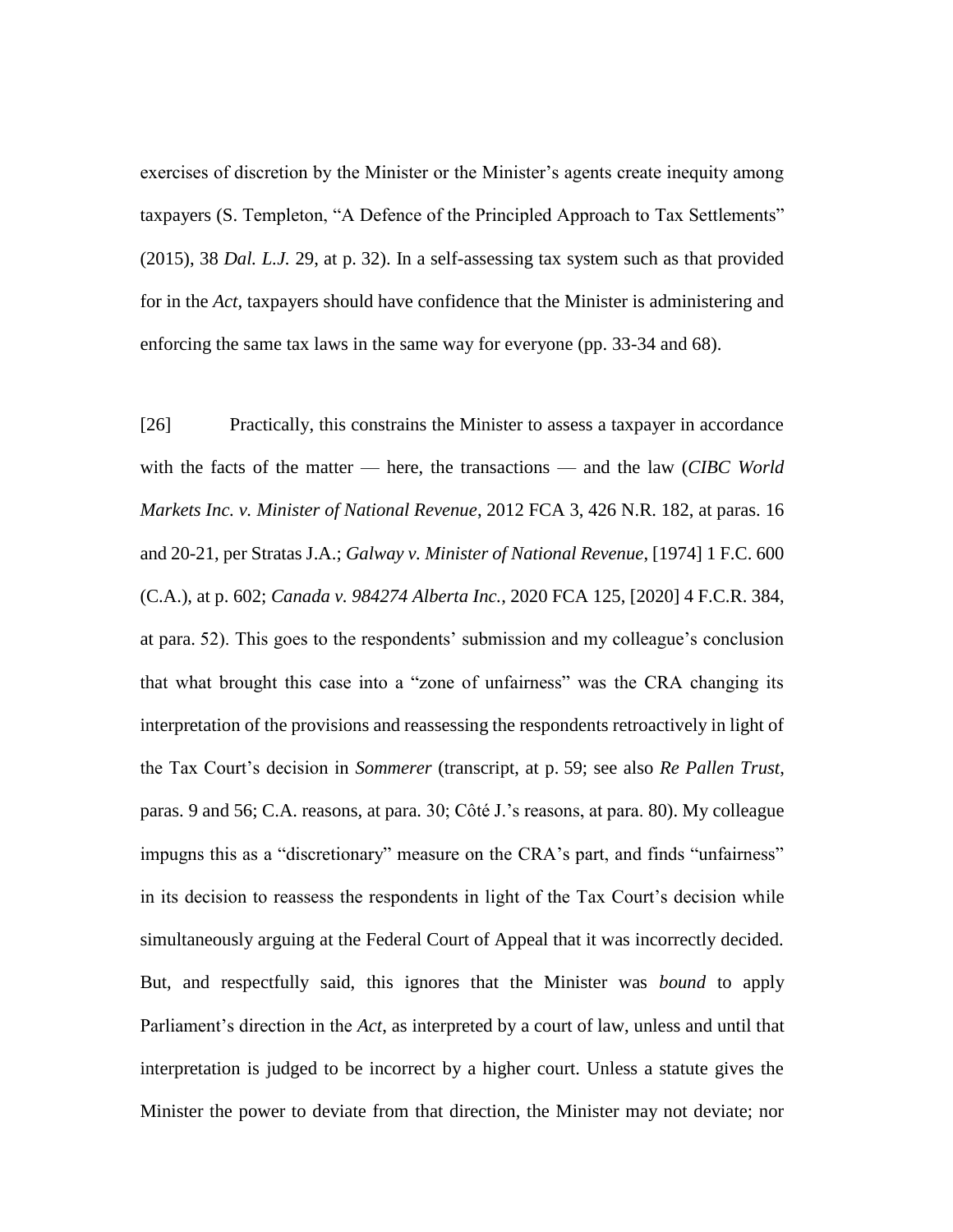may a court undermine that direction by resort to equity, since there is nothing unconscionable or unfair about the Minister administering the *Act* as Parliament directs. Equity is the conscience of the common law, not of Parliament.

[27] In short, the "unfairness" the respondents complain of was the direct result of the ordinary operation of the *Act* respecting transactions freely undertaken. And, as already discussed, no unfairness lies in holding the respondents to the consequent tax liabilities.

### III. Conclusion

[28] I would allow the appeal, with costs to the Attorney General in this Court and in the courts below. The judgments of the Court of Appeal and of the chambers judge should be set aside and the respondents' petitions should be dismissed.

The following are the reasons delivered by

 $C$ ôté J. —

### I. Overview

[29] I have had the benefit of reading the reasons of my colleague Justice Brown. I agree with him that both *Canada (Attorney General) v. Fairmont*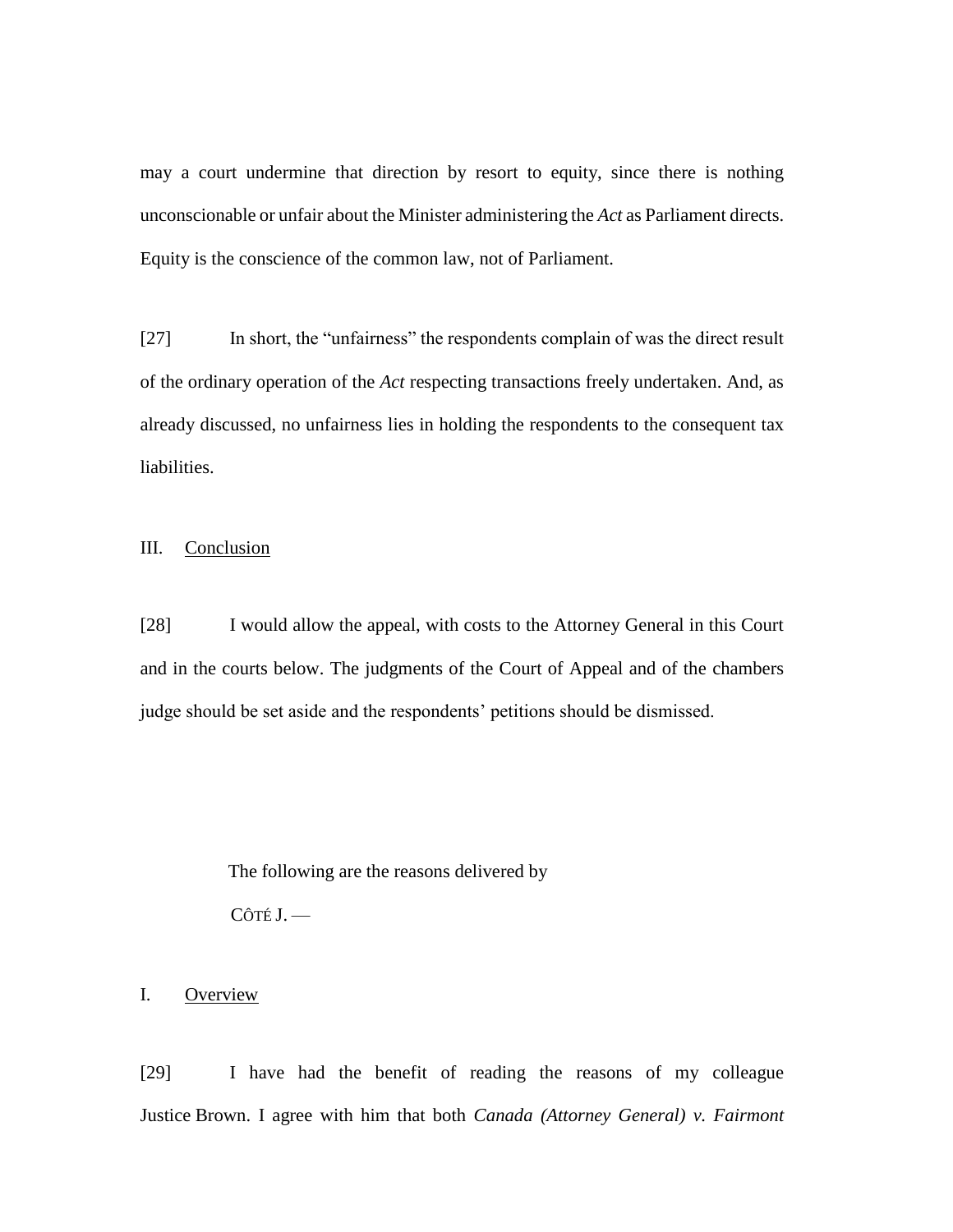*Hotels Inc.*, 2016 SCC 56, [2016] 2 S.C.R. 720, and *Jean Coutu Group (PJC) Inc. v. Canada (Attorney General)*, 2016 SCC 55, [2016] 2 S.C.R. 670, affirm certain governing principles of tax law, such as the principle that taxpayers should be taxed based on what they did, not what they wish they had done, and the principle that retroactive tax planning is impermissible.

[30] However, I am unable to agree with my colleague that *Fairmont* and *Jean Coutu* are dispositive of the case at bar. Those cases are not determinative of the availability of rescission in the tax context. As I will explain below, rescission is, in strictly limited circumstances, an available remedy in Canadian law that can be used to unwind transactions that were undertaken on the basis of a mistaken assumption, even if permitting it would effectively relieve the taxpayer from payment of unexpected taxes.

### II. Analysis

[31] I will begin by discussing the governing principles that arise from *Fairmont* and *Jean Coutu* and will explain why, in my opinion, they do not preclude rescission in the tax context. These principles and the availability of the remedy of rescission can coexist. I will then consider the test for rescission and explain how the test developed in *Pitt v. Holt*, [2013] UKSC 26, [2013] 2 A.C. 108, ought to be applied in Canadian law. Finally, before applying the legal framework to the facts of this case, I will briefly comment on three topics that require clarification.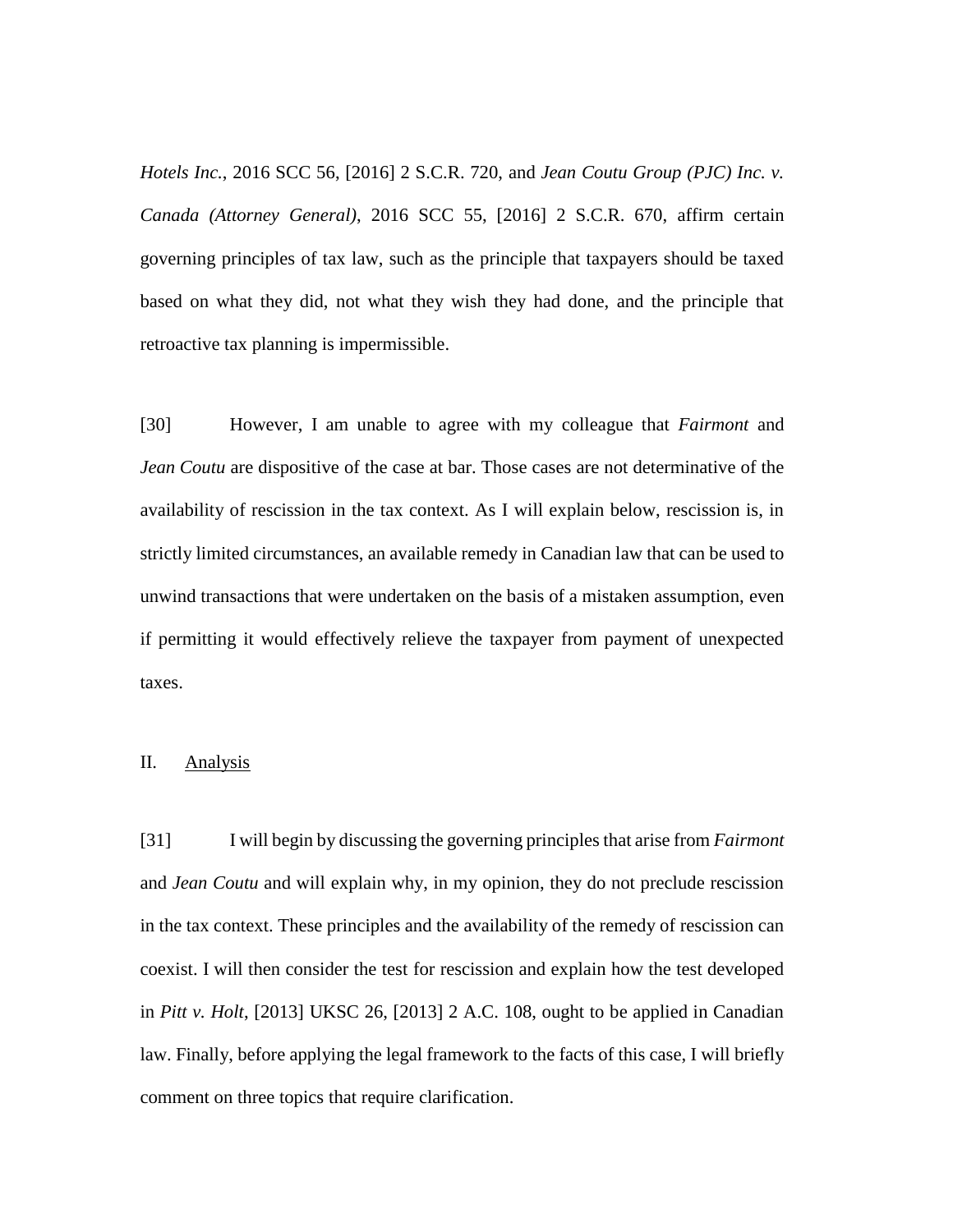A. *In Canadian Tax Law, Fairmont and Jean Coutu Do Not Preclude Rescission for the Purpose of Unwinding Transactions That Have Been Entered Into Freely and Voluntarily*

[32] In 2016, this Court rendered decisions in two companion tax law cases, *Fairmont* and *Jean Coutu*. My colleague writing for the majority in the case at bar agrees with the appellant that those cases preclude the availability of equitable remedies in the tax context and are as a result dispositive of this appeal. In my respectful view, neither *Fairmont* nor *Jean Coutu* precludes as a matter of principle the availability of an equitable remedy, be it rescission or rectification, in the tax context. Rather, those cases lay down principles of general application that are compatible with the availability of the remedy of rescission in the tax context.

[33] In *Fairmont*, this Court overruled the Ontario Court of Appeal's decision in *Canada (Attorney General) v. Juliar* (2000), 50 O.R. (3d) 728, on the basis that it had erroneously "allowed for impermissible retroactive tax planning" (para. 24). In *Juliar*, the Court of Appeal had allowed parties to rectify an agreement freely entered into because it had produced unintended tax consequences (*Fairmont*, at para. 19); that result represented a departure from this Court's jurisprudence and from the fundamental principles governing rectification.

[34] As was explained in *Fairmont* and *Jean Coutu*, a court cannot rectify an instrument merely because, in hindsight, the instrument is seen to have generated an adverse and unplanned tax liability. Rather, rectification is available only where: (i) there was a prior agreement whose terms are definite and ascertainable; (ii) the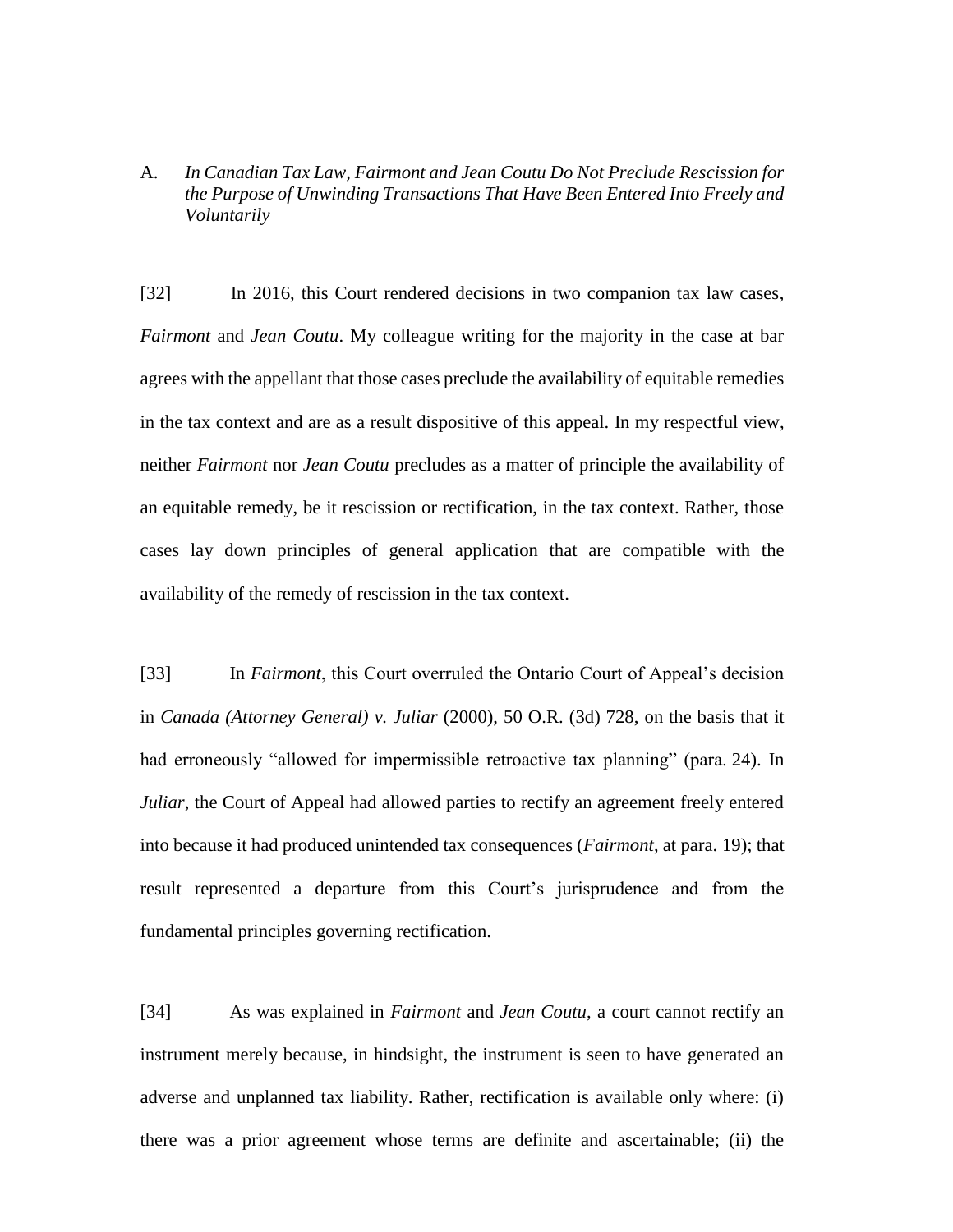agreement was in effect at the time the instrument was executed; (iii) the instrument fails to accurately record the agreement; and (iv) the instrument, if rectified, would properly give effect to the parties' prior agreement (*Fairmont*, at para. 38).

[35] The majority in *Fairmont* did not say, however, that equitable remedies — and rectification more specifically — can never be granted in a tax context. Instead, they simply clarified the test for rectification, emphasizing that it "is to be applied in a tax context just as it is in a non-tax context" (*Fairmont*, at para. 25). The decision did not preclude the application of equitable remedies in a tax context. As A. Swan, J. Adamski and A. Y. Na observe, "[t]he result of *Fairmont Hotels* is that the remedy of rectification has been returned or limited to its usual and proper scope" (*Canadian Contract Law* (4th ed. 2018), at §8.404).

[36] As for *Jean Coutu*, it too concerned the issue of rectification of documents that had resulted in unintended tax consequences, but under the *Civil Code of Québec*. In that case, Jean Coutu Group (PJC) Inc., relying on art. 1425 *C.C.Q.*, sought to modify documents recording a series of corporate transactions, the purpose of which was one of tax neutrality. However, the scheme, as implemented, did not permit Jean Coutu to avoid tax liability. The majority refused to grant the rectification sought, explaining that to allow a general intention of tax neutrality to serve as a basis for retroactively modifying contracts would effectively amount to "a kind of catch-all insurance for . . . inadvertence or mistakes . . . in planning transactions" (para. 42).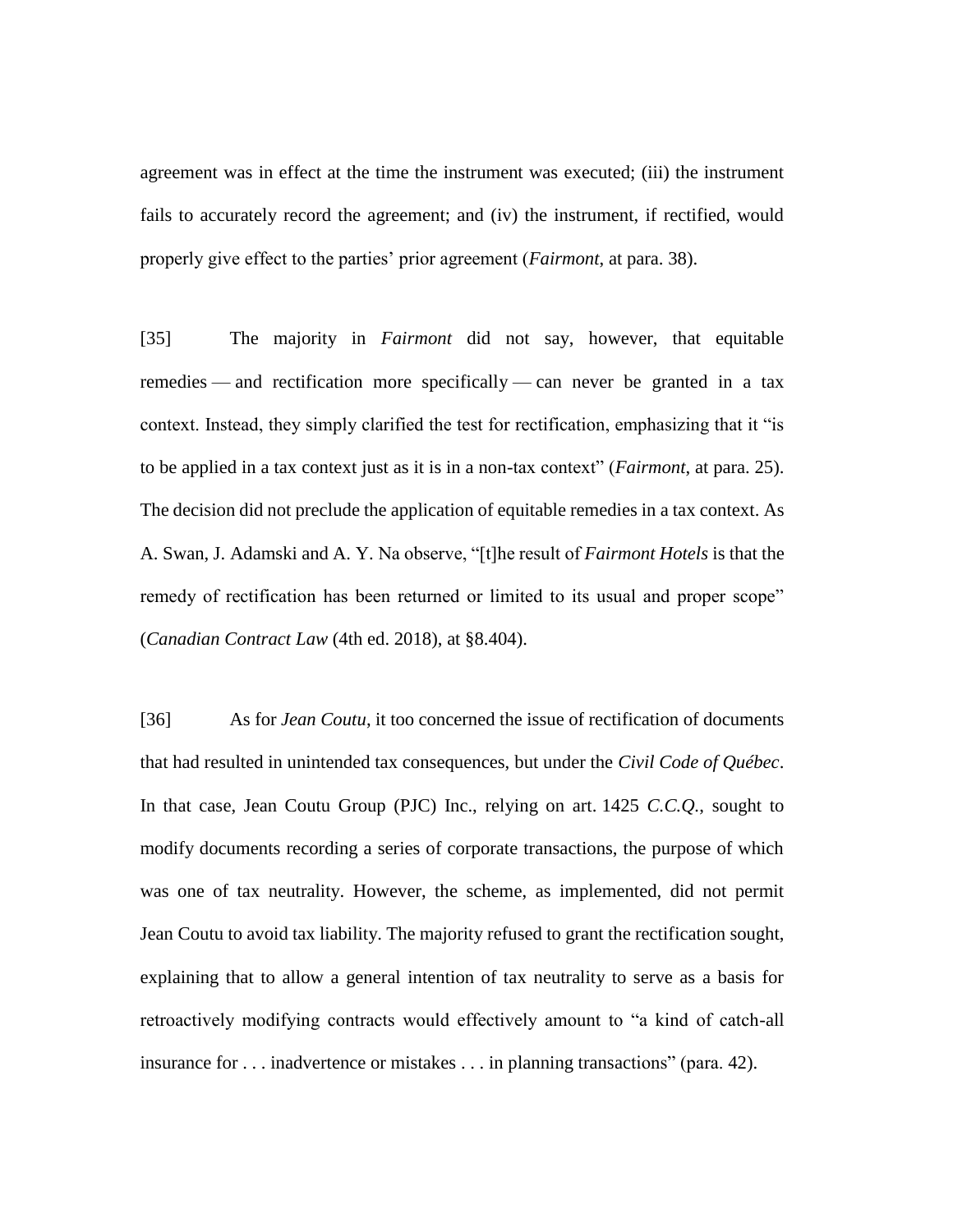[37] With great respect, I am of the view that my colleague unduly expands the scope of those cases. Both of them stand for the well-settled principle that taxpayers must be taxed based on what they agreed to do, not what they ought to have done. I agree with the Court of Appeal that the principles flowing from these decisions are not new, but

> are consistent with the direction in *Shell Canada*, as well as earlier authorities such as *Re Slocock's Will Trusts*, [1979] 1 All E.R. 358 (Eng. Ch. D.) . . . . These earlier authorities confirmed that the focus of the inquiry in a claim for rectification, applicable in both the tax and non-tax context, is whether the antecedent agreement or mechanism, in definite and ascertainable terms, was properly recorded.

(2020 BCCA 196, [2021] 1 C.T.C. 153, at para. 50)

[38] Lest there be any doubt, the majority in *Fairmont* actually affirmed that equitable remedies — even rectification — can be available in a tax context if the requisite equitable test is satisfied. They cited with approval, and relied upon, *Re Slocock's Will Trusts*, commenting that the availability of rectification in that case had "simply confirmed that, provided that the underlying mechanism by which the parties had agreed to seek a particular tax outcome was omitted or incorrectly recorded, and provided that all other conditions for granting rectification are satisfied, a court retains discretion to grant rectification" (para. 21). Thus, a court may order rectification where the conditions for granting this remedy are met, even where rectification results in savings for the taxpayer. And that is in fact what had occurred in *Re Slocock's Will Trusts*, which the majority in *Fairmont* approvingly described as "an unremarkable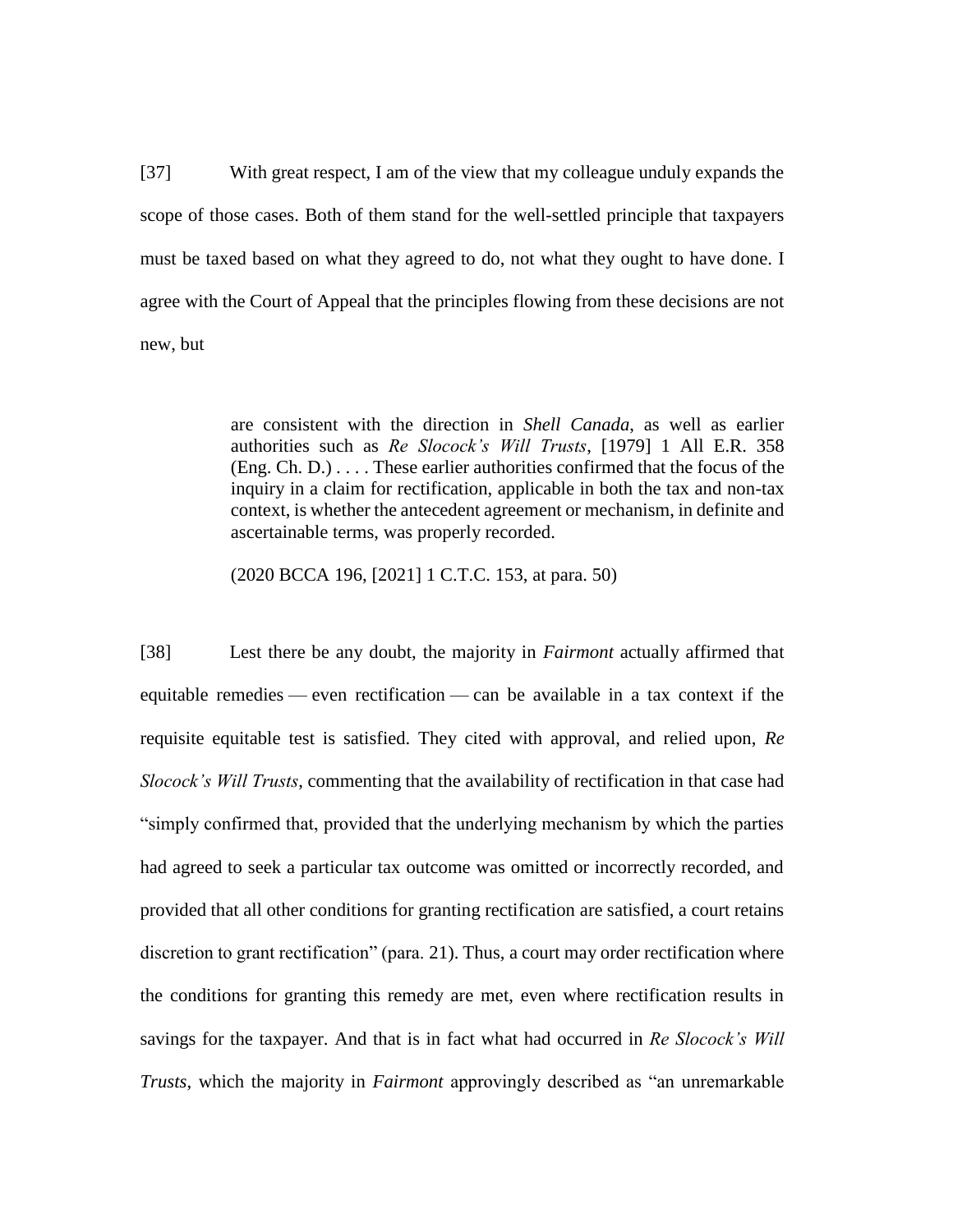application of rectification to cure an omission in the instrument recording an antecedent agreement" (*Fairmont*, at para. 21).

[39] Thus, neither *Fairmont* nor *Jean Coutu* generally precludes the availability of equitable remedies in a tax context. Both of those decisions clarified the test for rectification. In *Fairmont*, the majority emphasized that "rectification is limited solely to cases where a written instrument has incorrectly recorded the parties' antecedent agreement" (para. 13) and that, on the facts of that case, the party seeking rectification "could not show having reached a prior agreement with definite and ascertainable terms" (para. 39). Similarly, in *Jean Coutu*, which was rendered in the civil law context, the majority held that, under art. 1425 *C.C.Q.*, a general intention of tax neutrality that is not related to obligations whose objects are determinate or determinable cannot on its own give rise to a common intention that would form part of the original contract and permit the requested modifications*.*

[40] Moreover, while both *Fairmont* and *Jean Coutu* clarified the circumstances in which the remedy of rectification is available, neither addressed specifically the availability of rescission. This is the consensus in the academic literature as well. For example, T. Fitzsimmons and E. S. Roth explain that

> [t]he majority of the Supreme Court of Canada in *Fairmont* made no reference to rescission and did not determine (or even comment on) the circumstances in which the remedy of rescission can or should be granted. Although rectification and rescission share a doctrinal overlap and common evidentiary foundation, they are separate and distinct equitable remedies, and on the basis of the court's reasons for judgment, it appears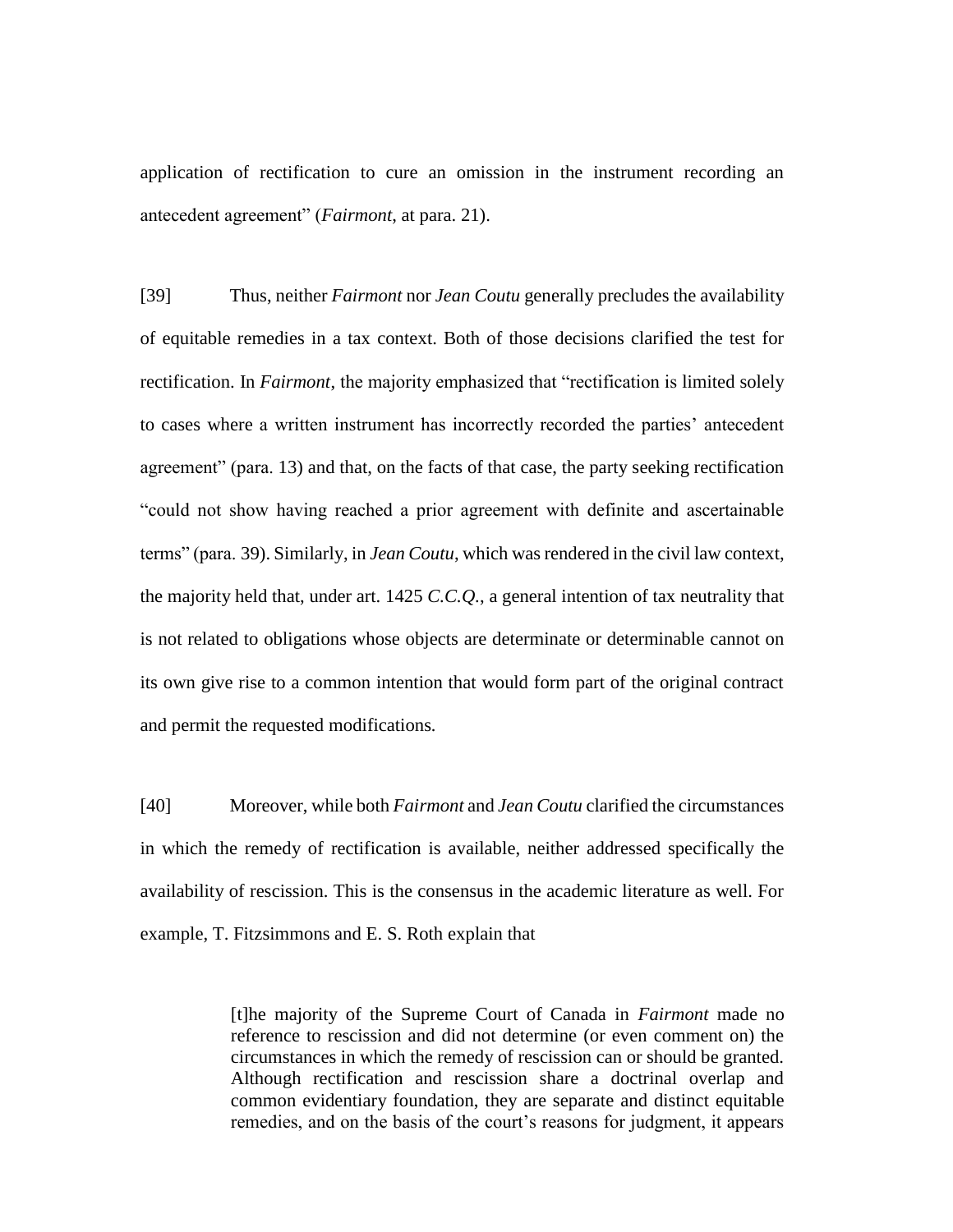that the availability of the equitable remedy of rescission should therefore have been unaffected by the decision in *Fairmont*.

("Rectification, Rescission, and Other Equitable Remedies After Fairmont Hotels Inc.", in Canadian Tax Foundation, *Report of Proceedings of the Sixty-Ninth Tax Conference* (2018), 30:1, at p. 30:34; see also T. J. Agioritis, "Is Rectification Still a Remedy? A Practical Overview", in Canadian Tax Foundation, *2017 Prairie Provinces Tax Conference & Live Webcast* (2017); R. Pandher and B. Graversen, "Does Fairmont Hotels Eliminate *All* Equitable Remedies in the Tax Context?" (2018), 66 *Can. Tax J.* 931, at p. 940.)

[41] Rescission and rectification ought not to be confused. As Pandher and Graversen write, "[t]he same brush cannot be used to paint all equitable remedies in the tax context" (p. 940). Rescission and rectification are two different remedies with different objectives. They "are not simply two roads leading to the same place" (R.F., at para. 40). Hence, depending on the nature of the case, one may justify a relief where the other cannot.

[42] Rectification requires a valid antecedent decision to carry out a particular transaction that was incorrectly transcribed on paper. The premise underlying this remedy is that it would be unfair to hold a person to be bound by a transaction they never agreed to (Swan, Adamski and Na, at §8.406). As for rescission, it relieves against a mistake. It presupposes that the transaction was transcribed correctly but was entered into under a mistaken assumption about the facts or the law. If granted, rescission "puts the parties in status quo ante and restores things, as between them, to the position in which they stood before the contract was entered into" (*Guarantee Co. of North America v. Gordon Capital Corp.*, [1999] 3 S.C.R. 423, at para. 39 (emphasis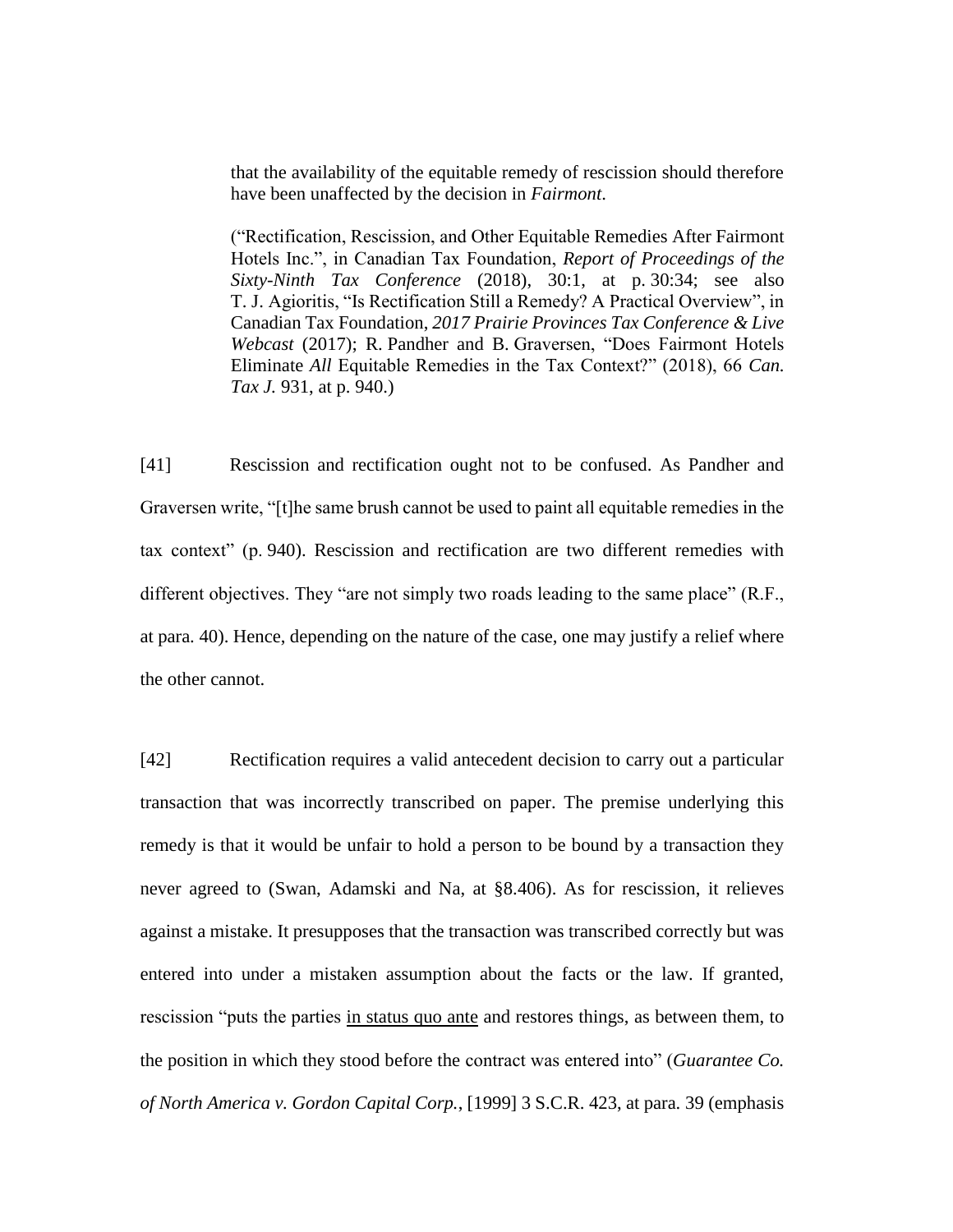added), quoting *Abram Steamship Co. v. Westville Shipping Co.*, [1923] A.C. 773 (H.L.), at p. 781; see also *Snell's Equity* (34th ed. 2020), by J. McGhee and S. Elliott, at para. 15-001). In other words, the purpose of rectification is to ensure that a written instrument accurately reflects the parties' antecedent agreement, whereas rescission enables a court to retroactively cancel a transaction that was entered into by mistake, thereby restoring the parties to their original position.

[43] In sum, *Fairmont* and *Jean Coutu* stand for the following propositions:

- (a) If a taxpayer does not meet the test for an equitable remedy, then a court has no discretion to grant that remedy, even if the taxpayer may have to pay taxes unexpectedly through no fault of its own (*Fairmont*, at paras. 13 and 39; *Jean Coutu*, at para. 23).
- (b) If the taxpayer meets the test for an equitable remedy, then the court may grant it, even if doing so would effectively relieve the taxpayer from payment of the unexpected taxes (*Fairmont*, at paras. 21-22; *Jean Coutu*, at para. 24).
- (c) A common intention to limit or avoid tax liability is insufficiently precise to evince an existing prior agreement with definite and ascertainable terms (*Fairmont*, at paras. 39-40; *Jean Coutu*, at paras. 23 and 50).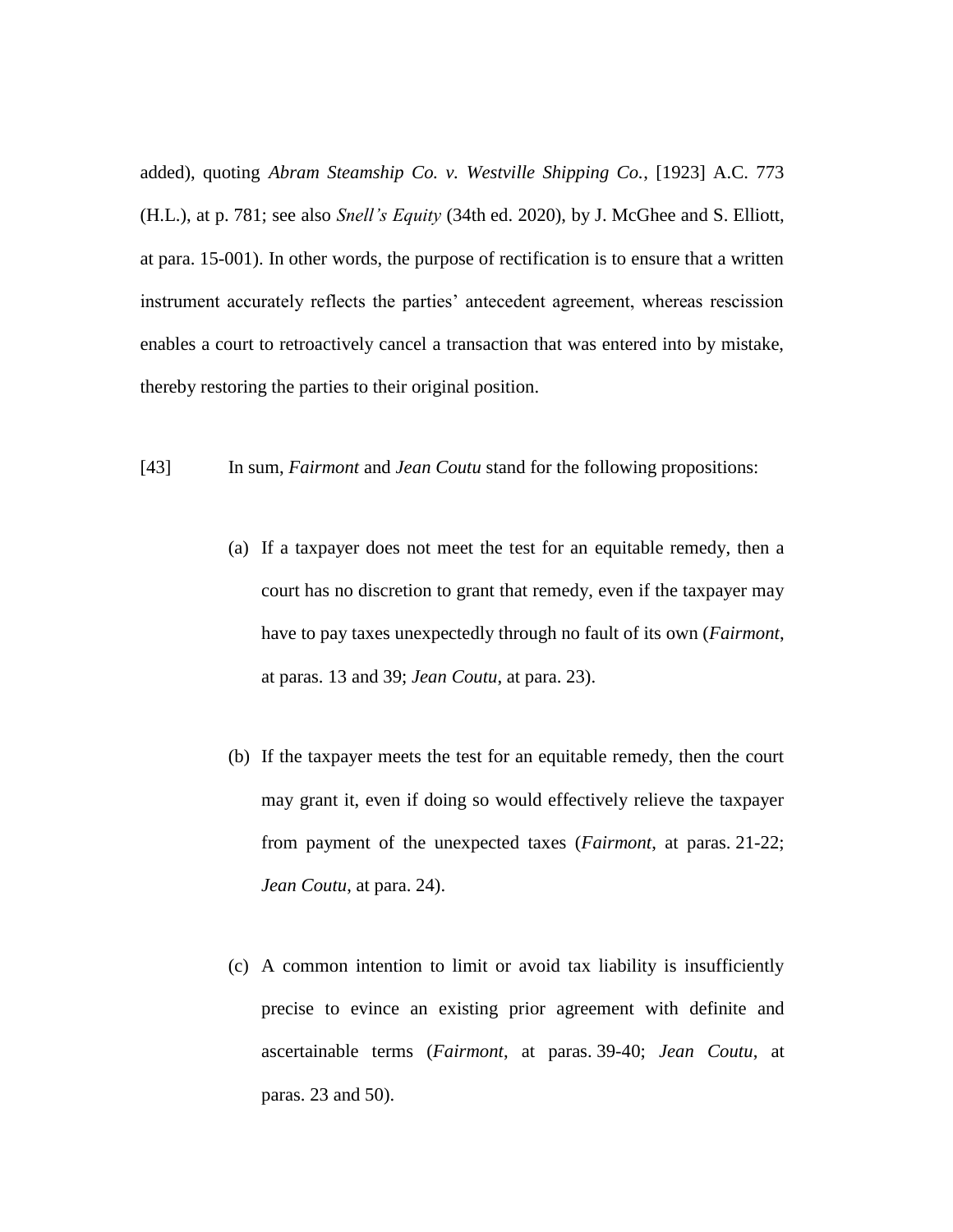Contrary to my colleague's conclusion, *Fairmont* and *Jean Coutu* cannot be read as precluding all equitable remedies from potentially applying in a tax law context.

#### B. *Rescission for Mistake in the Case of a Voluntary Disposition of Property*

[44] The leading case on equitable rescission of unilateral transactions for mistake is *Pitt v. Holt*, a 2013 decision of the Supreme Court of the United Kingdom. My colleague asserts that the test for equitable rescission stated in *Pitt v. Holt* cannot be adopted in Canada, because its effect is that tax consequences are relevant to deciding whether a party to a voluntary disposition of property can satisfy the test for rescission (para. 24). I respectfully disagree.

[45] According to the propositions outlined above, if a taxpayer does not meet the test for an equitable remedy, then a court has no discretion to grant that remedy, even if the taxpayer may have to pay taxes unexpectedly, through no fault of its own. However, if the taxpayer meets the test for an equitable remedy, then the court may grant it, even if doing so would effectively relieve the taxpayer from payment of the unexpected taxes (R.F., at para. 8). Therefore, the test developed by Lord Walker in *Pitt v. Holt* is compatible with Canadian law and should be endorsed by this Court.

(1) Test for Rescission for Mistake in the Case of a Voluntary Disposition of **Property**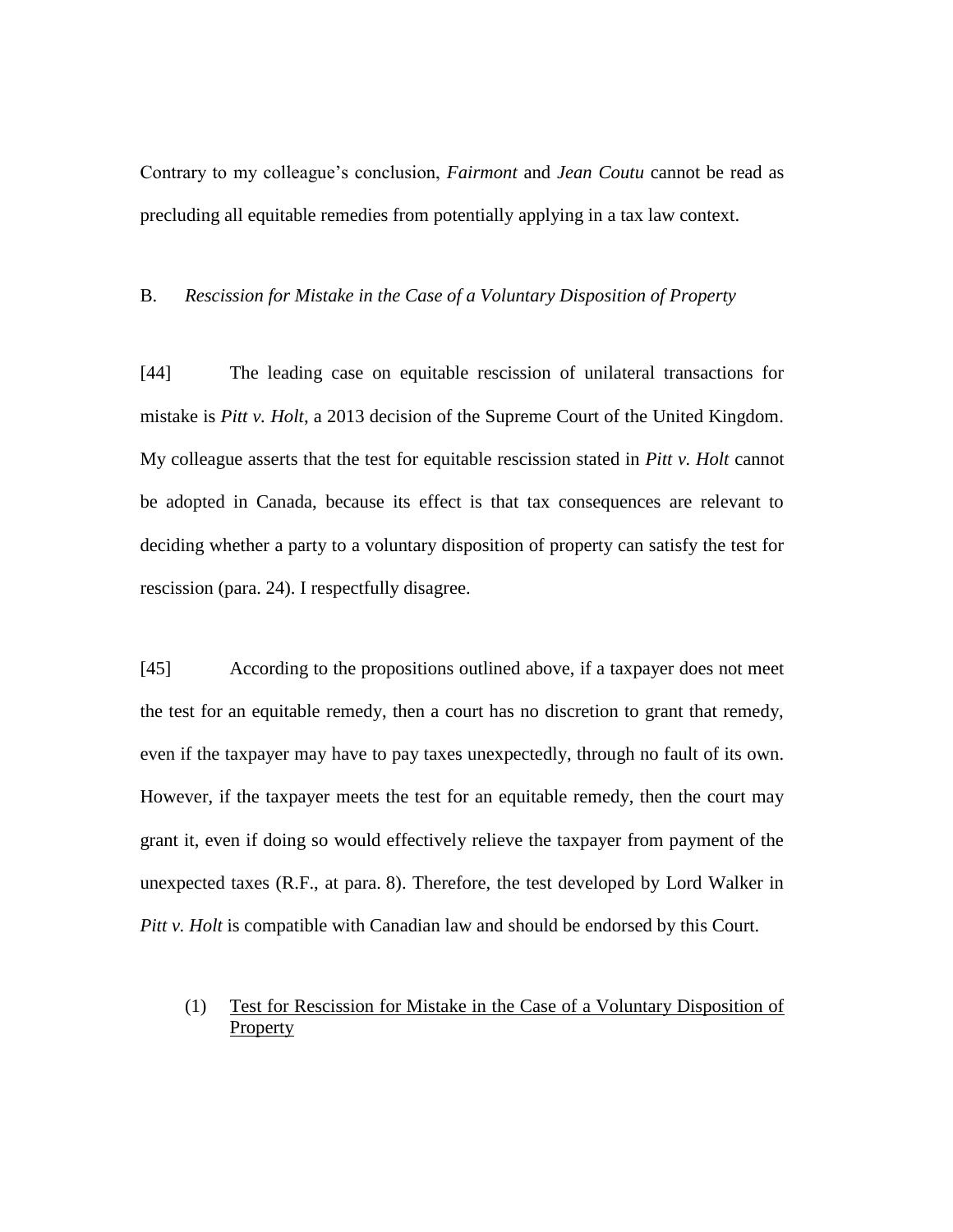[46] A court may rescind a voluntary disposition when there is "a clear causative mistake of sufficient gravity that demand[s] the intervention of equity" (A. H. Oosterhoff, "Causative Mistake of Sufficient Gravity, or Retroactive Tax Planning? A Comment on *Re Pallen Trust*" (2016), 35 *E.T.P.J.* 135, at p. 144). And "the test will normally be satisfied only when there is a mistake either as to the legal character or nature of a transaction, or as to some matter of fact or law which is basic to the transaction" (*Pitt v. Holt*, at para. 122).

[47] The test for rescission does not involve a strict set of rules. Rather, it is a fact-specific, objectively assessed "in-the-round" approach, as was explained in *Pitt v. Holt*:

> The evaluation of what is or would be unconscionable must be objective. . . .

> The gravity of the mistake must be assessed by a close examination of the facts, whether or not they are tested by cross-examination, including the circumstances of the mistake and its consequences for the person who made the vitiated disposition. Other findings of fact may also have to be made in relation to change of position or other matters relevant to the exercise of the court's discretion. . . .

> The injustice (or unfairness or unconscionableness) of leaving a mistaken disposition uncorrected must be evaluated objectively, but with an intense focus . . . on the facts of the particular case. . . .

> > . . .

. . .

. . . The court cannot decide the issue of what is unconscionable by an elaborate set of rules. It must consider in the round the existence of a distinct mistake (as compared with total ignorance or disappointed expectations), its degree of centrality to the transaction in question and the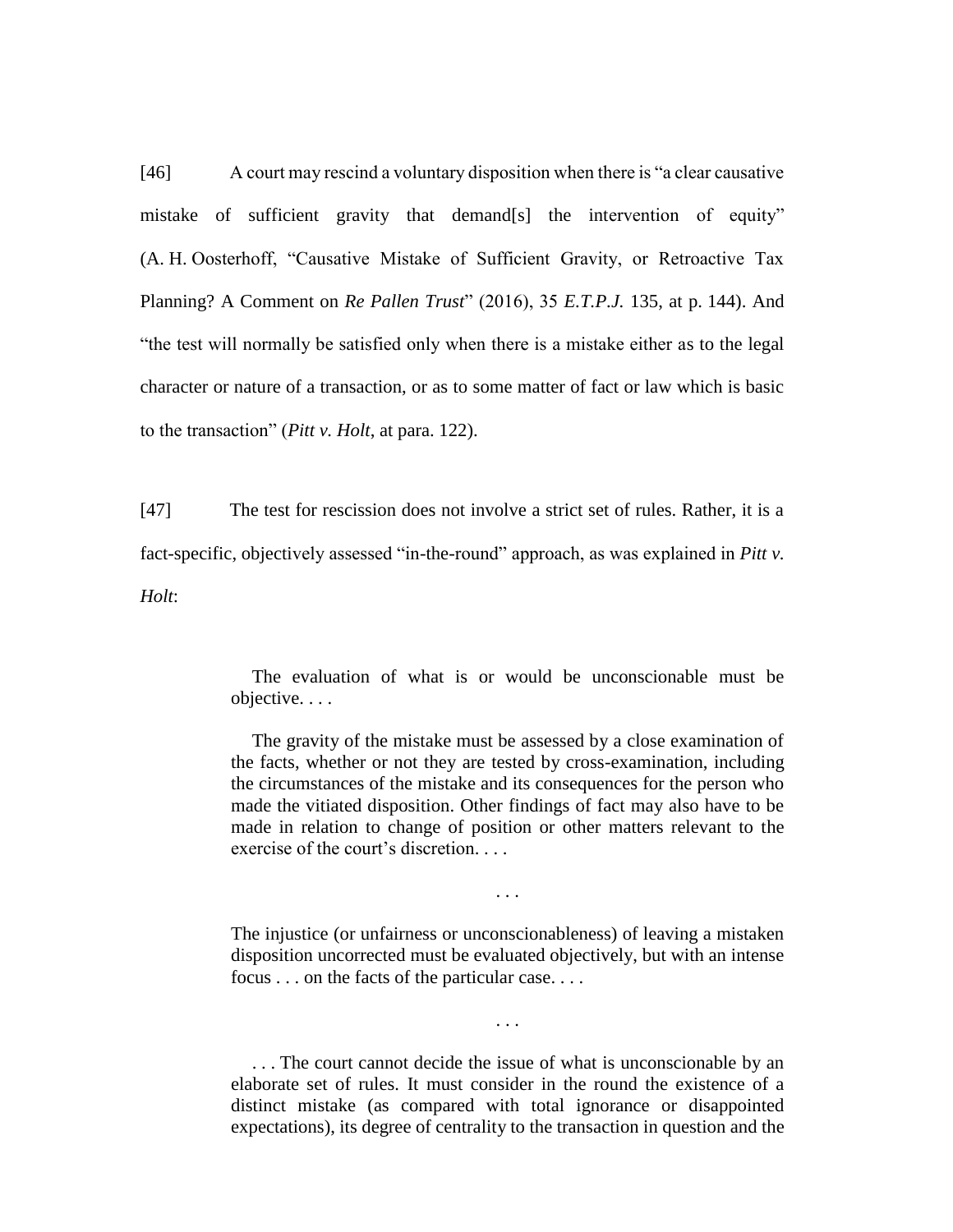seriousness of its consequences, and make an evaluative judgment whether it would be unconscionable, or unjust, to leave the mistake uncorrected. The court may and must form a judgment about the justice of the case. [paras. 125-126 and 128]

[48] Nevertheless, Lord Walker stated in *Pitt v. Holt*, and I agree, that "there are some types of mistake about tax which should not attract relief" (para. 132). Rescission on the ground of mistake should not be granted when the taxpayer has accepted the risk that the scheme might be ineffective, or when it would be against public policy to grant relief.

[49] I pause here to note that only a mistake can warrant rescission, as opposed to mere ignorance or "misprediction" (*Pitt v. Holt*, at para. 104). As Lord Walker explained, "[a] misprediction relates to some possible future event, whereas a legally significant mistake normally relates to some past or present matter of fact or law" (para. 109). In other words, a misprediction is a belief that later turns out to be wrong, whereas a mistake is a belief that is wrong at the time of the transaction (W. Seah, "Mispredictions, Mistakes and the Law of Unjust Enrichment" (2007), 15 *R.L.R.* 93, at p. 100). Similarly, a taxpayer's ignorance or inadvertence cannot be characterized as a mistake, as that would be incompatible with the self-reporting and self-assessing nature of our tax system.

[50] Ultimately, equity will not intervene to relieve a taxpayer from the consequences of a risk that was knowingly or recklessly accepted. A taxpayer who is fully aware of potential tax issues associated with a transaction, or who proceeds with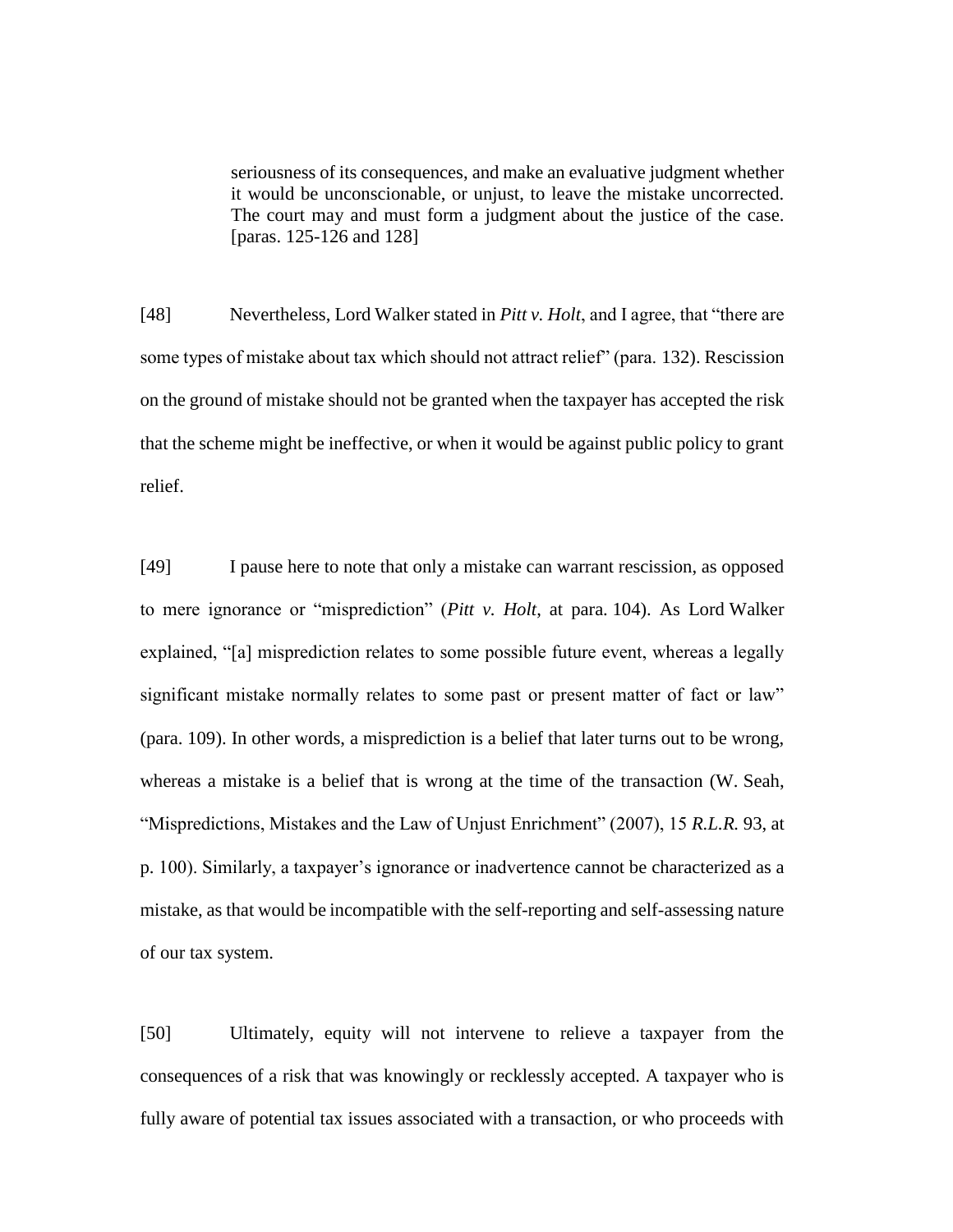a tax plan in a reckless or ignorant manner, generally assumes the risk of being wrong and having to pay taxes.

[51] For example, in *Neville v. National Foundation for Christian Leadership*, 2013 BCSC 183, aff'd 2014 BCCA 38, 350 B.C.A.C. 7, Mr. Neville made a donation to a foundation on the understanding that the foundation "could" use all or part of the money to pay a scholarship to his daughter. Before he made the donation, the foundation had warned him that the Canada Revenue Agency ("CRA") might not accept the tax receipt as evidencing a valid gift and that the plan was "risky". That case is a clear example of an accepted risk. Mr. Neville was aware of and assumed the risk that the CRA would disallow the tax credit he was claiming; there was no mistake, and rescission was unavailable to him.

[52] Additionally, a transaction that would have constituted abusive tax avoidance *but for* a mistake might be a consideration in the "in-the-round" analysis and preclude rescission. That would be an important element in the overall analysis, as it would highlight the risk the taxpayer has accepted and help to determine whether equity should intervene. When a tax plan is "aggressive", the taxpayer is accepting the risk that the plan will not operate as intended. This weighs against the availability of rescission.

[53] However, the purported morality of a plan remains irrelevant. As this Court recently reiterated in *Canada v. Alta Energy Luxembourg S.A.R.L.*, 2021 SCC 49, it is important to distinguish what is immoral from what is abusive: "Taxpayers are allowed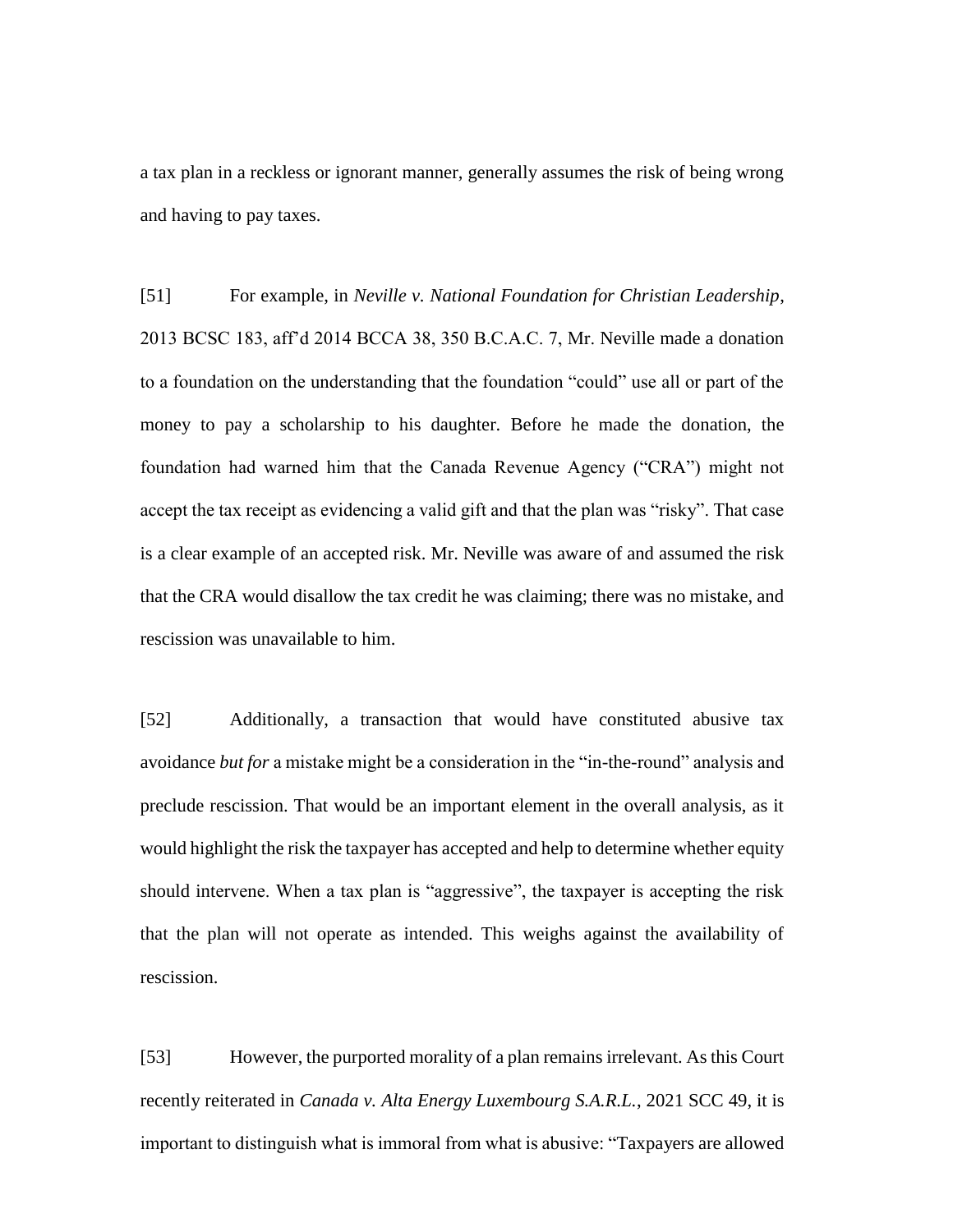to minimize their tax liability to the full extent of the law and to engage in 'creative' tax avoidance planning, insofar as it is not abusive within the meaning of the [general anti-avoidance rule ("GAAR")]" (para. 48). Therefore, rather than focusing on the purported morality of taxpayers arranging their affairs within the acceptable confines of the law, the focus should be on the risk the taxpayers accepted.

[54] It can be difficult to establish what constitutes an "aggressive" tax plan akin to abusive tax avoidance. Consequently, this concept should be strictly interpreted:

> While a court may be reluctant to grant rescission to provide a taxpayer with relief from its own "aggressive" tax planning, that limitation should be narrowly interpreted. Courts may be expected to recognize the longstanding principle that taxpayers can structure their affairs to mitigate their tax burden, but structuring that goes beyond the pale may be subject to GAAR. . . . There will often be some level of uncertainty around tax-structuring outcomes, and it would not be reasonable for a judge to conjure a notional spectrum of inappropriate but legal behaviours against which to gauge whether to grant equitable relief, unless the transaction was attacked with GAAR as the primary assessing position.

> (J. Sorensen and A. Yuk, "Equitable Rescission for Tax Mistakes: It's Not Over (Until it's Over)" (2020), 68 *Can. Tax J.* 1149, at p. 1156)

[55] In sum, for rescission to be granted, the mistake needs to be sufficiently serious. Rescission will be available whenever failure to grant it would result in unfairness or in an injustice (P. S. Davies and S. Douglas, "Tax Mistakes Post-Pitt v Holt" (2018), 32 *T.L.I.* 3).

[56] In accordance with this Court's approach in *Fairmont* and *Jean Coutu*, rescission on the ground of mistake is an available remedy in a tax context just as it is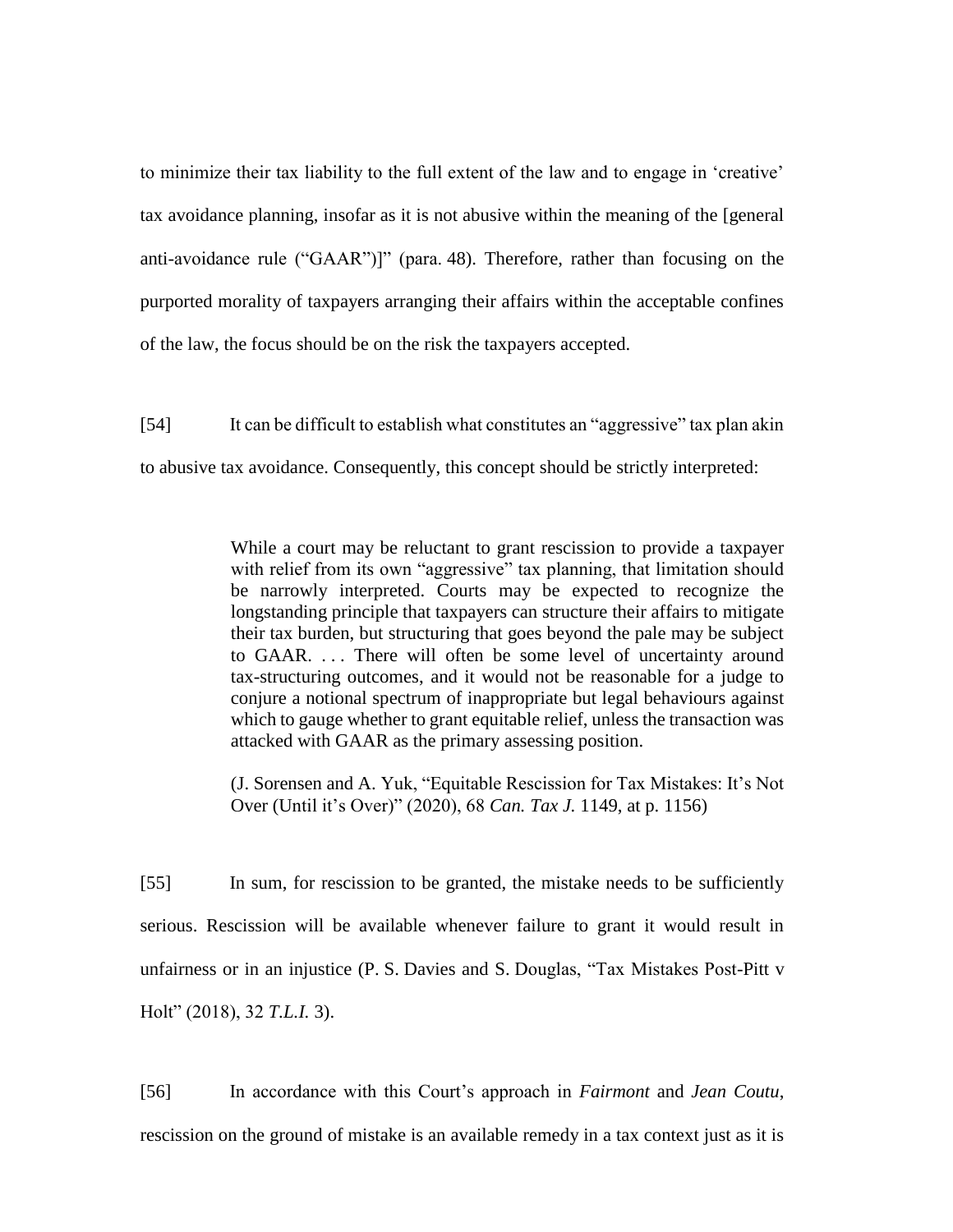in a non-tax context. That being said, rescission based on a mistake that relates solely to the tax consequences of a transaction should be granted only in rare circumstances. This is so because, as LeBel J. stated in *Quebec (Agence du revenu) v. Services Environnementaux AES inc.*, 2013 SCC 65, [2013] 3 S.C.R. 838, "[t]axpayers should not view this recognition . . . as an invitation to engage in bold tax planning on the assumption that it will always be possible for them to [rescind] their [transactions] retroactively should that planning fail" (para. 54; *Fairmont*, at para. 82; *Jean Coutu*, at para. 21).

[57] Similarly, in *Shell Canada Ltd. v. Canada*, [1999] 3 S.C.R. 622, at para. 45, this Court stressed that a taxpayer should expect to be taxed "based on what it actually did, not based on what it could have done". As the majority of the Court explained in *Fairmont*, just as taxpayers should not be denied a benefit because others have not availed themselves of the same benefit, "taxpayers should not be judicially accorded a benefit based solely on what they would have done had they known better" (para. 23). While this principle does not preclude the availability of recession in a tax context, *Shell* likewise underscores the fact that rescission is a remedy that may be granted only in rare circumstances where required by equity.

#### (2) Alternative Remedies

[58] Finally, rescission is a remedy of "last resort": even if a party meets the test for rescission, it can be granted only if no alternative remedies are available.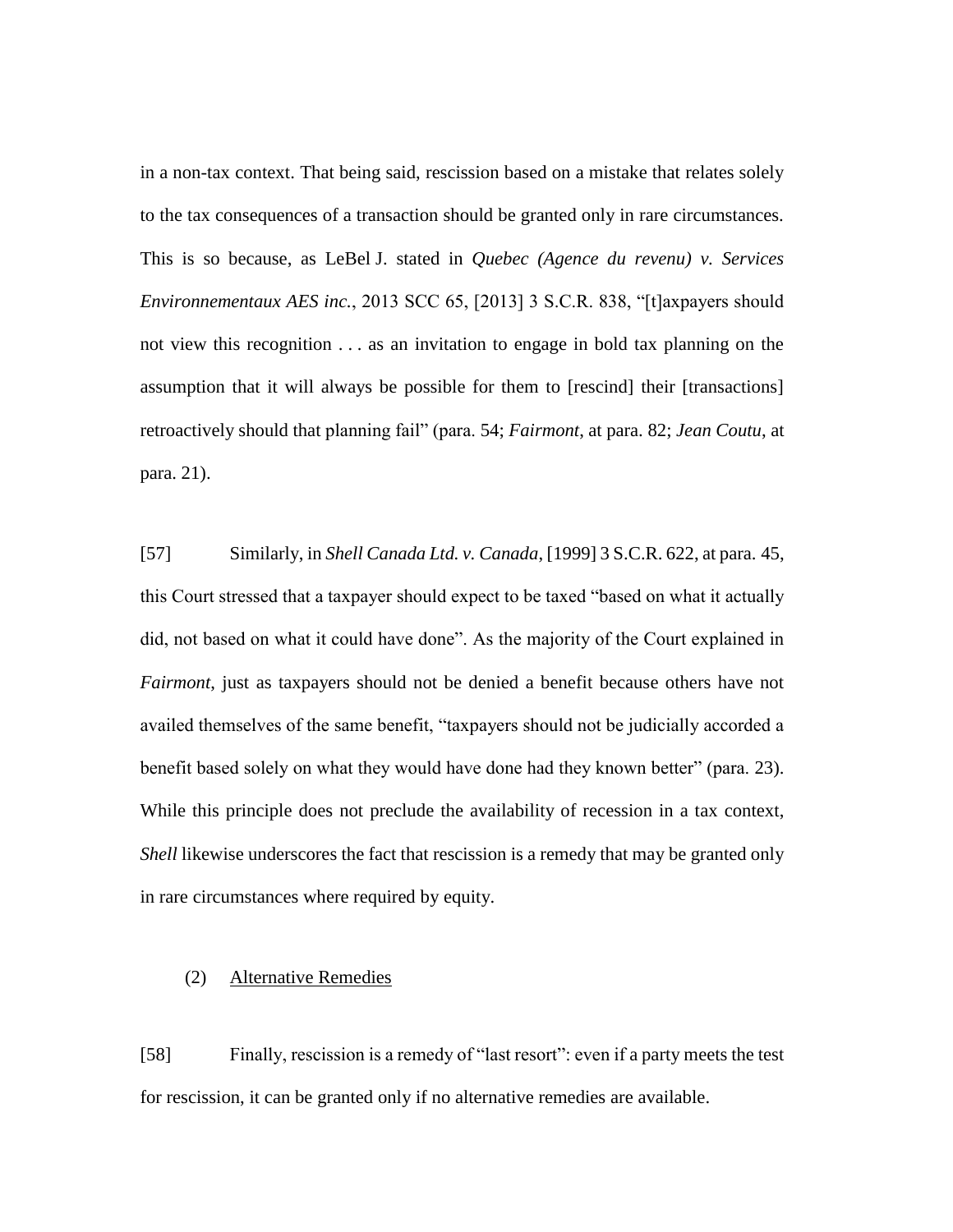[59] There are two competing approaches to the assessment of the availability of alternative remedies. In *Canada Life Insurance Co. of Canada v. Canada (Attorney General)*, 2018 ONCA 562, 141 O.R. (3d) 321, the Ontario Court of Appeal held that the mere existence of a legal remedy warrants denying equitable relief. The court framed the question not as whether an alternative remedy would be successful, but solely whether there exists a remedy at law. The opposite view was expressed by the British Columbia Court of Appeal in *5551928 Manitoba Ltd. v. Canada (Attorney General)*, 2019 BCCA 376, 439 D.L.R. (4th) 483: it held that, when a court must determine whether an equitable remedy should be granted, it is not sufficient for an alternative remedy to merely exist. The court must, in exercising its discretion, ask whether the alternative remedy is practical or adequate.

[60] The second approach should be endorsed. The mere theoretical possibility of an alternative remedy where there is no evidence on how the remedy might apply in practice is insufficient to displace the court's equitable jurisdiction to grant rescission. The alternative remedy must be sufficient to replace the relief being sought. In *5551928 Manitoba Ltd.*, a case concerning rectification, Newbury J.A. rightfully quoted a comment from *Snell's Equity* that "rectification will not be decreed if the desired result can conveniently be achieved by other means" (paras. 40-41 (emphasis in original), quoting *Snell's Equity* (31st ed. 2005), at para. 43-04). She went on to "doubt that Equity would force upon a party . . . an 'alternative' that is neither practical nor certain" (para. 41).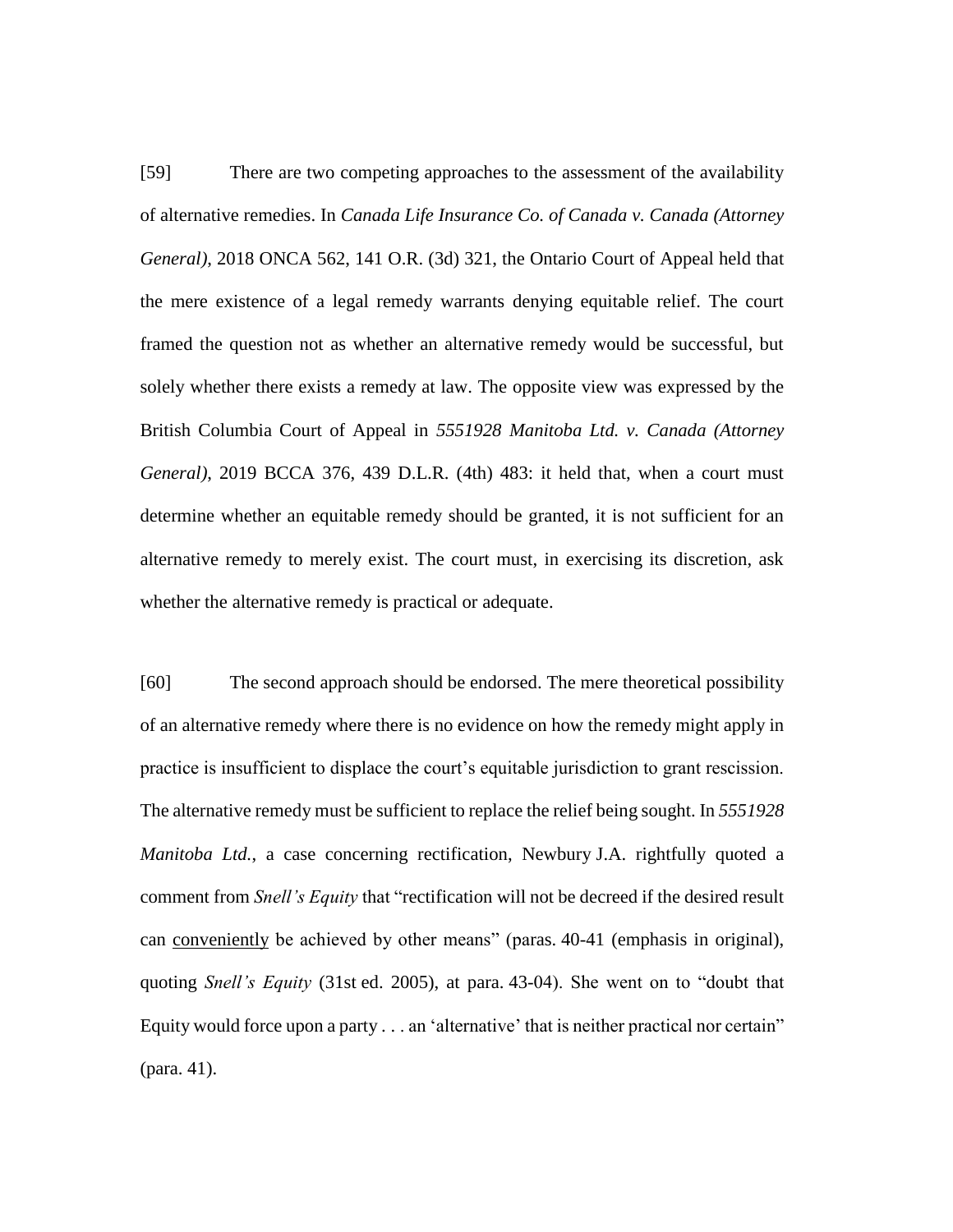### C. *Further Remarks*

[61] Before applying the test for rescission to the facts of this case, I wish to discuss three matters that arise in this appeal.

### (1) Standard of Review

[62] Rescission is an equitable remedy that can be granted on a discretionary basis. It is trite law that deference is generally owed to discretionary decisions. Absent palpable and overriding error, deference is owed to findings of fact. Absent an error of law, erroneous principles or irrelevant considerations, deference is owed to a trial judge's exercise of discretion (*Wilson v. Alharayeri*, 2017 SCC 39, [2017] 1 S.C.R. 1037, at para. 59). Thus, if the trial judge "has given sufficient weight to all relevant considerations and the exercise of discretion is not based on an erroneous principle, appellate reviewers must generally defer" (*Canada (Attorney General) v. Fontaine*, 2017 SCC 47, [2017] 2 S.C.R. 205, at para. 36). If there is no such error, appellate intervention is only warranted if the decision is manifestly unjust.

#### (2) *Sommerer v. The Queen*

[63] In 2012, the Federal Court of Appeal affirmed the Tax Court of Canada's decision in *Sommerer v. The Queen*, 2011 TCC 212, 2011 D.T.C. 1162, in which that court had narrowly interpreted s. 75(2) of the *Income Tax Act*, R.S.C. 1985, c. 1 (5th Supp.) ("*ITA*") (*Sommerer v. Canada*, 2012 FCA 207, [2014] 1 F.C.R. 379).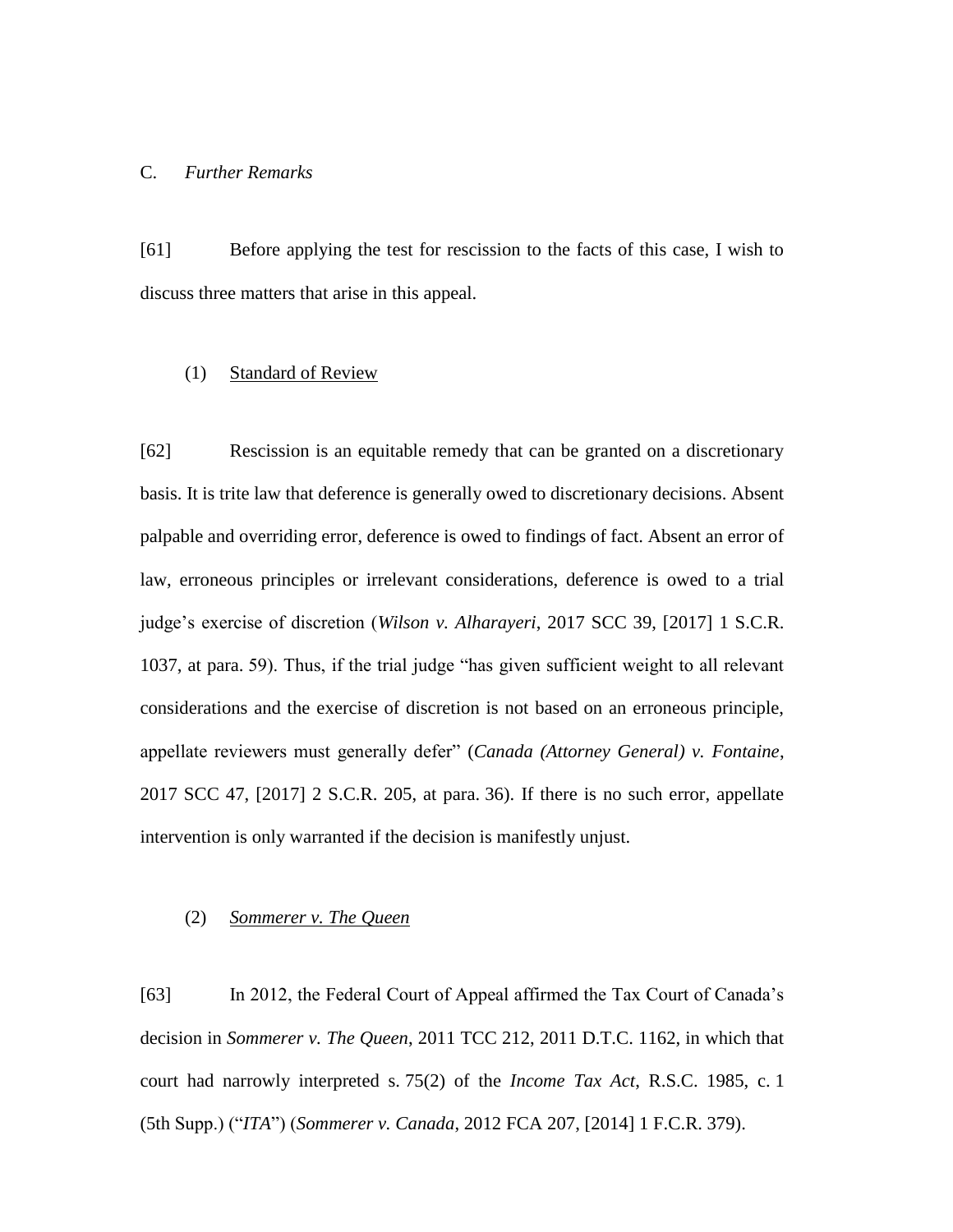**75 (2)** If a trust, that is resident in Canada and that was created in any manner whatever since 1934, holds property on condition

**(a)** that it or property substituted therefor may

**(i)** revert to the person from whom the property or property for which it was substituted was directly or indirectly received (in this subsection referred to as "the person"), or

**(ii)** pass to persons to be determined by the person at a time subsequent to the creation of the trust, or

**(b)** that, during the existence of the person, the property shall not be disposed of except with the person's consent or in accordance with the person's direction,

any income or loss from the property or from property substituted for the property, and any taxable capital gain or allowable capital loss from the disposition of the property or of property substituted for the property, shall, during the existence of the person while the person is resident in Canada, be deemed to be income or a loss, as the case may be, or a taxable capital gain or allowable capital loss, as the case may be, of the person.

[65] Before *Sommerer*, there was a general understanding in the tax community, which the CRA shared, that s. 75(2) would apply to a sale of shares as well as to a gift of shares. In the proceedings in *Sommerer*, the CRA, relying on its Interpretation Bulletin IT-369R(SR), "Attribution of Trust Income to Settlor" (June 24, 1994), argued that s. 75(2) applied both to shares sold and to shares gifted: a person other than the settlor could transfer property to a trust and become subject to the attribution rules. The CRA advanced this position in its submissions to both the Tax Court and the Federal Court of Appeal. In the Tax Court, Miller J. held that the CRA's interpretation was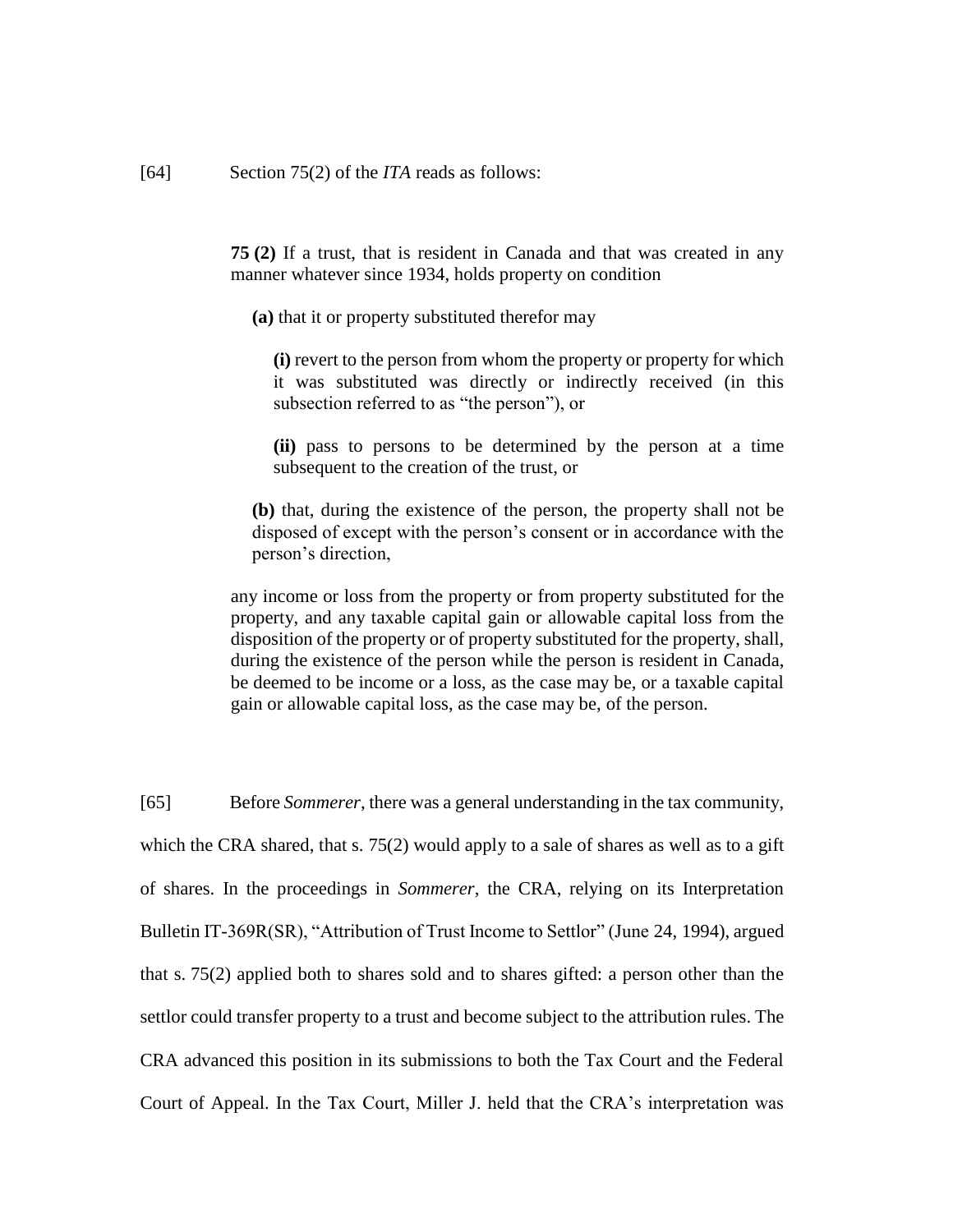wrong. He concluded that the "person" referred to in s. 75(2) had to be the settlor of the trust. Therefore, a person other than a settlor could not transfer property to a trust and become subject to the attribution rules of s. 75(2). The CRA appealed the Tax Court's decision and maintained its position in the Federal Court of Appeal, arguing that the trial judge had erred in his interpretation of s. 75(2), because a textual, contextual, and purposive interpretation of the provision supported the position that it applied both to shares sold and to shares gifted.

[66] However, the Federal Court of Appeal upheld Miller J.'s decision, holding that the "person" as defined in s.  $75(2)(a)(i)$  of the *ITA* must be the settlor of the trust, and that the attribution rules therefore did not apply where the property in question was sold to a trust, as opposed to gifted to, or settled on, the trust. The court disagreed with the CRA's long-standing view that a person other than the settlor may transfer property to a trust and become subject to the attribution rules of s. 75(2).

### (3) *Re Pallen Trust*

[67] In 2015, the British Columbia Court of Appeal rendered its decision in *Re Pallen Trust*, 2015 BCCA 222, 385 D.L.R. (4th) 499. The facts in *Pallen* and in the case at bar are nearly identical. Indeed, as the British Columbia Supreme Court noted in its reasons in the instant case, "except for the names, the sections of the [reorganization] plan quoted in the chambers and Court of Appeal judgments in *Pallen* are identical to the . . proposals for Collins and Cochran Family Trusts" (2019 BCSC 1030, [2020] 1 C.T.C. 26, at para. 38).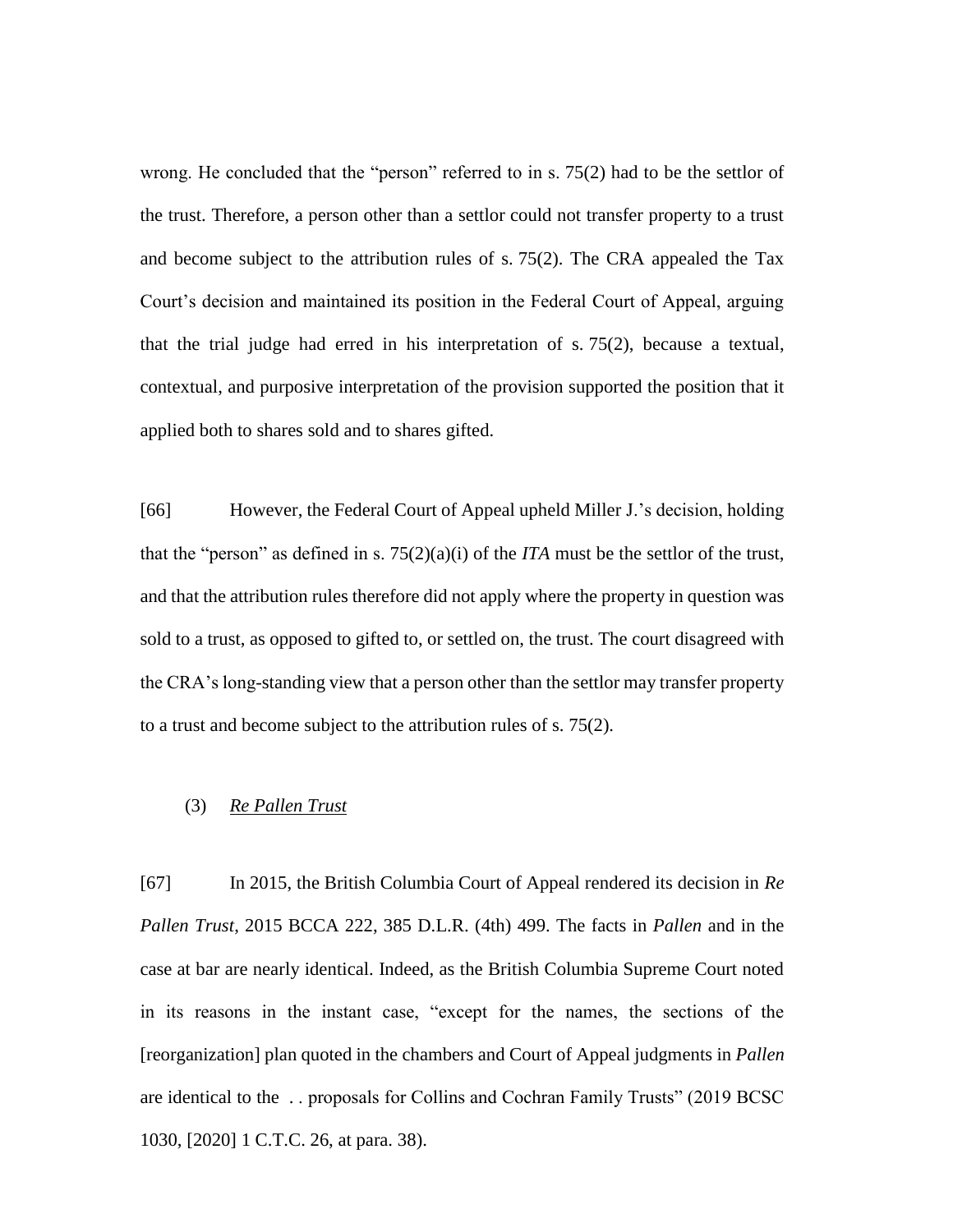[68] In *Pallen*, the Court of Appeal considered precedents — such as *771225 Ontario Inc. v. Bramco Holdings Co.* (1995), 21 O.R. (3d) 739, to which my colleague refers — that reflect a public policy view that "taxpayers should not be encouraged to engage in aggressive tax planning and, when it proves to be unsuccessful, invoke the 'mistake' route to equitable rescission" (*Pallen*, at para. 52). Rescission was nonetheless granted on the basis of the specific facts of the case.

[69] In light of the reasons set out above, one fact stands: *Fairmont* and *Jean Coutu* did not cause the result in *Pallen* to be wrong. Not only do I agree with the Court of Appeal's conclusion in the case at bar that *Pallen* remained good law in British Columbia following *Fairmont* and *Jean Coutu*, but I also conclude that *Pallen* was rightfully decided. Rescission "will be available if all the conditions for granting [it] are met, even if a tax advantage is achieved" (C.A. reasons, at para. 55). I will discuss *Pallen* in more detail in the application of the law to the facts, to which I now turn.

#### III. Application

[70] As I will explain, the chambers judge in this case did not err in granting rescission, and the Court of Appeal was right to uphold his decision. Indeed, I am of the view that there is no basis for an appellate court to intervene with the chambers judge's exercise of discretion.

#### A. *The Respondents Made a Mistake, Not a Misprediction*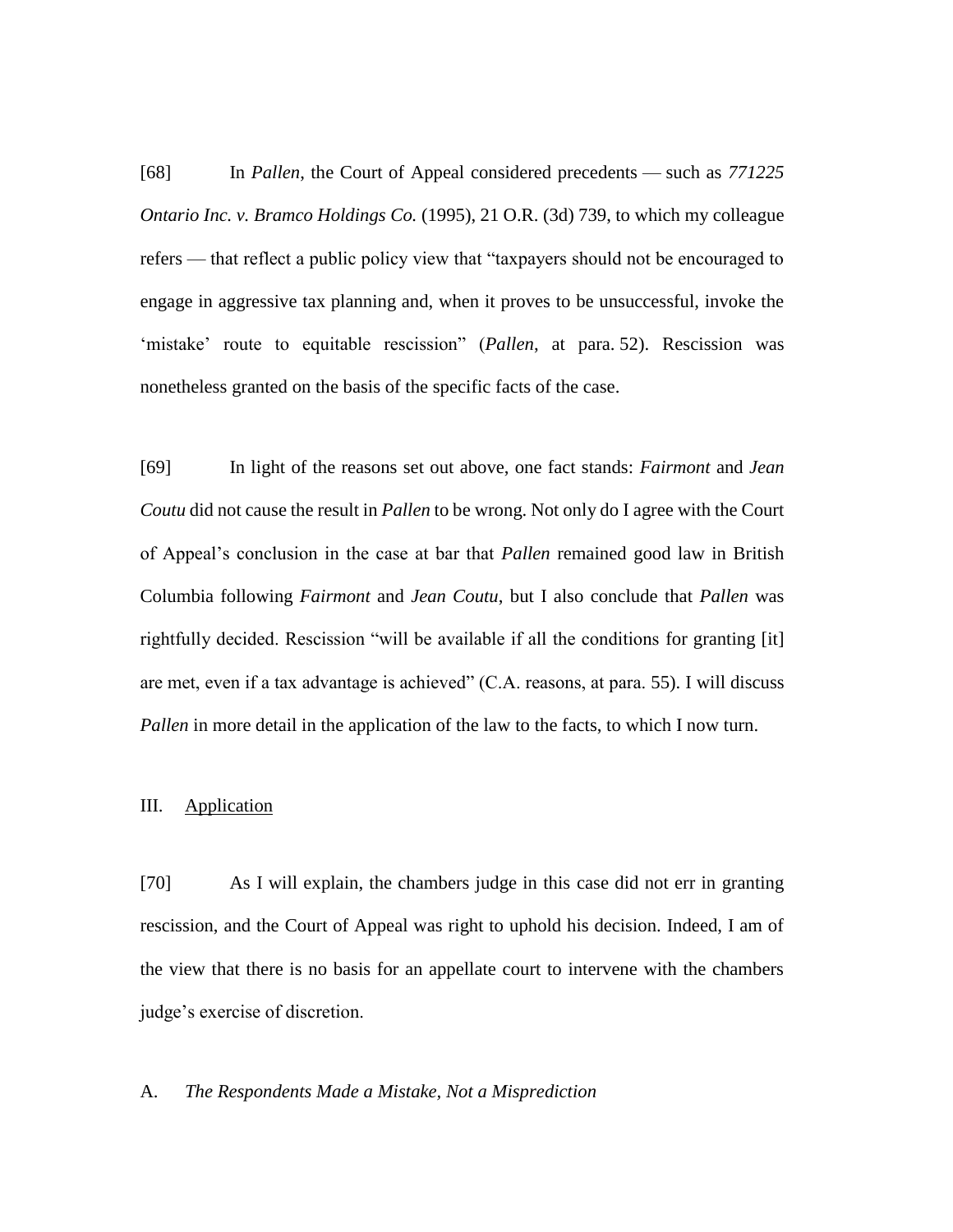[71] I explained above that rescission cures only a mistake of law, not mere ignorance or a misprediction. Thus, the first issue to be decided is whether the respondents made a mistake rather than a misprediction. If the interpretation of s. 75(2) in *Sommerer* were deemed to have changed the law, then the respondents' belief would have amounted to a misprediction, as they would not have anticipated that the law might be changed by a future judicial decision. I conclude that the respondents' erroneous belief about s. 75(2) of the *ITA* was a mistake of law, not a misprediction in relation to a change in the law.

[72] Given that s. 75(2) had never been analyzed by a court when the Tax Court of Canada released its decision in *Sommerer*, that decision did not change the law. It stated what the law had always been even though the law had been erroneously interpreted by the CRA and by tax professionals. Indeed, the CRA's interpretation bulletins are not authoritative sources of law (*Mattabi Mines Ltd. v. Ontario (Minister of Revenue)*, [1988] 2 S.C.R. 175, at pp. 195-97). The argument that *Sommerer* changed the law cannot therefore stand. The respondents' belief that s. 75(2) applied was consistent with the CRA's interpretation at the time of the transactions in 2008 and 2009. That belief turned out to be wrong, as is clear from the decision in *Sommerer*.

[73] As I explained in discussing *Pitt v. Holt*, rescission relieves only against mistakes concerning the situation that existed at the time of the transaction. Such a mistake is what happened in the present case. Rescission is therefore available to remedy the respondents' mistake about the law. It must now be determined whether,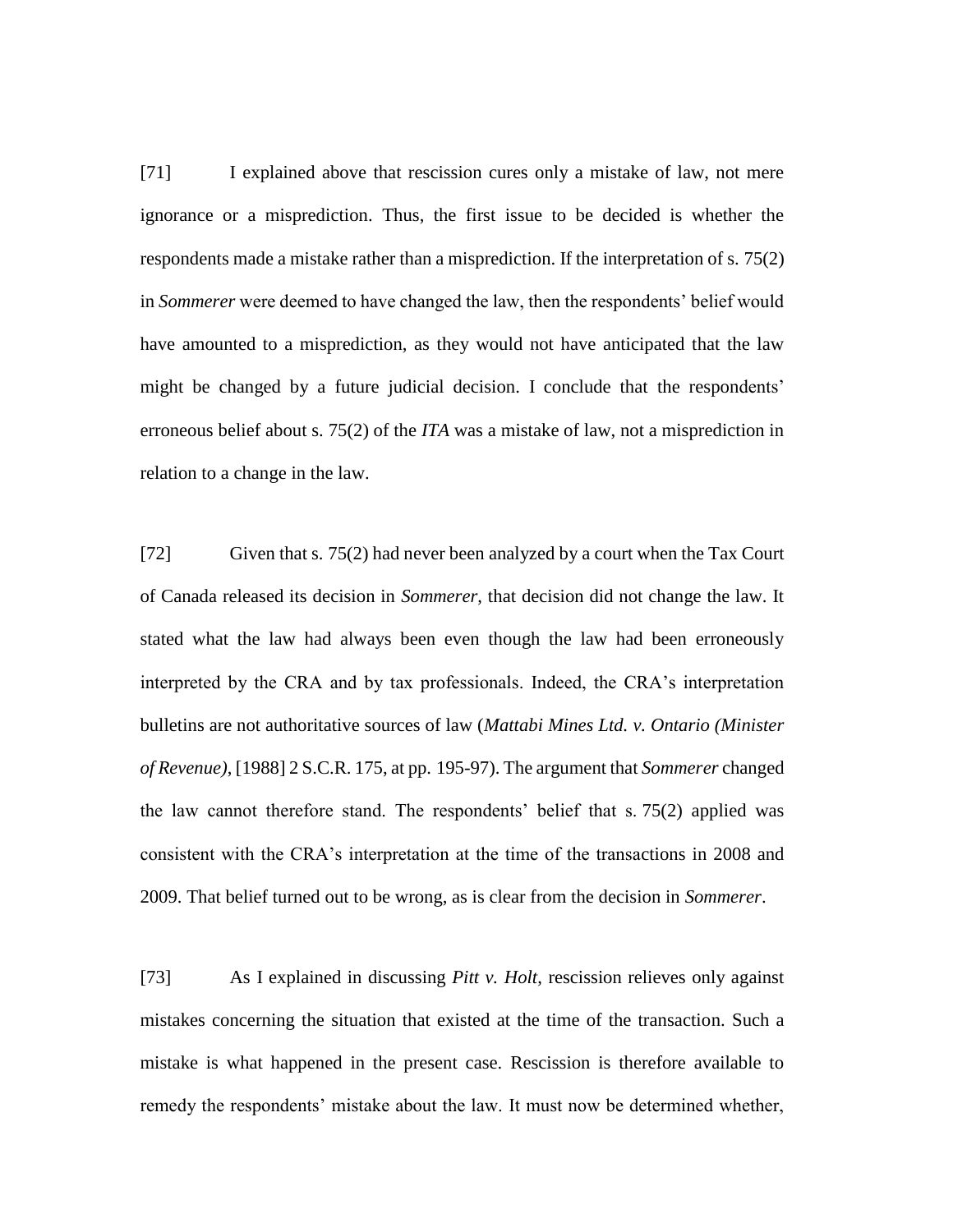based on the "in-the-round" approach, rescission should have been granted by the chambers judge.

#### B. *The Respondents Meet the Pitt v. Holt Test for Rescission*

[74] Rescission requires an inquiry that is focused on the specific facts of the case in question. Every minor fact can make a difference, and the decision is highly discretionary. The chambers judge, relying on the reasons of Newbury J.A. in *Pallen*, applied the proper test and weighed all of the relevant factors.

[75] The chambers judge noted that, in *Pallen*, the facts the Court of Appeal had had before it when it upheld the order for rescission were substantially analogous to the facts of this case. In *Pallen*, the Court of Appeal had held that "the existence of [a] 'common general understanding' regarding the operation of s. 75(2)" took the case "into the zone of unfairness" (para. 56). In the present case, the chambers judge held that *Pallen* was analogous and binding, making the following findings of fact at para. 56:

- a) The purposes of the plans were substantially the same;
- b) The material steps in the various plans were virtually identical;
- c) The plans were devised by the same accounting firm within approximately ten months of each other;
- d) There was a risk of GAAR applying to all of the plans and the accounting firm MNP advised of this risk;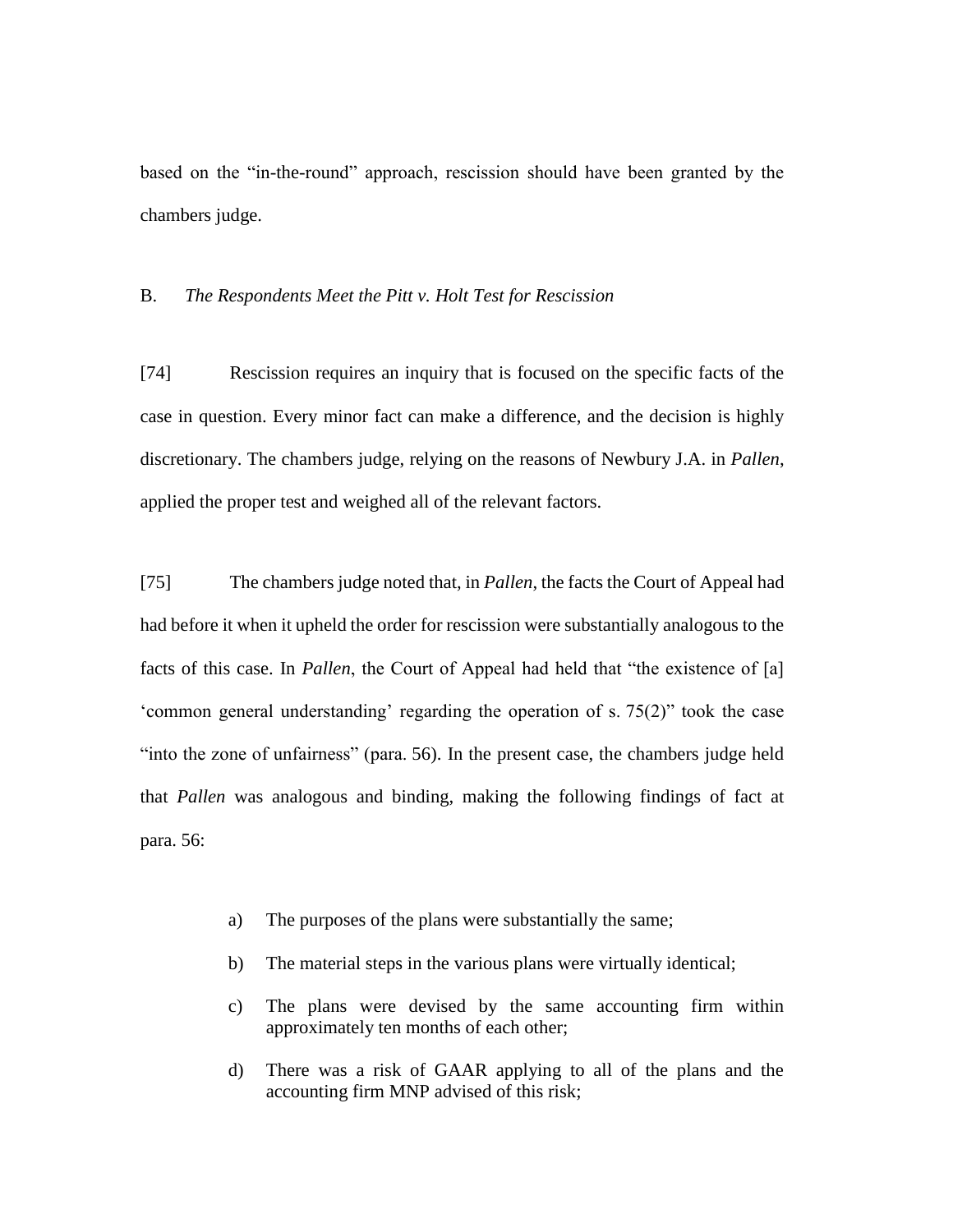- e) All matters concern the 2008 tax year (although the matters [here] also concern the 2009 tax year);
- f) The tax environment was the same (i.e. there was a general understanding, including by CRA, that s. 75(2) of the *ITA* applied to a sale of shares to a trust at fair market value);
- g) The effectiveness of the plans depended on the application of s. 75(2) of the *ITA* to deem the dividend income as being received by the holding company;
- h) The *Sommerer* decision thwarted all of the plans;
- i) All of the trusts were re-assessed after the *Sommerer* decision and by the same auditor; and
- j) The reason for the reassessments was the *Sommerer* decision.

[76] In both *Pallen* and the case at bar, the lower courts reasoned that the injustice stemmed from the CRA's change of position on the interpretation of s. 75(2) after *Sommerer* was released. I agree with their reasoning. As in *Pallen*, what takes this case into the zone of unfairness is the CRA's retroactive application of s. 75(2). At the time of the transaction, the taxpayer's understanding was that the attribution rules of s. 75(2) applied as long as the trust held the property. This view was shared by the CRA and by tax professionals.

[77] It was only after the Tax Court had rendered its decision in *Sommerer* in April 2011, but before the Federal Court of Appeal had upheld the decision, that the CRA first notified the respondents that their 2008 to 2010 tax returns were under review. And it was while arguing in the Federal Court of Appeal in *Sommerer* that the trial judge had erred in law that the CRA first proposed to reassess the trusts at issue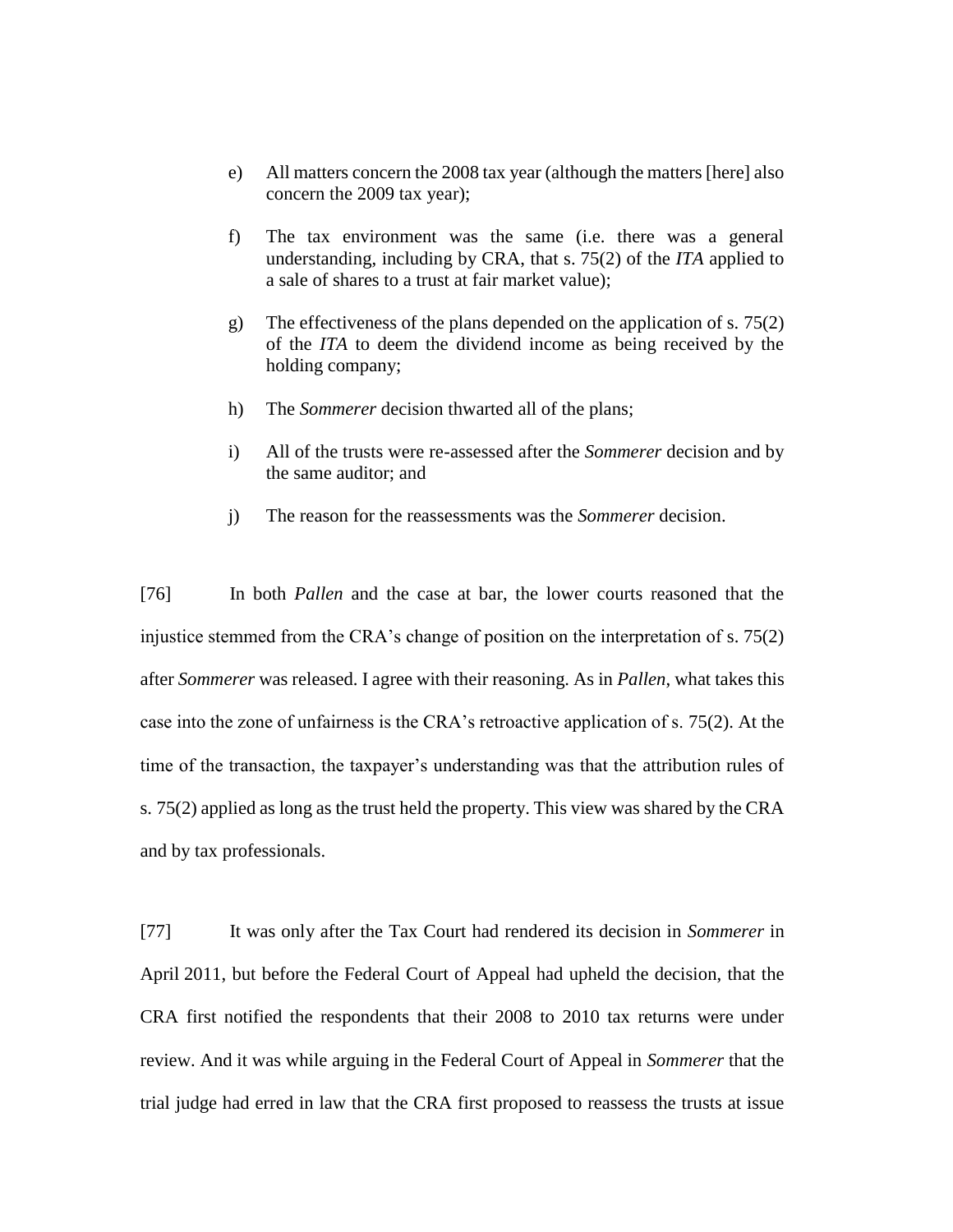here and to include the dividends as income. The CRA's position was: first, the application of s. 75(2) did not preclude an equivalent inclusion of the dividends in the trusts' income by operation of s.  $12(1)(i)$ ; second, if the CRA's position on s. 75(2) was wrong and the decision in *Sommerer* was upheld, then s. 75(2) would not apply; and third, in the alternative, the GAAR should apply (C.A. reasons, at para. 14; see also A.R., vol. I, at pp. 176-77).

[78] In December 2012, after the Federal Court of Appeal had upheld the Tax Court's decision in *Sommerer*, the CRA notified the respondents that, in light of that ruling, the dividends had to be included in their income. The CRA finalized its audit in January 2016 and issued notices of reassessment in March 2016.

[79] With respect, my colleague misapprehends what takes this case into the zone of unfairness. He explains that the Minister was *bound* to apply Parliament's direction in the *ITA* as interpreted by a court of law (para. 26). As a result, it forecloses, he says, the respondents' submissions on unfairness. While I agree that s. 220(1) of the *ITA* imposes upon the Minister a *duty* to "administer and enforce" the *ITA*, I cannot agree that that s. 220(1) of the *ITA* is dispositive of the issue of unfairness.

[80] In my view, what takes this case into the zone of unfairness is not the application of the law, but rather the CRA's *discretionary* decision to reassess the taxpayers based on a retroactive approach to s. 75(2). Unfairness results when the CRA reverses a long-standing interpretation and then seeks to reassess a taxpayer retroactively. To be clear, I wish to emphasize that, while arguing in the Federal Court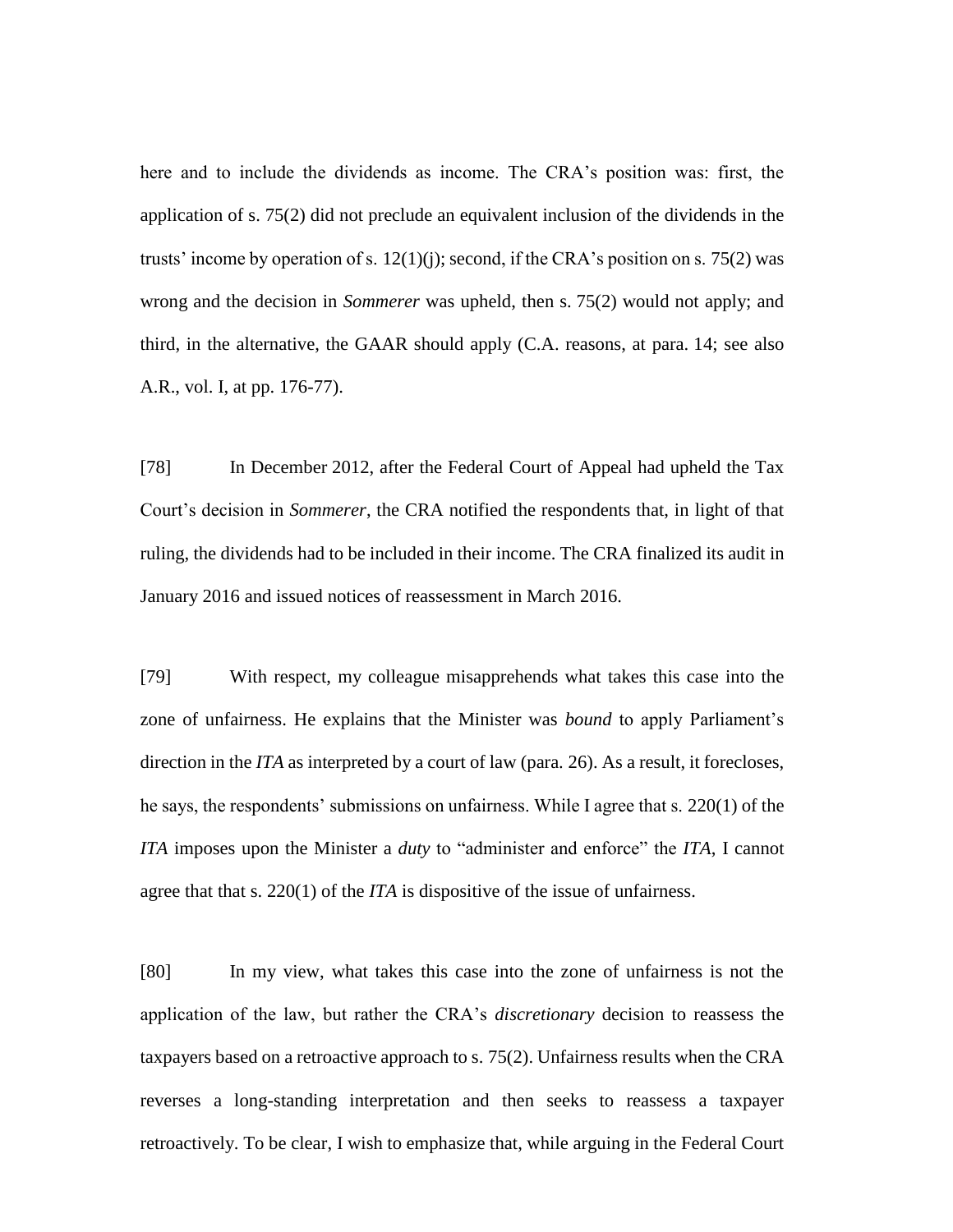of Appeal that the trial judge in *Sommerer* had erred in law in his interpretation of s. 75(2), the CRA was seeking to reassess the taxpayers in this case by applying the same legal interpretation it was simultaneously arguing to be incorrect. This unfairness allows equity to intervene.

# (1) Neither Policy Reasons Nor Assumption of Risk Bars Rescission in This Case

#### (a) *The Respondents' Plan Was Not an Abusive Tax Avoidance Scheme*

[81] The appellant submits that the chambers judge erred in exercising his discretion by failing to consider that the transactions at issue would have constituted abusive tax avoidance but for the mistake. The appellant relies on *Fiducie Financière Satoma v. The Queen*, 2018 FCA 74, 2018 D.T.C. 5052, in which the Federal Court of Appeal deemed a similar scheme to constitute abusive tax avoidance. In *Satoma*, the Federal Court of Appeal concluded that a scheme involving the combined use of ss. 75(2) and 112(1) of the *ITA* (as in the case at bar) constituted abusive tax avoidance under the GAAR. Under the scheme in question, money was gifted to a trust and used by the trust to purchase shares, and the related dividends were attributed to the donor corporation pursuant to s. 75(2). The donor corporation used the attributed funds to donate surplus capital to the dividend paying corporation, reported the dividend income, and claimed an intercorporate dividend deduction in the same amount under s. 112(1), so that no taxes were paid on the issued dividends. The scheme complied with the *ITA* because the shares were substituted property for the gifted property, but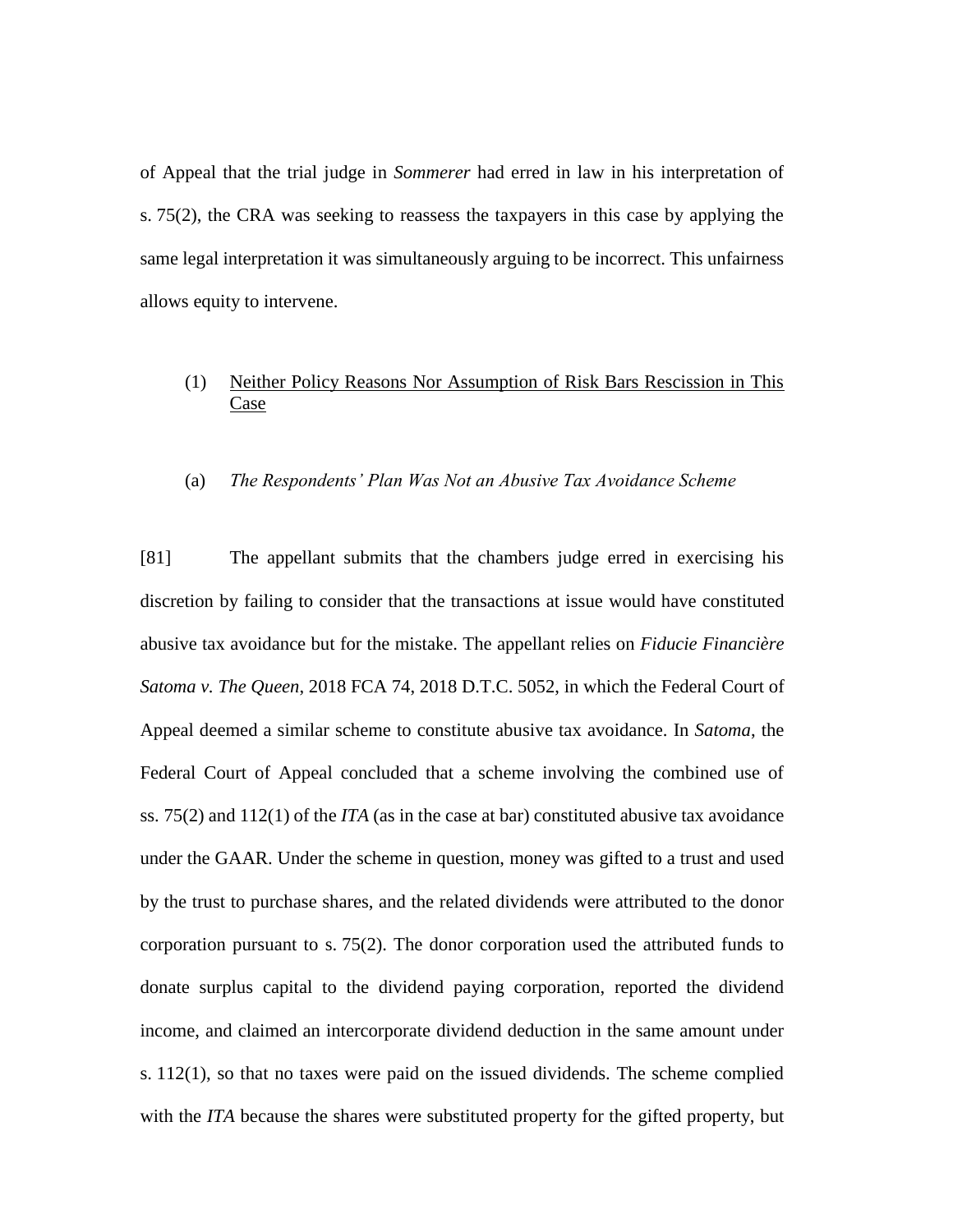the Minister considered the result abusive. The plan had the dual purpose of (1) transferring funds held by the corporation to the trust to finance the operations of related companies and (2) shielding the funds in question from potential lawsuits directed against those related companies.

[82] My understanding is that the appellant is suggesting that the result reached in *Satoma* should also have been reached in this case. In other words, the scheme in the present case should have been found to constitute abusive tax avoidance, which would be a significant factor of the "in-the-round" test.

[83] Although there are some similarities between this case and *Satoma*, the courts below were right to distinguish that case. The chambers judge stated that there are two important distinctions between *Satoma* and the present case: (1) in *Satoma*, the taxpayer's reassessments were based solely upon the GAAR; and (2) the purposes of the transactions are different. I find no error in this regard in the chambers judge's reasons.

[84] In *Satoma*, the Associate Chief Justice of the Tax Court had found that the primary purpose of the transaction was to avoid payment of any tax (chambers judge's reasons, at paras. 66 and 70). As well, the taxpayer had conceded that "a series of transactions was conducted for the purpose of obtaining a tax benefit" and that this therefore constituted "an avoidance transaction within the meaning of subsection 245(3) of the ITA" (*Fiducie Financière Satoma v. The Queen*, 2017 TCC 84, 2018 D.T.C. 1031, at para. 76). The respondents in the case at bar make no such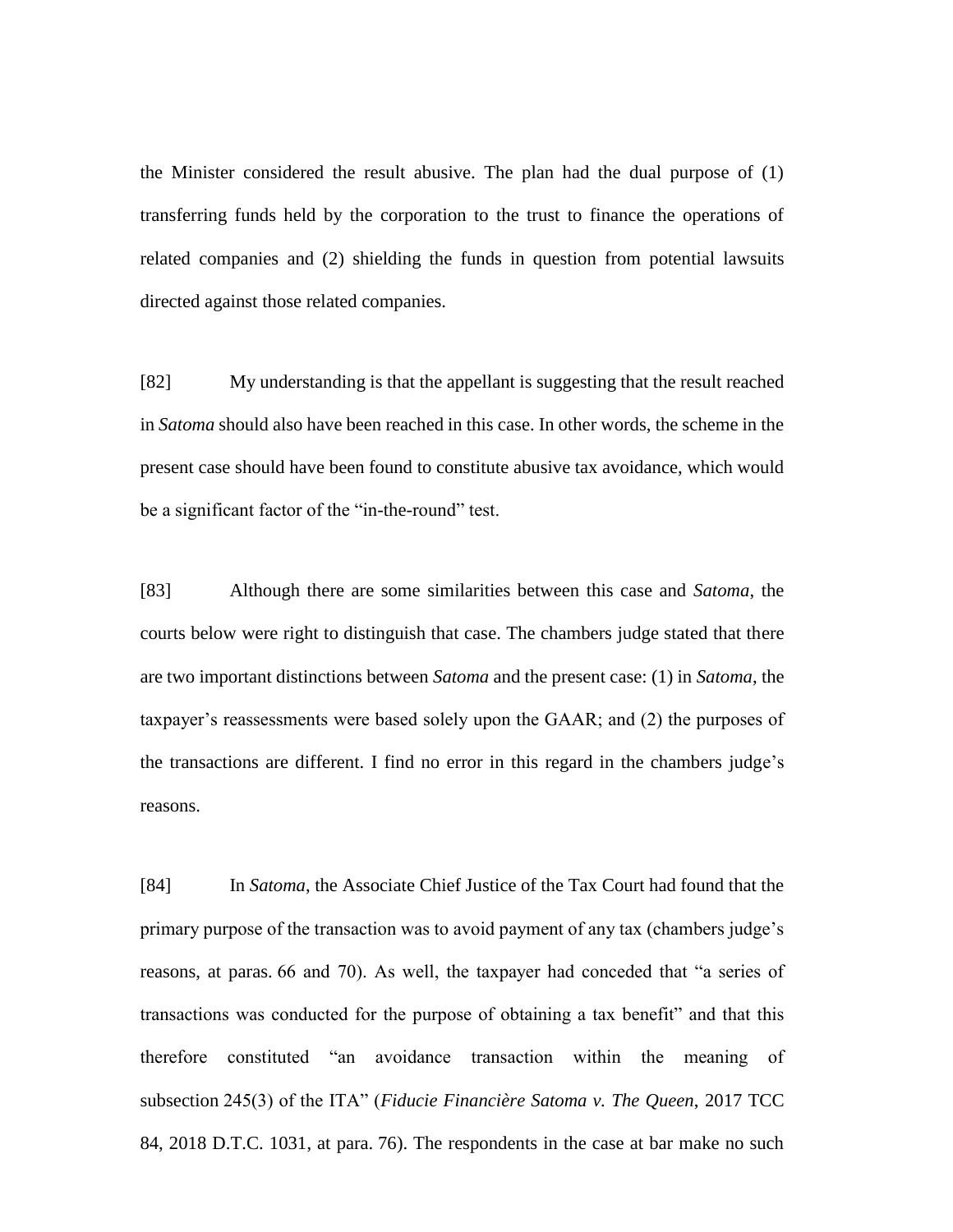concession. On the contrary, the chambers judge in this case concluded that the "evidence before [him] does not establish that the primary goal of the petitioners was to avoid payment of any tax. Rather, the evidence before [him] establishes that the purpose was to shield assets from creditors and to do so in a manner that did not attract tax liability, with both aspects having equal importance" (para. 71 (emphasis added)). This finding is unassailable, as it is based on the parties' agreed statement of facts (A.R., vol. I, at p. 98).

[85] The appellant submits that the purpose of asset protection could have been attained solely by means of a holding company and that there was no need to create the trusts to protect assets, adding that, "[i]f the chambers judge had examined each transaction in the [p]lan in isolation, he would have found that the following transactions had only a tax avoidance purpose and no asset protection purpose" (A.F., at para. 121 (emphasis deleted)). However, "[t]he purpose of a transaction is relevant mainly to characterize it as either an avoidance transaction or a *bona fide* transaction and, specifically, to assess the abusive nature of the transaction" (*Alta Energy Luxembourg*, at para. 47). The chambers judge concluded that there was a *bona fide* purpose for undertaking each of the transactions, namely asset protection. This was part of the analysis of the facts and is owed great deference by an appellate court.

[86] As in *Pallen*, the facts of this case are unusual and, in my view, did not involve aggressive tax planning. Weighed against all other considerations, the reorganization plan was not "aggressive" at the time it was undertaken, because the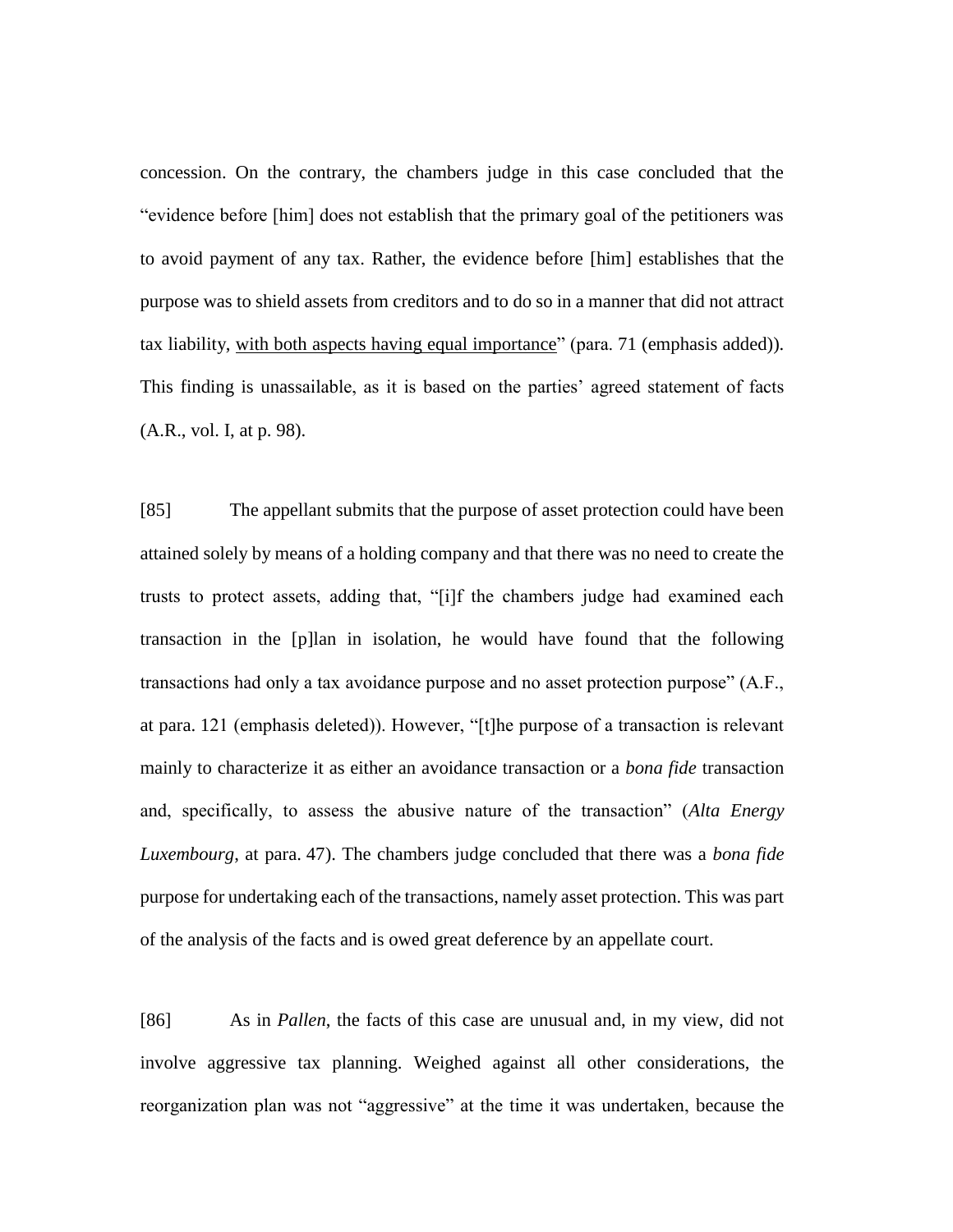CRA was unlikely to have contested the respondents' position prior to the decision in *Sommerer*.

#### (b) *Assumption of Risks*

[87] While it may be risky to base an entire tax scheme on a provision that has yet to be interpreted by the courts, the chambers judge held that the respondents had never assumed the risk of a "reversal" by the CRA of its interpretation of s. 75(2) (paras. 47-48). Deference is owed to the chambers judge's conclusion on this point.

[88] I agree with the appellant that taxpayers and their advisors bargain to allocate risks of mistake and errors. But I do not agree that a taxpayer who hires an advisor is clearly aware of the tax risk involved in a transaction and should accordingly bear all the consequences — however remote or unforeseeable — that ensue. That would put a careless taxpayer who did not retain professional advice in a better position than one who did. In *Pitt v. Holt*, Lord Walker expressed the contrary view that if a taxpayer undertakes a plan without tax advice then a court might find that the taxpayer assumed the risk of the plan being mistaken and, therefore, cannot argue mistake.

[89] The appellant also argues that the respondents assumed the risks by not asking for an advance tax ruling. In my view, the advance ruling is a red herring. The most likely reason that MNP LLP ("MNP"), the respondents' advisor, did not apply for such a ruling is that the CRA's position on s. 75(2) was more than clear. The CRA's interpretation of s. 75(2) had been consistent and was undisputed. It is unnecessary to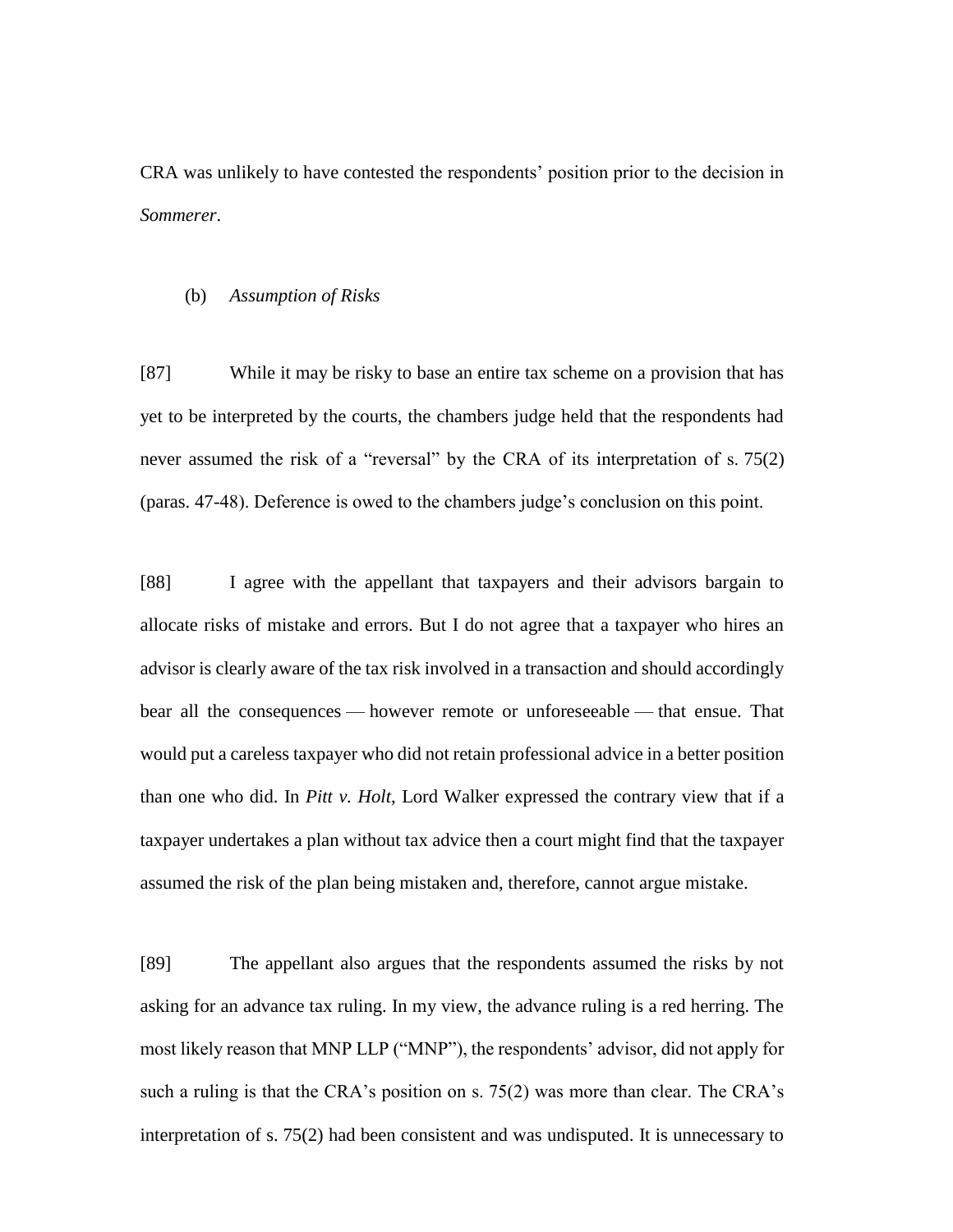obtain an advance ruling when the purpose of the scheme depends "on a particular, and widely accepted, interpretation" (chambers judge's reasons, at paras. 2, 46 and 55; *Pallen*, at para. 55). But even if the respondents had asked for an advance ruling, the CRA's advance rulings do not constitute law and are not binding on the courts.

[90] In my opinion, the only risk the respondents assumed was that the GAAR could potentially apply. The risks communicated by MNP in the plan proposals read as follows:

> This proposal is based upon our understanding and interpretation of the existing provisions of the ITA, the ITR [the Income Tax Regulations] and the current administrative practices of the CRA.

> > . . .

The opinions expressed herein represent our views as Chartered Accountants experienced in income tax matters. None of the opinions are or should be construed to be legal opinions.

It should be noted that no application has been made for an advance tax ruling with respect to this proposal nor is it intended that any application be made. Accordingly, no assurance can be given that the tax (or valuation) considerations discussed herein will not differ from the interpretation of the CRA.

. . .

In preparing this proposal, we have, of course, proposed transactions which are designed to meet with your client's planning objectives while, at the same time, minimizing the income and other tax implications associated with those objectives.

Effective for transactions entered into after September 12, 1988, a broad GAAR can be used to eliminate any form of tax advantage resulting from one transaction or a series of transactions . . .

. . .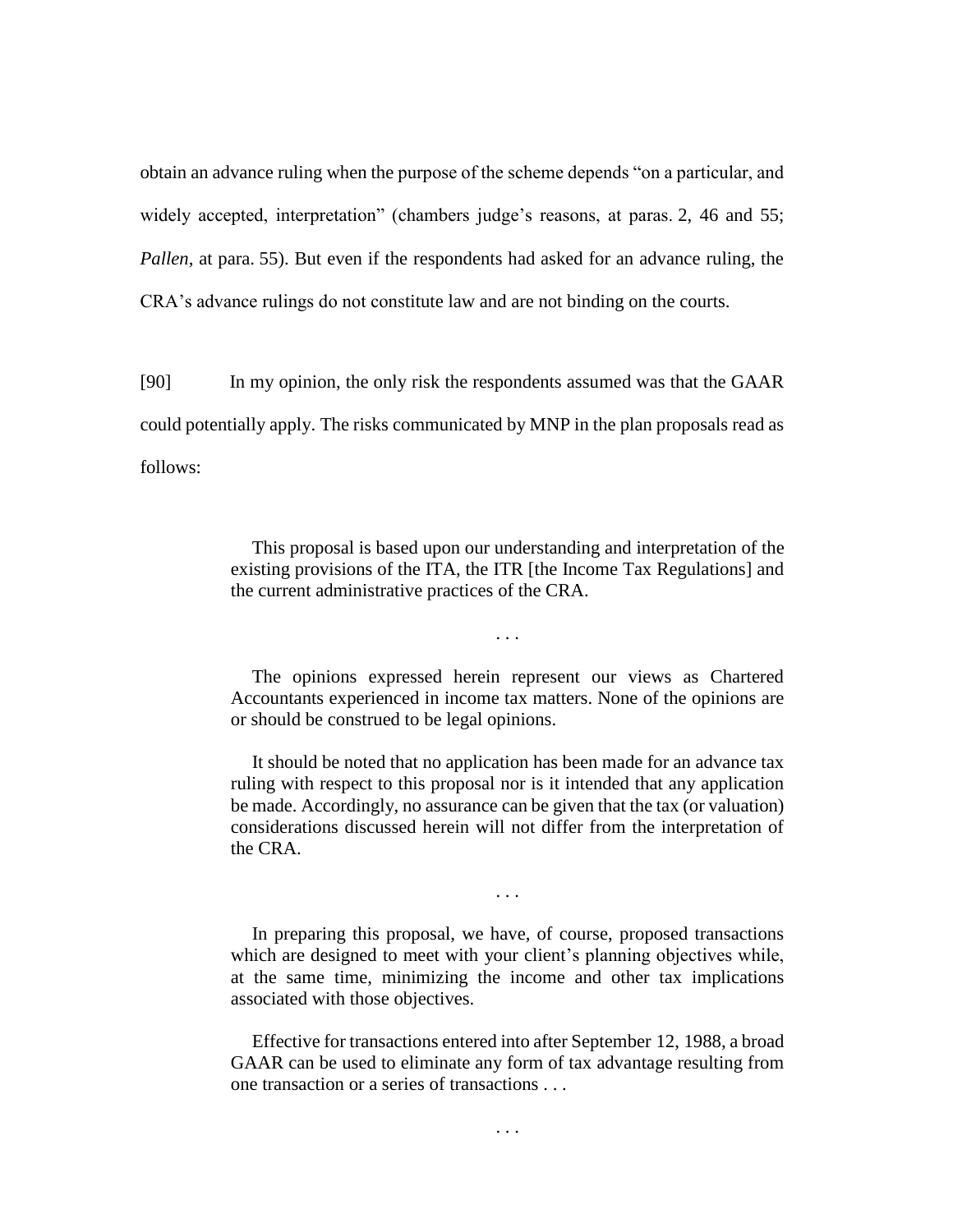Arguably, the transactions contained herein do not include an avoidance transaction since there are bona fide purposes for undertaking each transaction which is asset protection (other than to obtain the perceived tax benefit). As well, even if it is found that the primary purpose of one or more transactions was to obtain a tax benefit, the tax consequences associated with each of the transaction we have proposed are derived from specific sections in the ITA, which provide for those results. As such, you are entitled to take the position that the transactions, which we have proposed should not reasonably be considered to result directly or indirectly in a misuse or abuse of the ITA read as a whole. Notwithstanding the above, we wish to emphasize, however, that professional advice cannot remove all the risk inherent in this very subjective rule and we want to ensure you are aware of that risk before proceeding. [Text in brackets in original.]

(chambers judge's reasons, at paras. 17-18)

[91] MNP specified that the proposal was "based upon the current tax environment" (A.R., vol. I, at p. 124). Although it did say that there was some risk the GAAR might apply, it did not alert the respondents to any risk with respect to s. 75(2). This was because of the CRA's long-standing and well-publicized interpretation of s. 75(2). The respondents were not told and did not assume any risk that that interpretation could be overturned and a new one applied *retroactively*.

[92] The chambers judge ultimately agreed with the chambers judge in *Re Pallen Trust*, 2014 BCSC 305, [2014] 4 C.T.C. 129, at para. 57, and relied on his conclusion:

> A key determinant in this case is the common general understanding as to the operation of s. 75(2) by income tax professionals and CRA as well as my finding that CRA would not have sought to reassess the Trust prior to *Sommerer*. This aspect of the case in my view is what takes the case into the zone of unfairness. While there was an aspect of risk in the Plan, given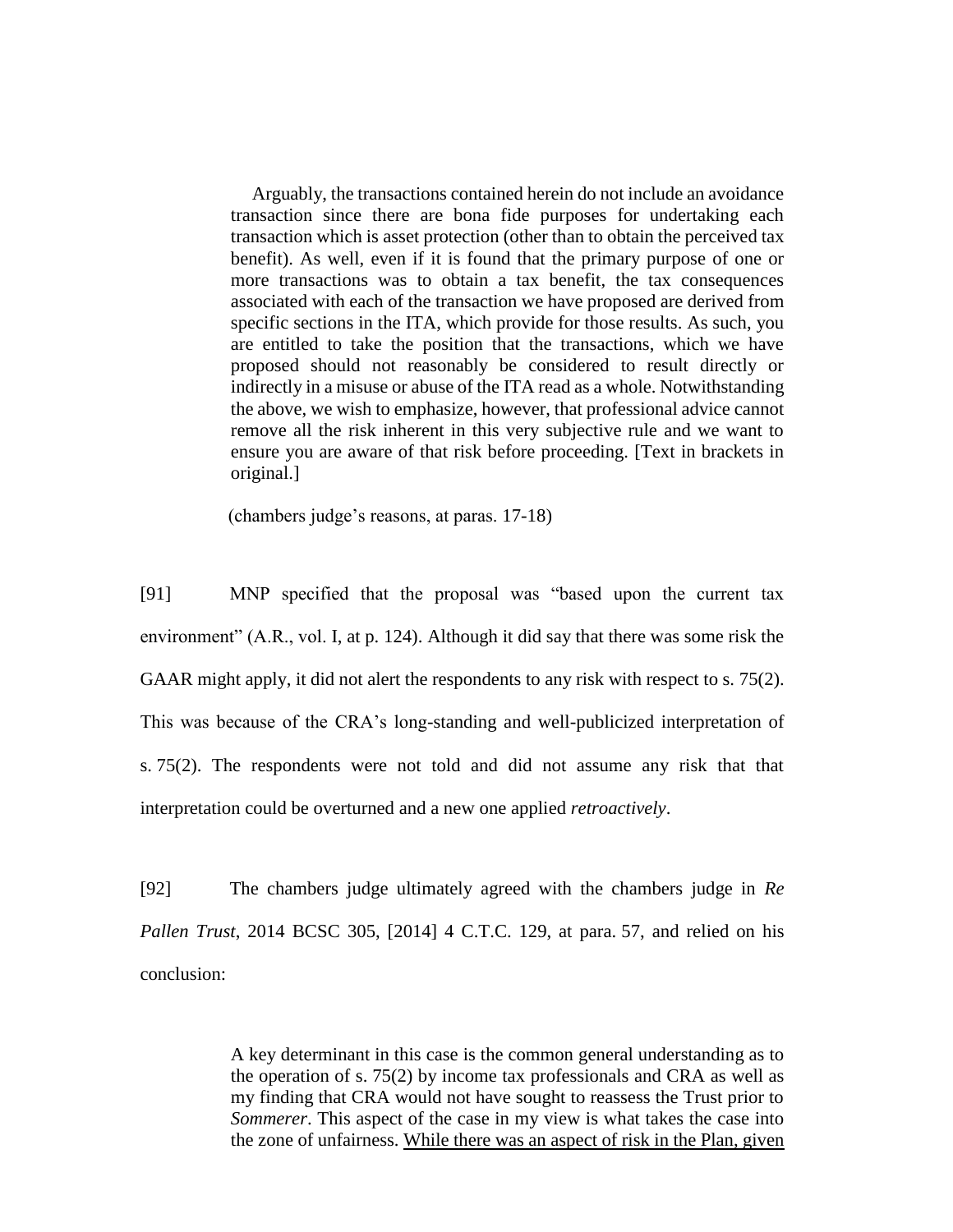the common understanding as to the operation of s. 75(2), I do not see the assumption of risk in this case as a sufficient factor to refuse the relief sought. Had the understanding been less certain, the assumption of risk taking would have negatively affected the question of fairness. [Emphasis added; para. 48.]

[93] I agree with the chambers judge. In my opinion, the respondents did not assume the risk that the CRA would retroactively apply a decision that deemed its interpretation bulletins wrong. In fact, as I explained above, the certainty of the understanding on s. 75(2) is precisely what brings this case into the zone of unfairness.

### (2) Alternative Remedies

[94] Lastly, there are no alternative remedies that would preclude rescission in this case. The appellant submits that there are two alternative remedies that could be used to address the adverse tax consequences resulting from the mistake: (1) applying to the Minister for a remission of tax under s. 23 of the *Financial Administration Act*, R.S.C. 1985, c. F-11, and (2) taking legal action against the respondents' professional advisor, MNP. However, the proposed alternative remedies are neither practical nor appropriate; both are highly unlikely to succeed. The appellant in fact concedes that this is so, noting that these alternative remedies are "unlikely to assist a taxpayer who makes a tax planning mistake like the mistake in this case" (A.F., at para. 134). Yet the appellant argues that this is irrelevant to the outcome of this appeal. I disagree.

[95] First, a remission order pursuant to s. 23 of the *Financial Administration Act* is an extraordinary remedy to be granted by the Governor in Council in rare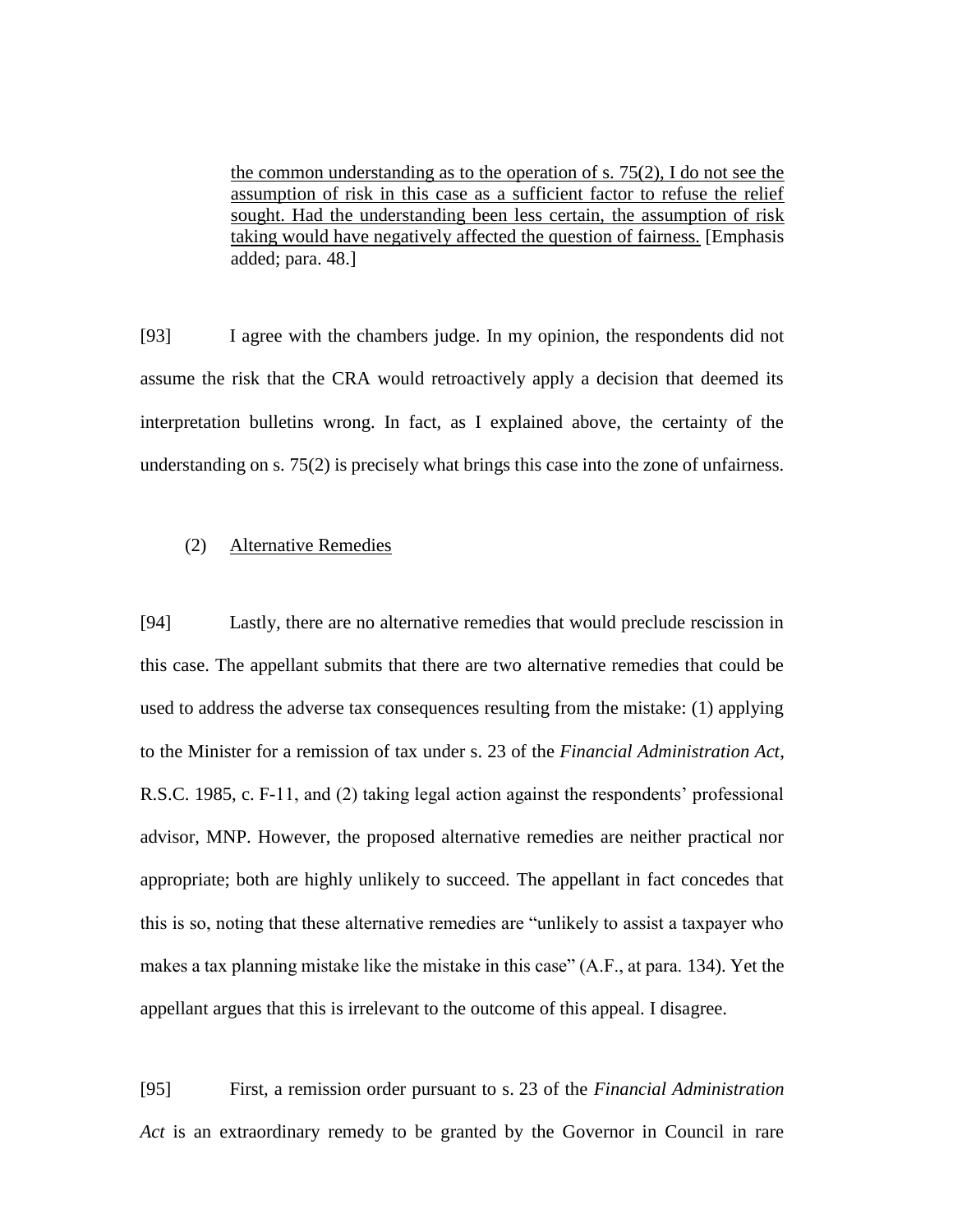circumstances on the recommendation of the appropriate Minister (*Fink v. Canada (Attorney General)*, 2019 FCA 276, 2019 D.T.C. 5127, at para. 1). As well, "[t]he ability to apply for remission through an Order in Council is restrictive, uncertain, complex and slow" (*5551928 Manitoba Ltd. (Re)*, 2018 BCSC 1482, [2018] 6 C.T.C. 186, at para. 47, aff'd 2019 BCCA 376, 439 D.L.R. (4th) 483, at para. 41).

[96] A taxpayer can mitigate their risk by asking for an advance tax ruling. In its Remission Guide, the CRA explains that incorrect advice on its part may support a positive recommendation for remission (*CRA Remission Guide — A Guide for the Remission of Income Tax, GST/HST, Excise Tax, Excise Duties or FST under the Financial Administration Act*, October 2014 (online); see *Escape Trailer Industries Inc. v. Canada (Attorney General)*, 2020 FCA 54, 86 Admin. L.R. (6th) 1, at paras. 3-4; *Meleca v. Canada (Attorney General)*, 2020 FC 1159, 2021 D.T.C. 5012, at para. 26). Given that the respondents did not ask for an advance ruling and in light of the CRA's position on the trusts, it is highly unlikely that the Minister would recommend a remission of tax. The chambers judge placed the onus on the appellant to establish that an application to the government for remission was a practical alternative, and this onus was not met (C.A. reasons, at para. 86).

[97] I find no error in the chambers judge's reasoning that there was "no evidence whatsoever regarding the procedure or conditions applicable to such a remedy or of the position the CRA is likely to take if such remedy was pursued", and that he was therefore "completely unable to determine if it is a realistic alternative remedy"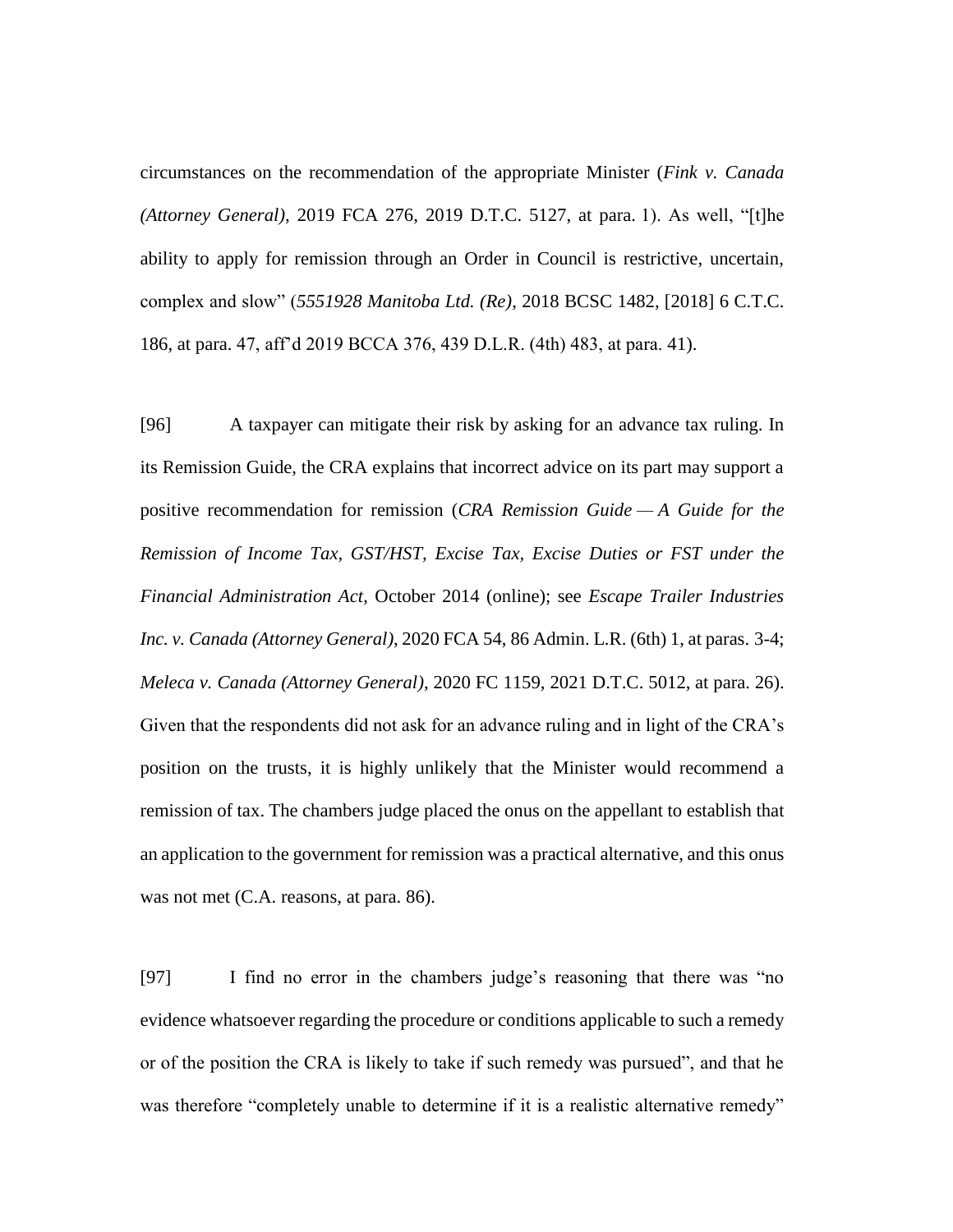(para. 105). Accordingly, the possibility of applying for a remission order under s. 23 does not preclude rescission.

[98] Second, a claim against MNP would not be an adequate remedy. In *Jean Coutu*, the majority of this Court explained that

> when taxpayers agree to certain transactions and later claim that their advisors made mistakes by failing to properly advise them that the transactions they agreed to would produce unintended tax consequences, the appropriate avenue to recoup their ensuing losses is not through the retroactive amendment of their agreement. Rather, if the mistakes are of such a nature as to warrant it, taxpayers can bring a claim against their advisors, who generally have professional liability insurance, and try to prove that claim in the courts. [para. 43]

[99] MNP duly advised the respondents about their plan. As Fisher J.A. concluded, MNP's advice was correct at the time it was given. It is thus unlikely that a negligence claim against MNP would have any chance of success. "While an adequate remedy does not mean that it would necessarily be successful, I would not see a claim against MNP on the particular facts here to be either practical or appropriate" (C.A. reasons, at para. 90).

IV. Disposition

[100] For the foregoing reasons, I would dismiss the appeal.

*Appeal allowed with costs throughout.*